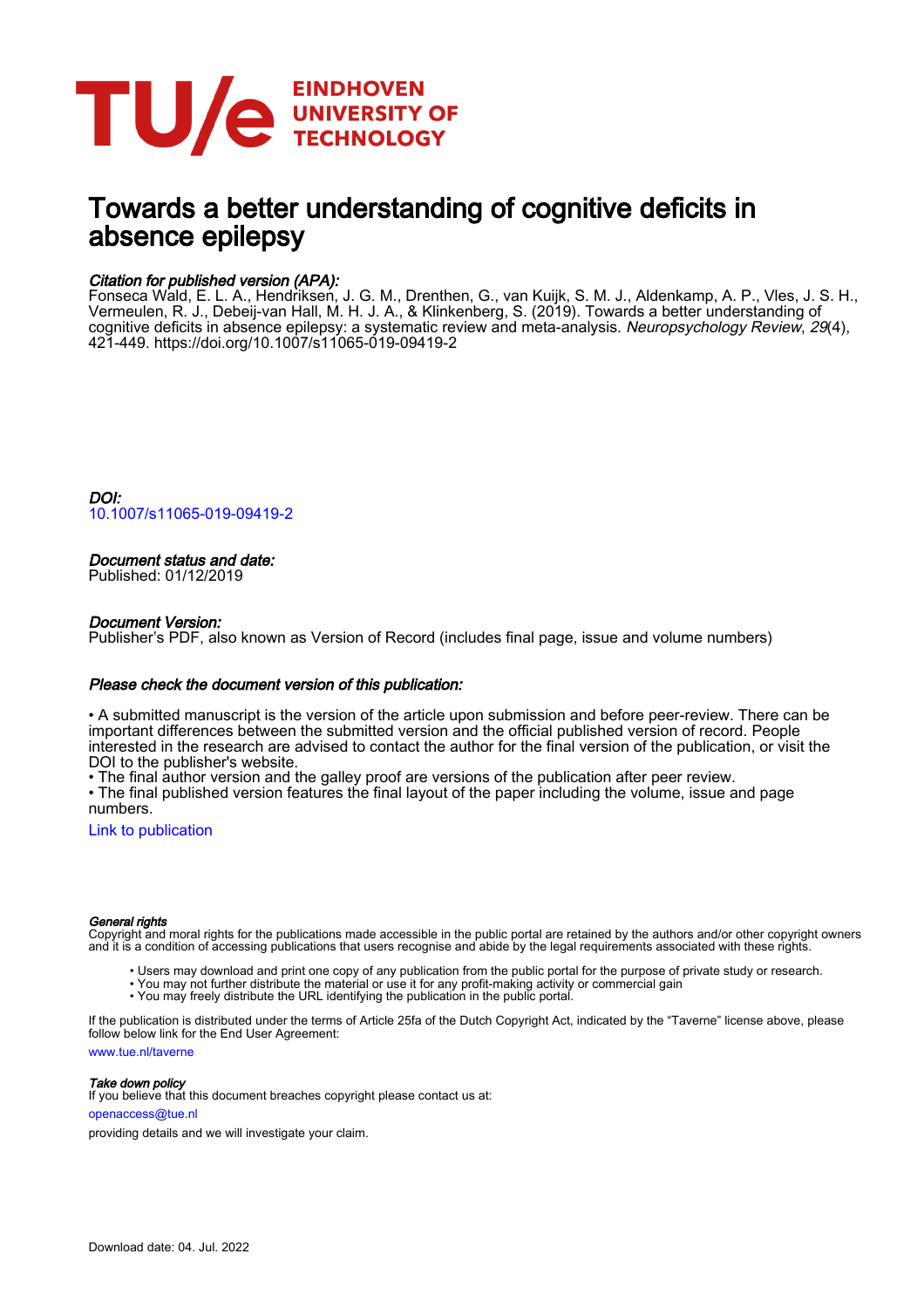### REVIEW



# Towards a Better Understanding of Cognitive Deficits in Absence Epilepsy: a Systematic Review and Meta-Analysis

Eric L. A. Fonseca Wald<sup>1,2,3</sup>  $\cdot$  Jos G. M. Hendriksen<sup>1,2</sup>  $\cdot$  Gerald S. Drenthen<sup>3,4</sup>  $\cdot$  Sander M. J. V. Kuijk<sup>5</sup>  $\cdot$ Albert P. Aldenkamp<sup>1,2,6</sup> · Johan S. H. Vles<sup>1,3</sup> · R. Jeroen Vermeulen<sup>1,3</sup> · Mariette H. J. A. Debeij-van Hall<sup>2</sup> · Sylvia Klinkenberg<sup>1,3</sup>

Received: 26 July 2018 /Accepted: 21 October 2019 /Published online: 27 November 2019  $\circledcirc$  The Author(s) 2019

#### Abstract

Cognition in absence epilepsy (AE) is generally considered undisturbed. However, reports on cognitive deficits in AE in recent years have suggested otherwise. This review systematically assesses current literature on cognitive performance in children with AE. A systematic literature search was performed in Pubmed, Embase, Cochrane and Web of Science. All studies reporting on cognitive performance in children with AE were considered. In total 33 studies were eligible for inclusion. Neuropsychological tests were classified into the following domains: intelligence; executive function; attention; language; motor & sensoryperceptual examinations; visuoperceptual/visuospatial/visuoconstructional function; memory and learning; achievement. Random-effect meta-analyses were conducted by estimating the pooled mean and/or pooling the mean difference in casecontrol studies. Full-scale IQ in children with AE was estimated at 96.78 (95%CI:94.46–99.10) across all available studies and in case-control studies IQ was on average 8.03 (95%CI:-10.45- -5.61) lower. Verbal IQ was estimated at 97.98 (95%CI:95.80–100.16) for all studies and 9.01 (95%CI:12.11- -5.90) points lower in case-control studies. Performance IQ was estimated at 97.23 (93.24–101.22) for all available studies and 5.32 (95%CI:-8.27–2.36) points lower in case-control studies. Lower performance was most often reported in executive function (cognitive flexibility, planning, and verbal fluency) and attention (sustained, selective and divided attention). Reports on school difficulties, neurodevelopmental problems, and attentional problems were high. In conclusion, in contrast to common beliefs, lower than average neurocognitive performance was noted in multiple cognitive domains, which may influence academic and psychosocial development.

Keywords Absence epilepsy . Cognition . Meta-analysis . Systematic review

# Introduction

Typical absence seizures as occurring in childhood absence epilepsy (CAE) and juvenile absence epilepsy (JAE) are characterized by demarcated brief episodes of unconsciousness

Electronic supplementary material The online version of this article (<https://doi.org/10.1007/s11065-019-09419-2>) contains supplementary material, which is available to authorized users.

- $\boxtimes$  Eric L. A. Fonseca Wald [eric.fonsecawald@mumc.nl](mailto:eric.fonsecawald@mumc.nl)
- $\boxtimes$  Sylvia Klinkenberg [s.klinkenberg@mumc.nl](mailto:s.klinkenberg@mumc.nl)
- <sup>1</sup> Department of Neurology, Maastricht University Medical Center+, 6202, AZ Maastricht, The Netherlands
- <sup>2</sup> Epilepsy Center Kempenhaeghe, Heeze, The Netherlands

with generalized  $\sim$ 3-Hz spike-and-wave complexes, visible on an electroencephalogram (EEG), in otherwise healthy children (Guerrini, [2006](#page-27-0); Myers & Fecske, [2016;](#page-28-0) Panayiotopoulos, [2001](#page-28-0); Tenney & Glauser, [2013\)](#page-29-0). A clear delineation of the clinical spectrum between CAE and JAE

- <sup>3</sup> School for Mental Health and Neuroscience, Maastricht University, Maastricht, The Netherlands
- <sup>4</sup> Department of Radiology and Nuclear Medicine, Maastricht University Medical Center+, Maastricht, The Netherlands
- <sup>5</sup> Department of KEMTA, Maastricht University Medical Center+, Maastricht, The Netherlands
- <sup>6</sup> Department of Electrical Engineering, Eindhoven University of Technology, Eindhoven, The Netherlands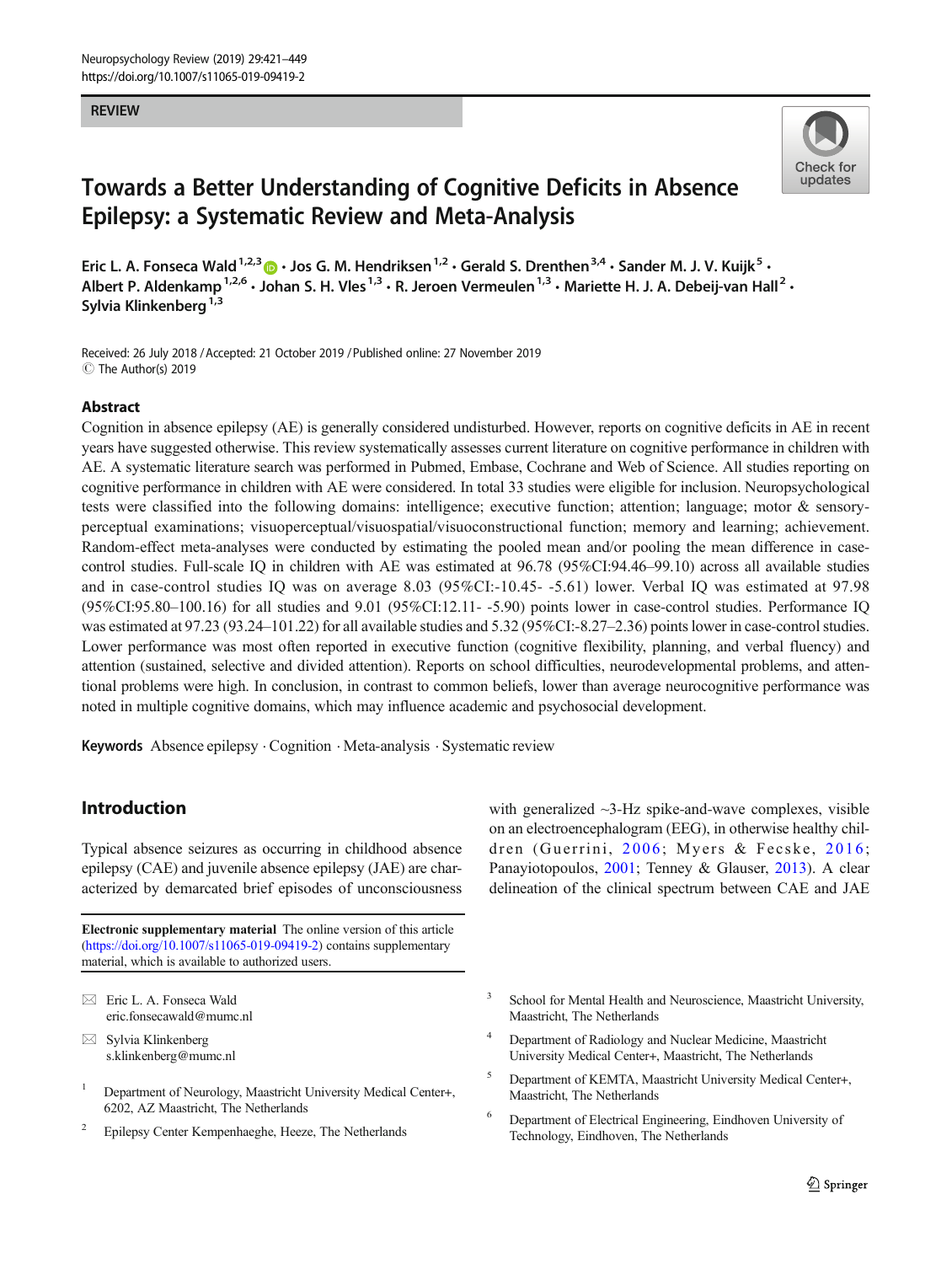is challenging (Hughes, [2009](#page-28-0); Tenney & Glauser, [2013](#page-29-0); Trinka et al., [2004\)](#page-29-0). CAE occurs mostly between 4 and 10 years of age whereas JAE occurs between 10 and 17 years of age. Furthermore, JAE is characterized by less frequent absence seizures, a higher incidence of tonic-clonic seizures and a higher drug dependency during adulthood.

Despite absence epilepsy (AE) being defined a "benign" disorder, a high rate of initial treatment failure, associated therapeutic side effects, development of generalized tonicclonic seizures and psychosocial co-morbidities in more recent reports emphasize its real burden (Bouma, Westendorp, van Dijk, Peters, & Brouwer, [1996;](#page-27-0) Caplan et al., [2008;](#page-27-0) Cnaan et al., [2017](#page-27-0); Glauser et al., [2010](#page-27-0); IJff et al., [2016](#page-28-0); Loughman, Bendrups, & D'Souza, [2016;](#page-28-0) Masur et al., [2013](#page-28-0)).

Starting from early descriptions, cognitive performance in AE has been considered to be normal (Adie, [1924](#page-27-0); Currier, Kooi, & Saidman, [1963\)](#page-27-0). However, in a large randomized clinical trial intelligence was lower than normal values, but still within normal range (Masur et al., [2013](#page-28-0)). Nevertheless, 36% of drug-naïve patients presented with attentional deficits. Moreover, subsequent allocation to monotherapy with Valproate was associated with more attentional dysfunction, than allocation to monotherapy with either Ethosuximide or Lamotrigine (Cnaan et al., [2017](#page-27-0); Glauser et al., [2013](#page-27-0); Glauser et al., [2010\)](#page-27-0). Nevertheless, attentional deficits persisted independent of the allocated anti-epileptic drug treatment or seizure control after 1-year of follow-up (Cnaan et al., [2017](#page-27-0); Glauser et al., [2013;](#page-27-0) Masur et al., [2013\)](#page-28-0). These are intriguing findings, as apart from therapeutic side effects and (inter)ictal activity other underlying mechanisms may also affect cognition in AE (Aldenkamp & Arends, [2004](#page-27-0); Jafarian et al., [2015](#page-28-0); Lenck-Santini & Scott, [2015](#page-28-0); Nicolai et al., [2012\)](#page-28-0).

The number of studies reporting on cognitive performance in AE has been growing steadily and warrants a formal review (Berg, Caplan, & Hesdorffer, [2011](#page-27-0); Berg, Levy, Testa, & Blumenfeld, [2014;](#page-27-0) Caplan et al., [2008;](#page-27-0) Cerminara et al., [2013;](#page-27-0) Cheng et al., [2017;](#page-27-0) Conant, Wilfong, Inglese, & Schwarte, [2010;](#page-27-0) Conde-Guzon & Cancho-Candela, [2012](#page-27-0); Covanis, Skiadas, Loli, Lada, & Theodorou, [1992](#page-27-0); D'Agati, Cerminara, Casarelli, Pitzianti, & Curatolo, [2012](#page-27-0); Fastenau et al., [2009](#page-27-0); Franzoni et al., [2015;](#page-27-0) Gencpinar et al., [2016](#page-27-0); Guerrini et al., [2015;](#page-28-0) Henkin et al., [2003](#page-28-0); Henkin et al., [2005](#page-28-0); Kernan et al., [2012](#page-28-0); Levav et al., [2002;](#page-28-0) Lopes, Monteiro, Fonseca, Robalo, & Simoes, [2014](#page-28-0); Lopes et al., [2013;](#page-28-0) Masur et al., [2013](#page-28-0); Mostafa, Talaat, Shalaby, El-Fayoumy, & Labib, [2014](#page-28-0); Nolan et al., [2004;](#page-28-0) Oostrom et al., [2003](#page-28-0); Pavone et al., [2001;](#page-28-0) Schraegle, Nussbaum, & Stefanatos, [2016;](#page-28-0) Shinnar et al., [2017](#page-29-0); Sinclair & Unwala, [2007;](#page-29-0) Siren et al., [2007](#page-29-0); Talero-Gutierrez, Sanchez-Torres, & Velez-van-Meerbeke, [2015;](#page-29-0) Urena-Hornos et al., [2004](#page-29-0); Vanasse, Beland, Carmant, & Lassonde, [2005;](#page-29-0) Vega et al., [2010;](#page-29-0) Verrotti et al., [2011;](#page-29-0) Wirrell, Camfield, Camfield, Gordon, & Dooley, [1996\)](#page-29-0). A previous meta-analysis in idiopathic generalized epilepsy found significant impairments in general cognitive ability and across a wide variety of other cognitive domains (Loughman, Bowden, & D'Souza, [2014\)](#page-28-0). Sub-analyses were available for CAE, however, only four studies were included. Therefore, our review is aimed specifically to address all studies on cognitive performance in AE. Although, the different syndromes in idiopathic generalized epilepsy may constitute a biological continuum, and therefore resemble in their neuropsychological profile, specific cognitive deficits may still exist. Knowledge on cognitive deficits in AE may help clinician's establish better neuropsychological batteries and direct precautionary measures, as cognitive deficits may go unnoticed by their surroundings (Masur et al., [2013\)](#page-28-0). Therefore, this review systematically assesses current literature on cognitive performance in children with AE.

# Methods

This review adheres to the Preferred Reporting Items for Systematic Reviews and Meta-analysis guidelines (PRISMA) (Moher, Liberati, Tetzlaff, & Altman, [2009\)](#page-28-0). The methods and procedures for this review are available in the paper with additional information provided in the supplemental materials. The review was not registered prior to conducting this review.

#### Selection Eligibility

Selection criteria were defined according to PICOS: Participants = Children with AE, either defined as 3–4 Hz spike-wave complexes or a syndromic classification of CAE and/or JAE; Intervention/diagnostic = neuropsychological tests (batteries) or reports on school performance; Comparison = normative values (for example reports using standardized scores as these represents scores relative to the normative sample of the test) or a control group; Outcome = neuropsychological function based reported as a median/ average score or prevalence of impairment based on cut-off values or a direct comparison of test scores with a control group; Design = Observational studies (cohort studies/casecontrol studies) or clinical trials (depending of the design of the clinical trial these data are also regarded as observational data, for example baseline neuropsychological results).

#### Systematic Literature Search

The search strategy consisted of indexed terms and free text words on absence epilepsy in combination with terms on observational research and clinical trials (the search in Pubmed is provided as a Supplemental file). The following electronic databases were searched: Pubmed (until 29-09-2017), EMBASE (until 23-03-2017), Cochrane (until 05-04-2017)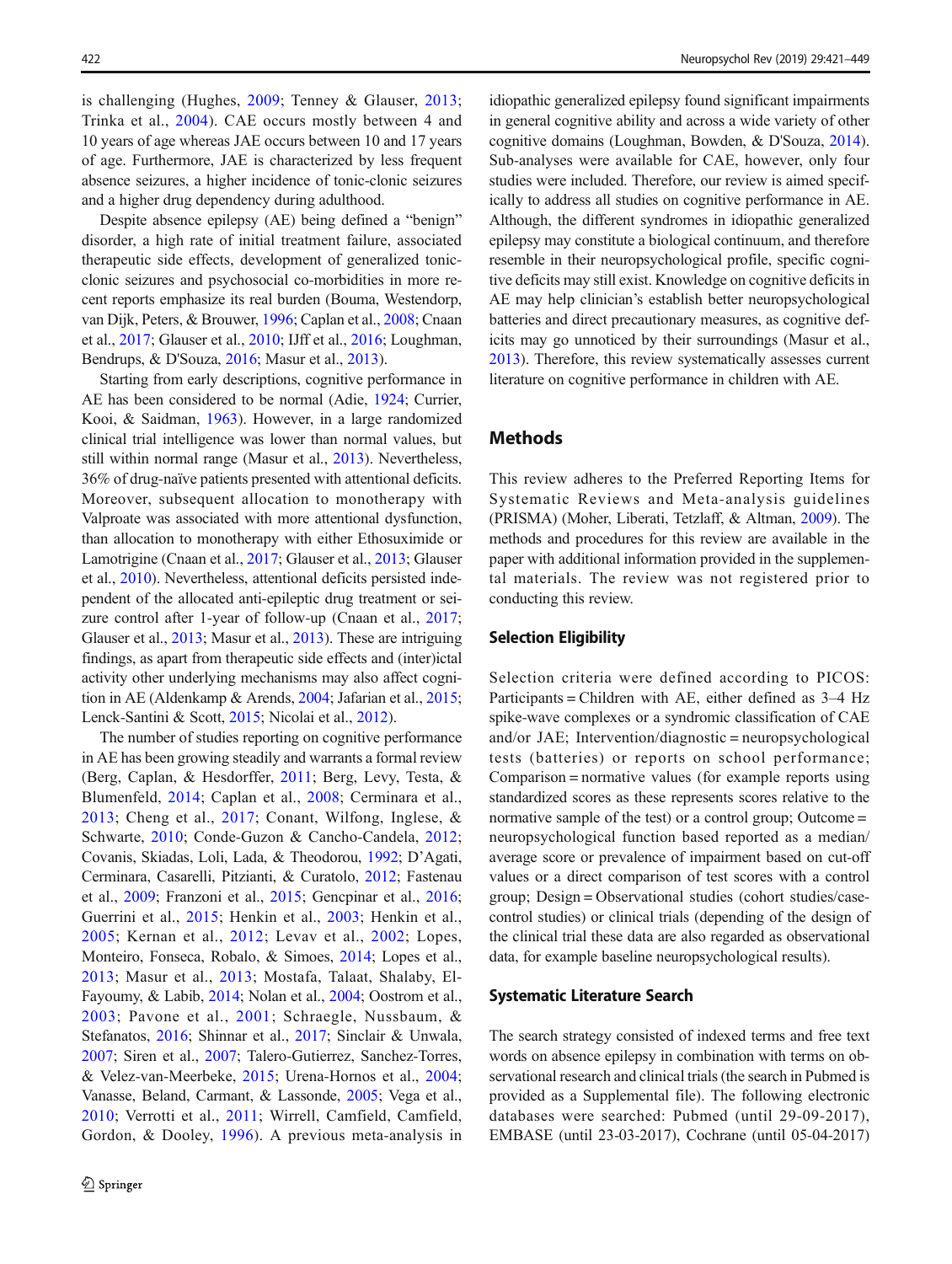and Web of Science (all databases) (until 06-04-2017). Furthermore, references of included articles were hand searched to find additional relevant articles. In case multiple publications were available on the same study sample or if reports reported overlapping results, only the most recent data were used. Only studies written in English, Dutch or Spanish were considered. Firstly, titles and/or abstracts identified by the search were first screened by EFW to remove any unrelated hits. Secondly, the remaining abstracts were screened by EFW and another author (GSD or SK or MD or JH) based on the predefined selection criteria. The second researcher was blinded for journal, authors, title, date of publication and publication language. Any discrepancies were resolved by consensus or by screening the full-text subsequently. Eligibility assessment of full-text articles was performed by EFW and one of the neurologists (MD or SK). Any discrepancies were resolved by consensus or by consulting a third author.

# Data Extraction

The following data were extracted: year of publication, country, study design, inclusion/exclusion criteria, number of included patients, number of patients per cognitive assessment, age at onset, age at the time of the study, anti-epileptic drug use and neuropsychological tests results.

Neuropsychological test results were classified to cognitive domains according to Baron and secondly according to the authors of the study or consensus within our team (Baron, [2004\)](#page-27-0). We distinguished the following cognitive domains: intelligence; executive function; attention, language; motor and sensory-perceptual examinations; visuoperceptual/visuospatial/visuoconstructional function; learning and memory. Additionally, we included results on: achievement tests, parent/teacher (by proxy) reports on attention or attentional deficiency disorders; reported prevalence's of school difficulties; neuropsychological and/or neurodevelopmental problems.

# Risk of Bias in Individual Studies

Risk of bias was evaluated using a modified version of the Newcastle Ottawa Scale made suitable for this review (available in the Supplementary Materials). Two authors (EFW & SK) independently rated each study, and any disagreement was resolved by consensus. For the interpretation of the total scores we used the following cut-off values as used previously in a systematic review (Marengoni et al., [2018\)](#page-28-0). Scores >7 were considered a low risk of bias; 5 to 7, a moderate risk; and < 5, a high risk. For the meta-analysis sensitivity analyses were carried out by excluding studies with a score lower than seven.

#### Meta-Analyses

Statistical analyses were conducted in R using the "meta" package (version 4.8–2) and "metaphor" package (version 1.9–9) (Schwarzer, [2007](#page-29-0); Viechtbauer, [2010](#page-29-0)). Single-arm meta-analyses (a weighted pooling of the reported means including studies without a control group) were performed by estimating the weighted mean using a random effect model. For this, we used the reported mean and calculated the standard error (SE) for each study. In case a z-score with a 95% confidence interval was reported we calculated the standard score and its standard deviation. The estimated mean was considered significantly different from normal if the 95% confidence interval did not include the normative mean of the neuropsychological test.

In addition, a random-effects meta-analysis on the mean difference between cases and controls was performed. Studies that did not report usable data for pooling of results were discarded for the meta-analyses but were included in this systematic review. Pooling of results was conducted per neuropsychological test if methodology and reporting of the results allowed a direct comparison between studies. P values of ≤0.05 were considered to infer statistical significance.

The presence of small study effect and/or publication bias was assessed by visually inspecting funnel plots for asymmetry. In case of potential outliers, a sensitivity analysis was performed by recalculating the effect size after removal of these studies. Tau-squared  $(T^2)$  was used to estimate the true variance of the true effect sizes (Borenstein, Higgins, Hedges, & Rothstein,  $2017$ ). In addition,  $I^2$  is reported for descriptive purposes. Due to the limited amount of studies in the metaanalyses we were not able to perform subsequent metaregressions to examine the impact of moderator variables (Shuster, [2011](#page-29-0); Thompson & Higgins, [2002\)](#page-29-0).

# Results

# Selection of Studies

The study selection process is depicted in Fig. [1](#page-4-0). A total of 3833 individual articles across all electronic databases were screened. Additionally, nine references from selected articles were screened for eligibility. A total of 506 abstracts were selected for further reading, after which 351 were selected for full-text screening. In the end, 33 articles were included in this systematic review.

#### Study Characteristics

Study characteristics of the 33 included articles are listed in Table [1](#page-5-0). Eight articles reported on overlapping cohorts, but were included as each article provided complementary data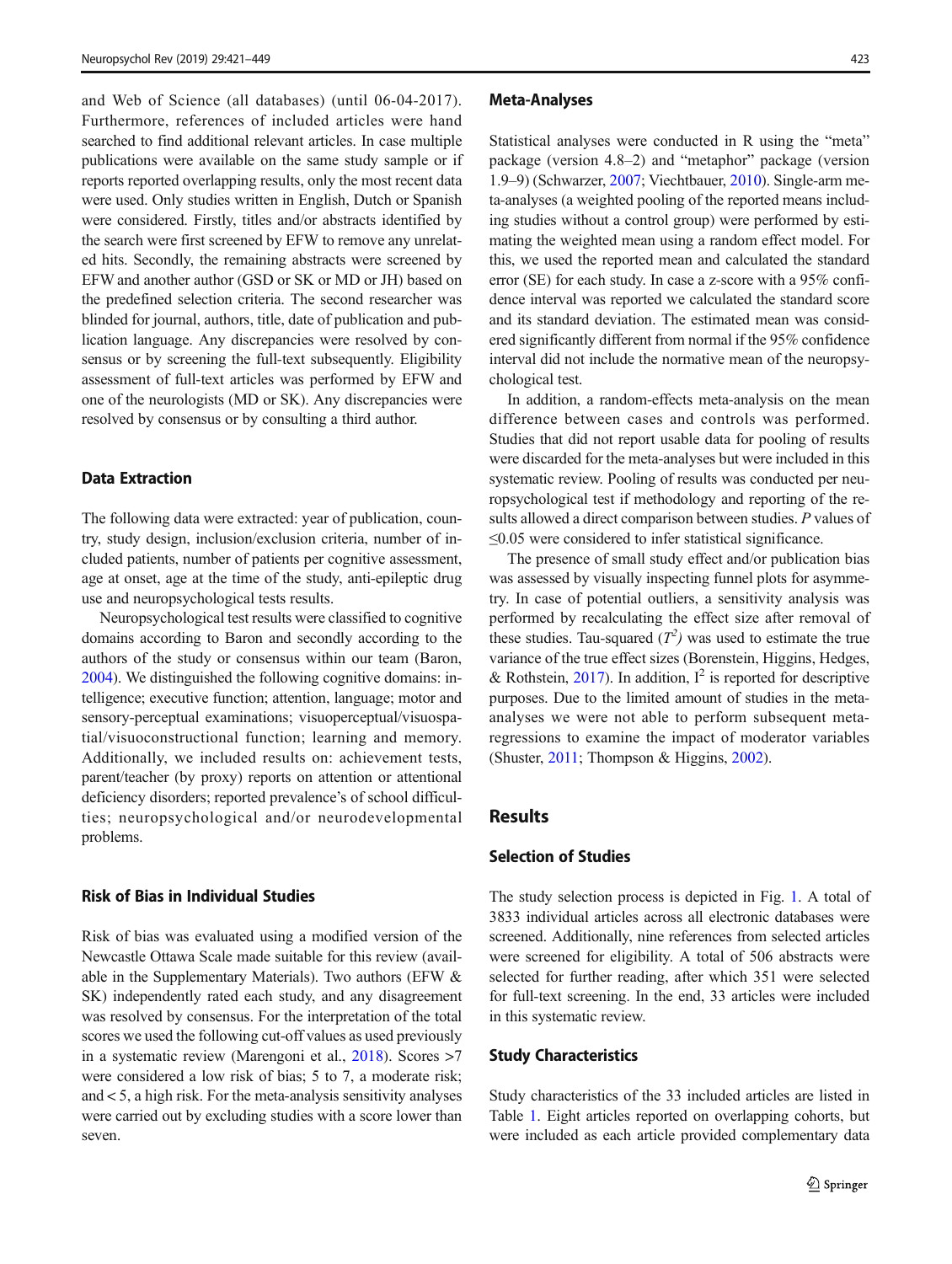<span id="page-4-0"></span>

Fig. 1 Flowchart (adapted from Moher et al. [\(2009\)](#page-28-0))

in that cohort (Berg et al., [2011;](#page-27-0) Berg et al., [2014](#page-27-0); Henkin et al., [2003](#page-28-0); Henkin et al., [2005](#page-28-0); Lopes et al., [2014](#page-28-0); Lopes et al., [2013](#page-28-0); Masur et al., [2013;](#page-28-0) Shinnar et al., [2017](#page-29-0)). In total, data were available for 29 samples. In total, 17 cohorts reported only on CAE (Berg et al., [2011;](#page-27-0) Berg et al., [2014](#page-27-0); Caplan et al., [2008](#page-27-0); Cerminara et al., [2013](#page-27-0); Cheng et al., [2017](#page-27-0); Conant et al., [2010;](#page-27-0) D'Agati et al., [2012;](#page-27-0) Gencpinar et al., [2016](#page-27-0); Guerrini et al., [2015](#page-28-0); Kernan et al., [2012](#page-28-0); Levav et al., [2002](#page-28-0); Lopes et al., [2014;](#page-28-0) Lopes et al., [2013](#page-28-0); Masur et al., [2013](#page-28-0); Mostafa et al., [2014](#page-28-0); Nolan et al., [2004;](#page-28-0) Oostrom et al., [2003](#page-28-0); Schraegle et al., [2016](#page-28-0); Shinnar et al., [2017](#page-29-0); Siren et al., [2007;](#page-29-0) Talero-Gutierrez et al., [2015](#page-29-0); Vega et al., [2010](#page-29-0); Wirrell et al., [1996](#page-29-0)) and in 12 cohorts reports were available in children with AE or a combination of CAE with JAE (Conde-Guzon & Cancho-Candela, [2012;](#page-27-0) Covanis et al., [1992](#page-27-0); Fastenau et al., [2009;](#page-27-0) Franzoni et al., [2015](#page-27-0); Henkin et al., [2003](#page-28-0); Henkin et al., [2005](#page-28-0); Oostrom et al., [2003;](#page-28-0) Pavone et al., [2001](#page-28-0); Sinclair & Unwala, [2007](#page-29-0); Siren et al., [2007](#page-29-0); Talero-Gutierrez et al., [2015](#page-29-0); Urena-Hornos et al., [2004](#page-29-0); Vanasse et al., [2005](#page-29-0); Verrotti et al., [2011](#page-29-0)). No studies were available reporting on JAE exclusively. Study sample sizes varied from 10 to 446, with a mean of 54 participants. The time of cognitive assessment differed from early assessment close to the time of diagnosis to years after diagnosis. Overall Valproic Acid (VPA) seems the most used anti-epileptic drug in the studies. However, some studies only reported the amount of anti-epileptic drug (AED) use (monotherapy, polytherapy) without stating the number of patients on particular AEDs.

Based on our assessment for the risk of bias eighteen studies had a low risk of bias and eleven studies had a moderate risk of bias. No studies were classified to have a high risk of bias. The highest risk of bias was due to inadequate selection and/or description of the non-exposed cohort and a small sample size.

#### Intelligence

Table [2](#page-7-0) displays the neuropsychological results of the included study per cognitive domain. Wechsler Intelligence Test for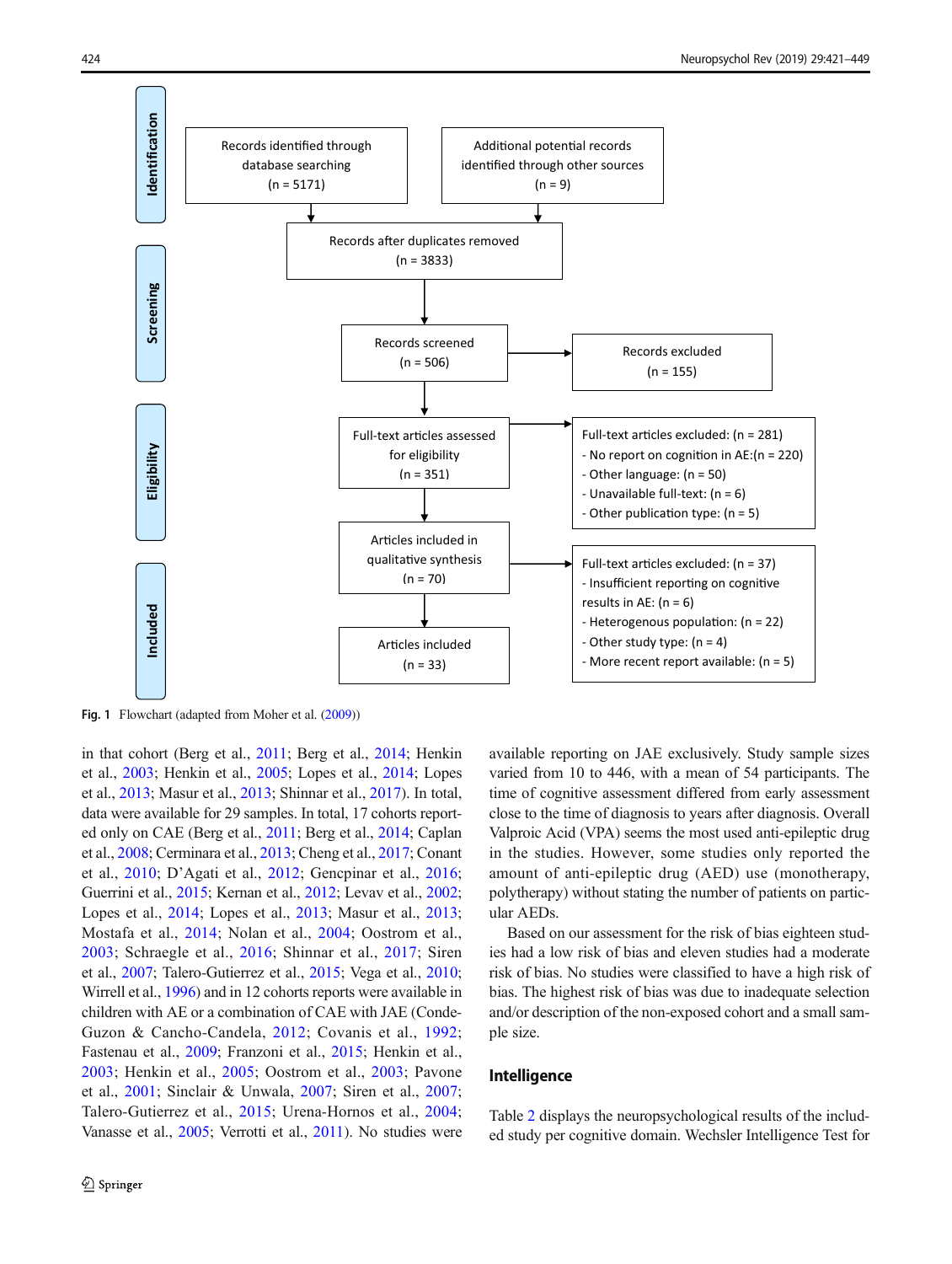<span id="page-5-0"></span>

| Reference                                  | Study design    | Population           | Z               |                                                              | Age in study (SD)                                              | AED use                                                         | Risk of         |
|--------------------------------------------|-----------------|----------------------|-----------------|--------------------------------------------------------------|----------------------------------------------------------------|-----------------------------------------------------------------|-----------------|
|                                            |                 |                      |                 | Age at onset<br>(SD) in years                                | in years                                                       |                                                                 | Bias            |
| Berg et al., 2011, 2014                    | Prospective     | CAE                  | $51 - 59$       | VPA 6.4 (1.8)<br>ESM 5.9 (1.8);                              | $\stackrel{\Delta}{\simeq}$                                    | ESM 69%, VPA 31%                                                | $_{\text{Low}}$ |
| Caplan et al., 2008                        | Case-control    | CAE                  | $69$            | 6.15 (2.52)                                                  | 9.64 (2.49)                                                    | No AED 12%, Monotherapy 76% -> VPA 51%, ESM 35%,                | $_{\rm Low}$    |
| Cerminara et al., 2013                     | Case-control    | CAE                  | 24              | $\stackrel{\blacktriangle}{\simeq}$                          | $\mathbb{X}$                                                   | VPA 18, LEV 4, LTG 1, VPA + LTG 1<br>Other 14%, Polytherapy 13% | Moderate        |
| Cheng et al., 2017                         | Case-control    | CAE                  | 43              | $\leq$ 5: $n = 14$ ; > 529                                   | 9.5 (2.6)                                                      | No AED 7%, Monotherapy 72%, Duotherapy 21%                      | $_{\rm Low}$    |
| Conant et al., 2010                        | Case-control    | CAE                  | 16              | $4.5 - 8$                                                    | 8.0 (1.3)                                                      | No AED 6, VPA 10, VPA + ESM 1                                   | $_{\rm Low}$    |
| Cancho-Candela,<br>Conde-Guzon &<br>2012   | Case-control    | AE                   | 34              | $5.1\,(1.2)$                                                 | 8.7 (1.26)                                                     | 100% VPA                                                        | Low             |
| Covanis et al., 1992                       | Retrospective   | AE                   | 124             | $2.5 - 13.5$                                                 | $\breve{\mathsf{z}}$                                           |                                                                 | Moderate        |
| D'Agati et al., 2012                       | Case-control    | CAE                  | 15              | 8.8 (1.74)                                                   | 11.46 (2.23)                                                   | VPA 100%                                                        | Moderate        |
| Fastenau et al., 2009                      | Prospective     | AE                   | $38$            | $6 - 14$                                                     | $\tilde{\ge}$                                                  | ₹                                                               | $_{\text{Low}}$ |
| Franzoni et al., 2015                      | Retrospective   | drug-resistant<br>AE | 92              | 33<br>5.                                                     | follow-up time<br>3y minimal                                   | Polytherapy 100%, >3AED's 47%, >5 AED's 53%                     | $_{\rm Low}$    |
| Gencpinar et al., 2016                     | Case-control    | CAE                  | 69              | $3-6$ ; $n = 14$ , $\geq 7$<br>$n = 5$                       | 12.22(2.46)                                                    | Monotherapy 73.7%, Duotherapy 26.3%, Tripletherapy 26.3%        | Moderate        |
| Guerrini et al., 2015                      | Case-Control    | CAE                  | $82\,$          | 6.28(2.5)                                                    | 9.7 (1.78)                                                     | Ź                                                               | $_{\text{Low}}$ |
| Henkin et al., 2003,<br>2005               | Case-control    | AE                   | 12              | 7.2                                                          | 14.4 (1.83)                                                    | VPA 100%                                                        | Moderate        |
| Kernan et al., 2012                        | Case-control    | CAE                  | $\overline{31}$ | $\widehat{\mathcal{O}}$<br>$\circ$                           | 9(2)                                                           | No AED 6%, Monotherapy 68%, Polytherapy 26%                     | $_{\rm Low}$    |
| Levav et al., 2002                         | Case-control    | CAE                  | $28$            | $.6(2-16)$<br>n                                              | 14.0 (10.5)                                                    | No AED 18, Monotherapy 7, Polytherapy 3                         | $_{\rm Low}$    |
| Lopes et al., 2013,<br>2014                | Case-control    | CAE                  | 30              | 6.83 (2.32)                                                  | 9.93 (2.54)                                                    | No AED 13%, Monotherapy 73%, Duotherapy 13%                     | $_{\rm Low}$    |
| Shimar et al., 2017<br>Masur et al., 2013; | RCT             | CAE                  | 446             | <6 years of age<br>≥6 years of age<br>$n = 336$<br>$n = 110$ | after start AED)<br>(=max. 1 week<br>Pre-treatment<br>analysis | After randomization: ESM 35%, LTM 33%, VPA 32%                  | Low             |
| Mostafa et al., 2014                       | Cross-sectional | CAE                  | $\overline{10}$ | 8.4 (1.9)                                                    | 13(4.1)                                                        | VPA 80%, LTG 20%                                                | $_{\text{Low}}$ |
| Nolan et al., 2004                         | Prospective     | CAE                  | 13              | 5.5 $(2.0)$                                                  | 9.5(2.3)                                                       | Monotherapy 48%, Polytherapy 62%                                | Moderate        |
| Oostrom et al., 2003                       | Prospective     | CAE or JAE           | $\overline{10}$ | $\stackrel{\triangle}{\simeq}$                               | 9.2(1.9)                                                       | 100% AED not specified                                          | Moderate        |
| Pavone et al., 2001                        | Case-control    | $\mathsf{AE}$        | 16              | 5.3                                                          | 9.2(3)                                                         | ESM 2, VPA 11, ESM + VPA 3                                      | $_{\text{Low}}$ |
| Schraegle et al., 2016                     | Cross-sectional | CAE                  | 30              | 4.83 (1.89)                                                  | 11.1 (2.95)                                                    | Monotherapy 16%, Polytherapy 46.7%                              | $_{\text{Low}}$ |
| Sinclair & Unwala,<br><b>2007</b>          | Retrospective   | AE                   | $80\,$          | 7.5(2.7)                                                     | 13.9 (3.2)                                                     | $\mathbb{X}^{\mathsf{A}}$                                       | Moderate        |
| Siren et al., 2007                         | Case-control    | CAE 9, JAE 1         | $\equiv$        | $3.0 - 11.8$<br>7.93                                         | $8.2, 5.5 - 14.5$                                              | VPA 4, ESM 5, VPA+ESM 1                                         | $_{\text{Low}}$ |
| Urena-Hornos et al.,<br>2004               | Retrospective   | AE                   | 49              |                                                              | 10 days-13 years<br>follow up                                  | Monotherapy VPA 78%#                                            | Moderate        |
| Vanasse et al., 2005                       | Case-control    | <b>AE</b>            | $\overline{10}$ | .17 (2.26)<br>n                                              | 10.13 (1.69)                                                   | Monotherapy 5, Polytherapy 5                                    | Moderate        |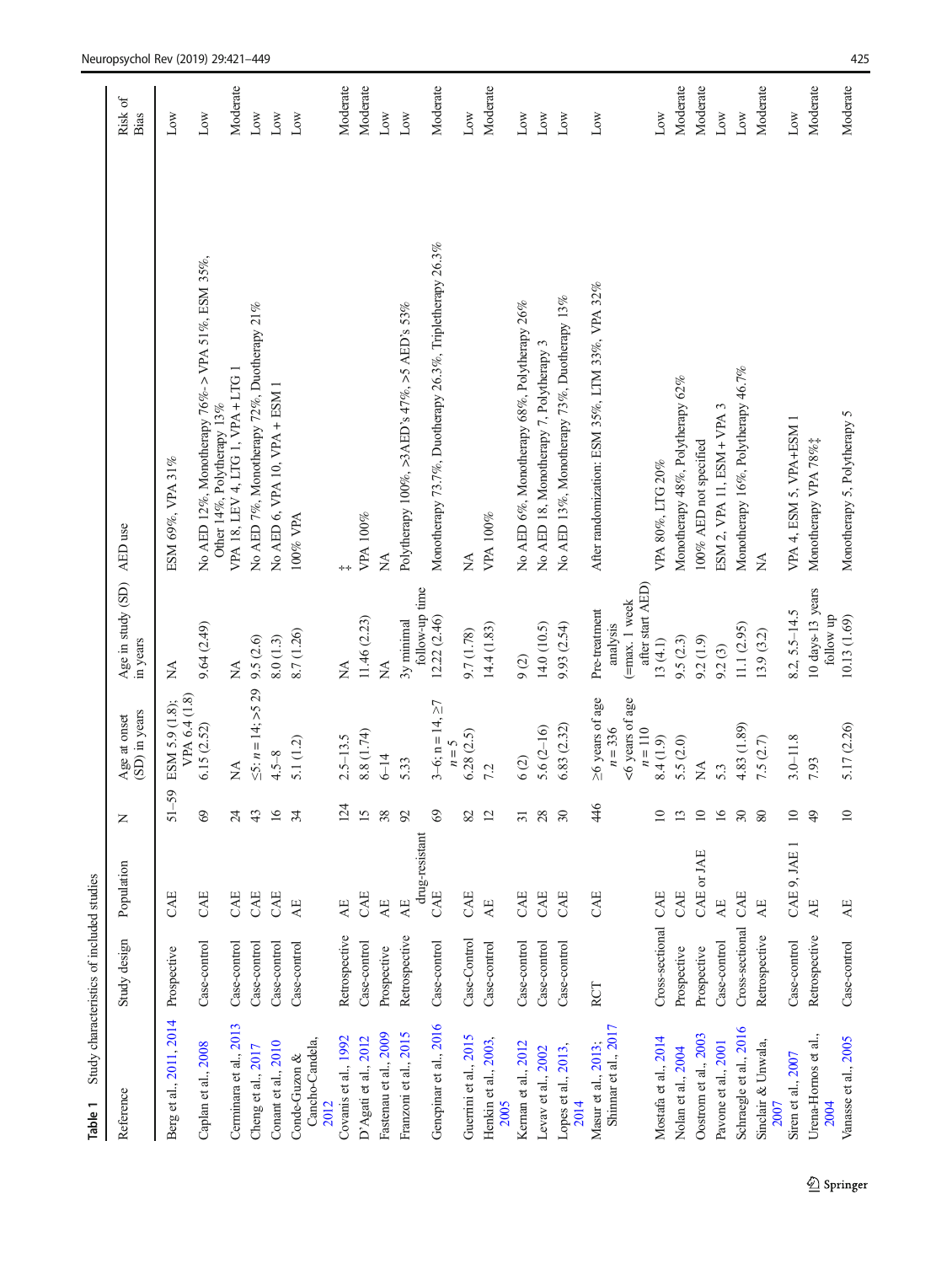|  | ×<br>$\sim$ |
|--|-------------|
|  |             |

| Table 1 (continued)   |                         |                             |                       |                               |                                       |                                                                                                                                                                                                                                                                                                                                                                                                                                                                          |                 |
|-----------------------|-------------------------|-----------------------------|-----------------------|-------------------------------|---------------------------------------|--------------------------------------------------------------------------------------------------------------------------------------------------------------------------------------------------------------------------------------------------------------------------------------------------------------------------------------------------------------------------------------------------------------------------------------------------------------------------|-----------------|
| Reference             | Study design Population |                             |                       | (SD) in years<br>Age at onset | Age in study (SD) AED use<br>in years |                                                                                                                                                                                                                                                                                                                                                                                                                                                                          | Risk of<br>Bias |
| Vega et al., 2010     | Case-control CAE        |                             | $\tilde{\mathcal{X}}$ | 6.9(2.8)                      | 10.5(2.3)                             | No AED 13.2%, Monotherapy 63.2%,                                                                                                                                                                                                                                                                                                                                                                                                                                         | ŠΜ              |
| Verrotti et al., 2011 |                         | Retrospective AE before age |                       | 2.2(0.59)                     | 8.19                                  | No AED 2, VPA 26, LTG 1, LEV 1, ESM 3, VPA > CLB 1, VPA >ESM 2,<br>Duotherapy 21.1%Polytherapy 2.6%                                                                                                                                                                                                                                                                                                                                                                      | Low             |
| Wirrell et al., 1996  | Retrospective           | of 3<br>CAE                 |                       | 5.7(2.8)                      | 20.4 (4.2)                            | No AED 47, VPA 9, VPA + LTG 1, LTG 1 VPA+ESM 1, ESM + LTM + CBM 1 Moderate<br>VPA->LEV 1, VPA->LTG 1, VPA->ESM 1, VPA->CLB 1                                                                                                                                                                                                                                                                                                                                             |                 |
|                       |                         |                             |                       |                               |                                       | AE, Absence Epilepsy; AED, Anti-Epileptic Drug; CAE, Childhood Absence Epilepsy; CBM, Carbamazepine; CLB, Clobazam; ESM, Ethosuximide; JAE, Juvenile Absence Epilepsy; LEV,<br>Levetiracetam; LTG, Lamotrigine; N, number of patients; NA, Not available; RCT, Randomized Clinical Trial; SD, Standard Deviation; VPA, Valproic Acid<br>a May contain overlapping patients, however reports on neuropsychological test results did not overlap ‡ Refer to original paper |                 |

Children (WISC-III) was the psychological test most often used to assess general intelligence. Of 11 studies reporting on full-scale IQ, nine studies were suitable for pooling of results (Caplan et al., [2008](#page-27-0); Conde-Guzon & Cancho-Candela, [2012](#page-27-0); D'Agati et al., [2012;](#page-27-0) Gencpinar et al., [2016;](#page-27-0) Kernan et al., [2012](#page-28-0); Lopes et al., [2013;](#page-28-0) Masur et al., [2013](#page-28-0); Nolan et al., [2004](#page-28-0); Pavone et al., [2001](#page-28-0)). The estimated mean full-scale IQ from the single-arm random-effects metaanalysis was 96.78 (95% CI: 94.46–99.10;  $T^2 = 7.57$ : $I^2 =$ 64.2%) for absence patients, which is significantly different from the normative mean of 100 (Fig. [2\)](#page-21-0). The mean full-scale IQ based on a sensitivity analysis excluding studies with a moderate risk of bias was 97.43 (95% CI: 94.43; 100.43;  $T^2 = 10.84$ ;  $I^2 = 75.9\%$ ). The estimated mean difference in IQ points compared to a control group in seven available case-control studies was −8.03 (95% CI: −10.45- -5.61;  $T^2 = 0$ ;  $T^2 = 0$ %). The mean difference in IQ points in a sensitivity analysis excluding studies with a moderate risk of bias was  $-8.52$  (95% CI:-11.31 - -5.73;  $T^2 = 0$ ;  $T^2 = 0$ %). The estimated mean full-scale IQ of the control group was 105.09 (95% CI: 101.63–108.56;  $T^2 = 17.40$ ;  $T^2 = 82%$ ), which is significantly higher than the normative mean of 100.

Out of seven studies reporting on verbal IQ, four could be included in the meta-analysis with an estimated mean of 97.98 (95% CI: 95.80–100.16;  $T^2 = 0.28$ ;  $T^2 = 5.5\%$ ) and an estimated mean difference of −9.01 (95% CI: −12.11- -5.90;  $T^2$  = 1.31;  $I^2 = 12.85\%$  $I^2 = 12.85\%$  $I^2 = 12.85\%$ ) compared to controls (Fig. 2).

Out of seven studies reporting on performance IQ, four were suitable for meta-analytic comparison with an estimated mean of 97.23 (95% CI: 93.24–101.22;  $T^2 = 15.86$ ;  $T^2 =$ 78.7%) and an estimated mean difference of −5.32 (95% CI:  $-8.27 - 2.36$ ;  $T^2 = 0$ ;  $I^2 = 0\%$ ) compared to controls (Fig. [2\)](#page-21-0).

The estimated mean for the Verbal Comprehension Index was 94.43 (95% CI: 91.11–97.75;  $T^2 = 7.39$ ;  $T^2 = 70.2\%$ ), the estimated mean for the Processing Speed Index was 96.30 (95% CI: 93.74–98.86;  $T^2 = 2.77$ ;  $T^2 = 41.9$ %) and the estimated mean for the Perceptual Organization Index was 97.09 (95% CI: 95.50–98.69;  $T^2 = 0$ ;  $I^2 = 0$ %). One study, which used the WISC-IV, reported a mean Working Memory Index of 94.8 (SD 14.2). Sensitivity analyses by excluding outliers based on the funnel plots did not yield different conclusions. Results on the subtests of the Wechsler Intelligence tests are available in Table S1. Non-verbal intelligence tests were used in three studies. In the study with by far the largest sample of Masur et al.  $(n=316)$  non-verbal intelligence assessed with the TONI-3 test was significantly higher compared to the normative mean (Masur et al., [2013](#page-28-0)). Raven's Progressive Matrices was used by Oostrom et al. which reported no significant difference from normative values in a small sample  $(n = 10)$  of children with either CAE or JAE (2003). A simplified version of the Raven's Progressive Matrices was used by Cheng et al. in children with CAE  $(n=43)$  which performed significantly worse compared to controls (2017).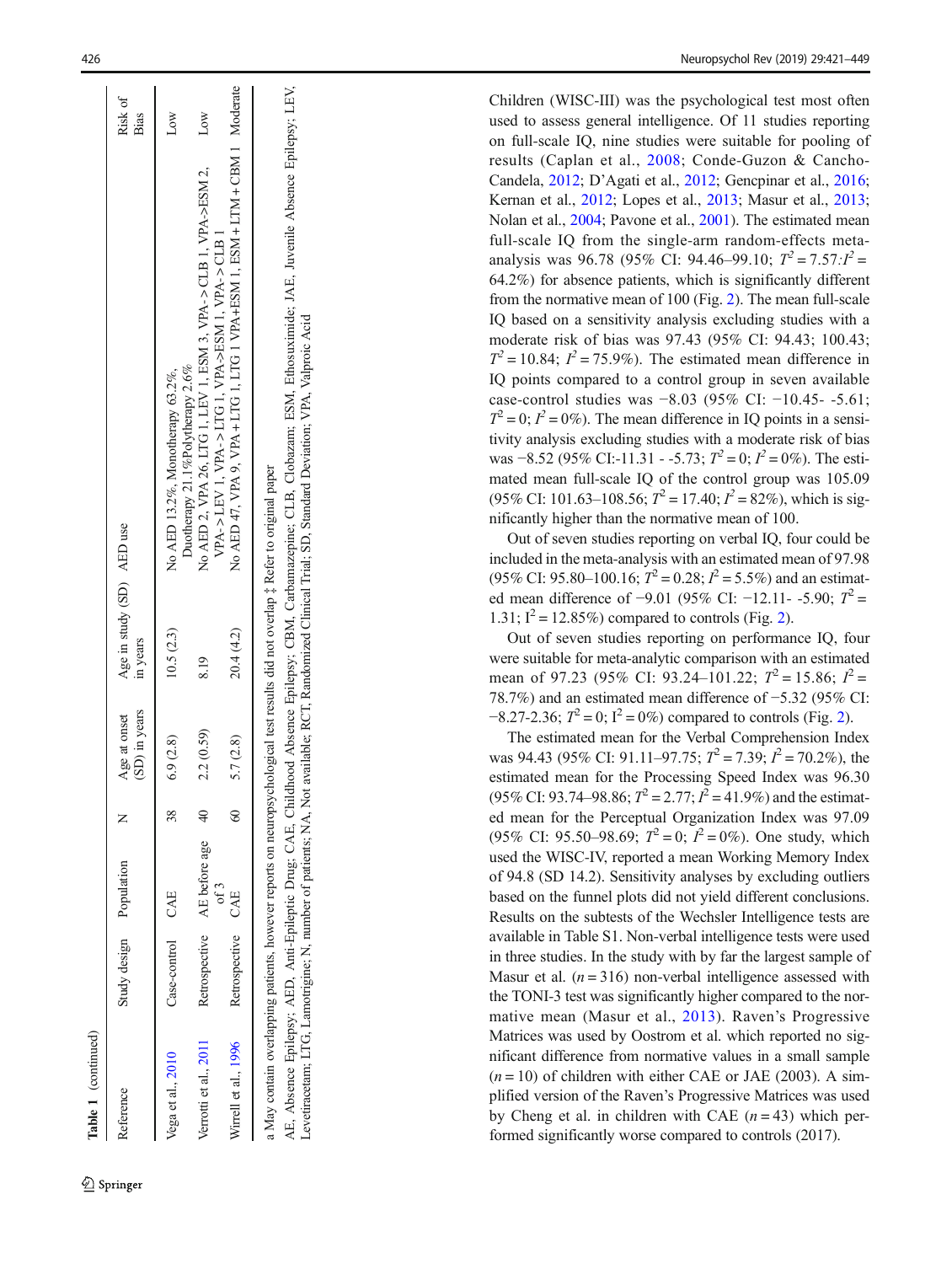<span id="page-7-0"></span>

| Table 2                         |                                            | Neuropsychological test results of the included studies per cognitive (sub)domain |                        |                                    |                                          |                                                                                      |                                |
|---------------------------------|--------------------------------------------|-----------------------------------------------------------------------------------|------------------------|------------------------------------|------------------------------------------|--------------------------------------------------------------------------------------|--------------------------------|
| Cognitive (sub)domain Reference |                                            | Test-version                                                                      | Subtest/score          | N in analysis                      | Results Absence<br>Epilepsy Mean<br>(SD) | $\begin{array}{c} \text{group} \ \text{Mean (SD)} \end{array}$<br>Control<br>Results | P value or<br>effect-size      |
| Intelligence                    | Lopes et al., 2013 WISC-III                |                                                                                   | Full Scale IQ##        | 30                                 | 93.63 (17.47)                            | 101.97                                                                               | SN                             |
|                                 | Masur et al., 2013 WISC-IV                 |                                                                                   |                        | $(26 \text{ years})$<br>321        | 94.1 (15.1)                              | (13.89)                                                                              |                                |
|                                 |                                            | WPPS1-III                                                                         |                        | 99 (<6 years<br>of age)<br>of age) | 97.6 (16.2)                              |                                                                                      |                                |
|                                 | Genepinar et al.,<br>2016                  | WISC-R                                                                            |                        | $\overline{19}$                    | 95.79 (9.50)                             | (13.05)<br>105.74                                                                    | 0.359                          |
|                                 | D'Agati et al.,<br>2012                    | WISC-III                                                                          |                        | 15                                 | 93.5 (9.7)                               | 97.2(8.7)                                                                            | 0.177                          |
|                                 | Caplan et al.,<br>2008                     | WISC-R/WISC-III                                                                   |                        | $69$                               | 101 (15.61)                              | 111 (13.22)                                                                          | $< 0.0001*$                    |
|                                 | Kernan et al.,<br>2012                     | WISC-III                                                                          |                        | $\overline{31}$                    | 101 (16)                                 | 107 (12)                                                                             | SN                             |
|                                 | Nolan et al., 2004                         | Stanford-Binet-IV/WISC-R/WISC-III                                                 |                        | 13                                 | 93.4 (29.25)                             |                                                                                      |                                |
|                                 | Pavone et al.,<br>2001                     | WISC-R                                                                            |                        | 13                                 | 90.8 (15.4)                              | 103.2(6.3)                                                                           | ${}_{0.01*}$                   |
|                                 | Cancho-Cand-<br>Conde-Guzon &              | WISC-R                                                                            |                        | 34                                 | 101.36 (12.93)                           | (8.23)<br>108.36                                                                     | SN                             |
|                                 | Verrotti et al.,<br>ela, 2012              | WISC-R/WPPSI-R                                                                    |                        | $\overline{4}$                     | 15% Decreased IQ                         |                                                                                      |                                |
|                                 | Franzoni et al.,<br>2011†<br>2015†         | WISC/WPPSI                                                                        |                        | $\mathcal{S}$                      | 27% Cognitive<br>impaired                |                                                                                      |                                |
|                                 | Lopes et al., 2013 WISC-III                |                                                                                   | Verbal IQ <sub>1</sub> | $30\,$                             | 94.83 (15.71)                            | 103.90                                                                               | SN                             |
|                                 | D'Agati et al.,<br>2012                    | WISC-III                                                                          |                        | 15                                 | 96.3 (8.5)                               | $(12.75)$<br>100.7 (8.9)                                                             | 0.217                          |
|                                 | Caplan et al.,<br>2008                     | WISC-R/WISC-III                                                                   |                        | $69$                               | 100 (17.46)                              | 112 (15.37)                                                                          | $0.0001*$<br>$\vee$            |
|                                 | Cancho-Cand-<br>Conde-Guzon &<br>ela, 2012 | WISC-R                                                                            |                        | 34                                 | 98.45 (12.83)                            | 107.68 (7.9                                                                          | $0.021*$                       |
|                                 | Pavone et al.,<br>$20011 +$                | WISC-R                                                                            |                        | 13                                 | 94.4 (75-119) §                          | $(84 - 117)$ §<br>106.7                                                              | $\stackrel{\triangle}{\simeq}$ |
|                                 | Siren et al.,<br>2007†                     | WISC-R/WPPSI-R                                                                    |                        | $\overline{10}$                    | 99.5 (84.0-128.0)§                       | 94.0§                                                                                | SN                             |
|                                 | Nolan et al.,<br>2004                      | Stanford-Binet-IV/WISC-R/WISC-III                                                 |                        | 13                                 | normative data<br>Normal to              |                                                                                      |                                |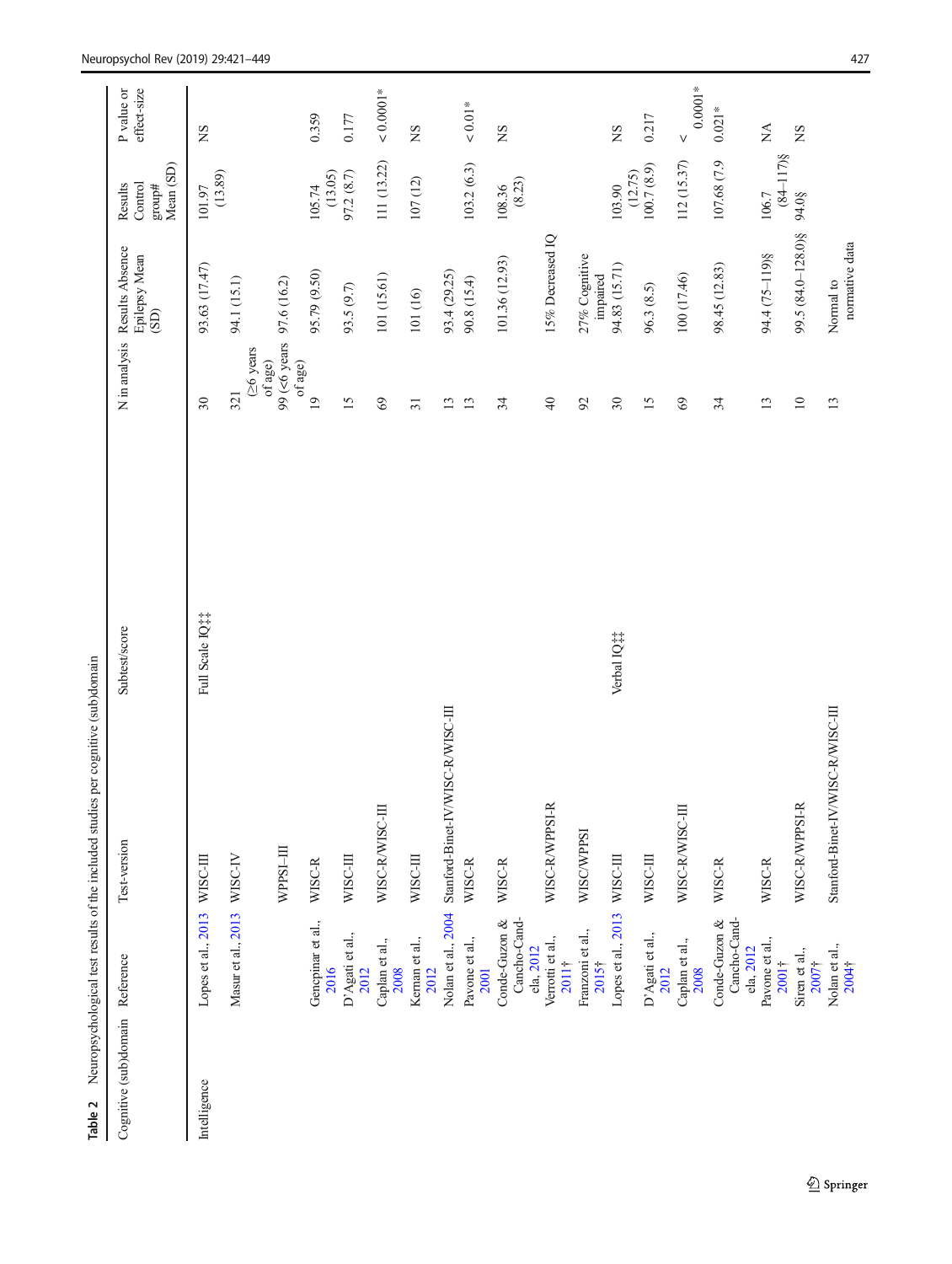| Table 2 (continued)             |                                            |                                   |                                             |                                      |                                          |                                           |                                |
|---------------------------------|--------------------------------------------|-----------------------------------|---------------------------------------------|--------------------------------------|------------------------------------------|-------------------------------------------|--------------------------------|
| Cognitive (sub)domain Reference |                                            | Test-version                      | Subtest/score                               | N in analysis                        | Results Absence<br>Epilepsy Mean<br>(SD) | Mean (SD)<br>Results<br>Control<br>group# | P value or<br>effect-size      |
|                                 | Lopes et al., 2013 WISC-III                |                                   | Performance IQ <sub>+</sub>                 | $30\,$                               | 95.10 (16.34)                            | 101.30                                    | ŠN                             |
|                                 | Masur et al., 2013 WPPSI-III               |                                   |                                             | 99 ( $\leq 6$ years                  | 94.5 (14.1)                              | (15.19)                                   |                                |
|                                 | D'Agati et al.,<br>2012                    | WISC-III                          |                                             | of age)<br>15                        | 92.3 (9.0)                               | 95.2 (10.4)                               | 0.267                          |
|                                 | Caplan et al.,<br>2008                     | WISC-R/WISC-III                   |                                             | 69                                   | 101 (15.35)                              | 108 (11.85)                               | $0.001*$                       |
|                                 | Cancho-Cand-<br>Conde-Guzon &<br>ela, 2012 | WISC-R                            |                                             | 34                                   | 103.18 (14.1)                            | (11.99)<br>106.15                         | SN                             |
|                                 | Pavone et al.,<br>$20011 +$                | WISC-R                            |                                             | 13                                   | 88.3 (65-115) §                          | $86 - 110$<br>101.9                       | $\stackrel{\triangle}{\simeq}$ |
|                                 | Siren et al.,<br>2007†                     | WISC-R/WPPSI-R                    |                                             | $\overline{10}$                      | 96.0 (67-118) §                          | $(74 - 102)$ §<br>96.5                    | SN                             |
|                                 | Nolan et al.,<br>20041                     | Stanford-Binet-IV/WISC-R/WISC-III |                                             | 13                                   | normative data<br>Normal to              |                                           |                                |
|                                 | Lopes et al., 2013 WISC-III                |                                   | Verbal Comprehension Index <sub>#</sub>     | $30\,$                               | 95.93 (15.50)                            | 104.63                                    | SN                             |
|                                 | Masur et al., 2013 WISC-IV                 |                                   |                                             | $\geq 6$ years<br>321                | 93.1 (14.4)                              | (12.52)                                   |                                |
|                                 |                                            | WPPSI-III                         |                                             | 99 ( $6$ years<br>of age)            | 98.1 (16.4)                              |                                           |                                |
|                                 | Schraegle et al.,                          | WISC-IV                           |                                             | of age)<br>$30\,$                    | 89.5 (16.7)                              |                                           |                                |
|                                 | Lopes et al., 2013 WISC-III<br>2016        |                                   | Processing Speed Index <sub>11</sub>        | $30\,$                               | 95.27 (17.80)                            | 102.57                                    | SN                             |
|                                 | Masur et al., 2013 WISC-IV                 |                                   |                                             | $(26 \text{ years})$<br>321          | 95.1 (15.6)                              | (15.88)                                   |                                |
|                                 |                                            | WPPSI-III                         |                                             | 99 ( $6$ years<br>of age)<br>of age) | 96.3 (17.1)                              |                                           |                                |
|                                 | Conant et al.,<br>2010                     | WISC-III                          |                                             | $\overline{16}$                      | 104.4(16.3)                              | 115.7 (15.3)                              | $-0.71$                        |
|                                 | Lopes 2013                                 | WISC-III                          | Perceptual Organization Index <sub>##</sub> | 30                                   | 95.63 (17.20)                            | 101.20                                    | SN                             |
|                                 | Masur 2013                                 | WISC-IV                           |                                             | $(26$ years<br>321                   | 97.2 (15.1)                              | (14.64)                                   |                                |
|                                 | <b>Masur 2013</b>                          | WISC-IV                           | Working memory Index                        | of $age)$                            | 94.8 (14.2)                              |                                           |                                |

428 Neuropsychol Rev (2019) 29:421 –449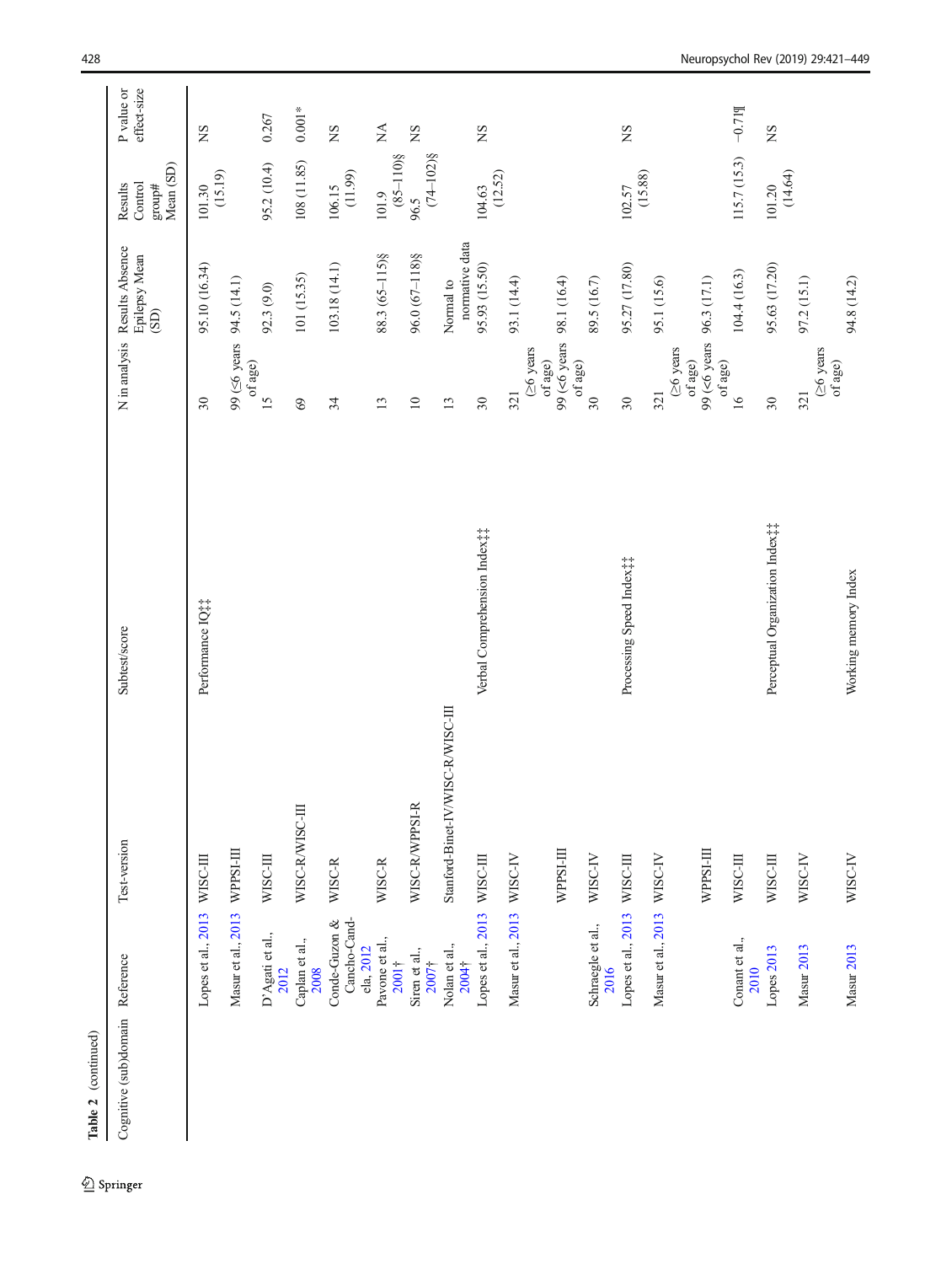| Table 2 (continued)                  |                |                                                                 |                                          |                                                    |                                          |                                           |                                              |
|--------------------------------------|----------------|-----------------------------------------------------------------|------------------------------------------|----------------------------------------------------|------------------------------------------|-------------------------------------------|----------------------------------------------|
| Cognitive (sub)domain                | Reference      | Test-version                                                    | Subtest/score                            | N in analysis                                      | Results Absence<br>Epilepsy Mean<br>(SD) | Mean (SD)<br>Results<br>Control<br>group# | P value or<br>effect-size                    |
| Non-verbal intelligence Oostrom 2003 |                | Coloured Progressive Matrices /                                 |                                          | $\geq 6$ years<br>of age)<br>321<br>$\approx$      | 99(13)                                   | 101(15)                                   | SN                                           |
|                                      | Cheng 2017     | Standard Progressive Matrices<br>Simplified Raven's Progressive |                                          | 43                                                 | 13.21 (9.01)                             | 17.69 (7.10)                              | $< 0.05*$                                    |
|                                      | Masur 2013     | Matrices<br>TONI-3                                              |                                          | 316                                                | 103.0(14.2)                              |                                           |                                              |
| Executive function                   | Masur 2013     | <b>WCST</b>                                                     | Perseverative responses (standard score) | $(26$ years<br>of age)<br>254                      | 95.2 (15.0)                              |                                           |                                              |
|                                      | Gencpinar 2016 | <b>WCST</b>                                                     | Perseverative responses                  | $(26 \text{ years})$<br>of age)<br>$\overline{19}$ | 31.21 (16.59)                            | (9.37(9.35)                               | $0.010*$                                     |
|                                      |                |                                                                 | Perseverative errors                     |                                                    | 26.95 (12.23)                            | 17.74(8.66)                               | $0.011*$                                     |
|                                      |                |                                                                 | Nonperseverative errors                  |                                                    | 20.26 (9.99)                             | (9.53(9.35))                              | 0.816                                        |
|                                      | Conant 2010    | <b>WCST</b>                                                     | Perseverative errors (standard score)    | $\overline{16}$                                    | 80.1 (22.6)                              | 98.0 (10.6)                               | $-1.00$ $\displaystyle{\mathop{\mathbb{T}}}$ |
|                                      |                |                                                                 | Categories completed (standard score)    |                                                    | 85.3 (17.3)                              | 100.4                                     | $-0.95$ [                                    |
|                                      |                |                                                                 | Failure to maintain set (standard score) |                                                    | 106.9 (12.7)                             | 98.1 (15.9)<br>(14.3)B                    | $0.61~\mathrm{\mathord{\mathbb{I}}}$         |
|                                      | Kernan 2012    | <b>WCST</b>                                                     | Total errors                             | $\overline{31}$                                    | 38 (24)                                  | 30(21)                                    | $< 0.05*$                                    |
|                                      | Levav 2002     | WCST                                                            | Perseverations responses                 | $\overline{24}$                                    | 21.0 (10.6)                              | 13.0(10.2)                                | $\lessapprox$                                |
|                                      |                |                                                                 | Perseverative errors                     |                                                    | 18.9(8.8)                                | 11.9(9.1)                                 | $\lessgtr$                                   |
|                                      |                |                                                                 | Categories completed                     |                                                    | 4.8(1.5)                                 | 5.3 (1.2)                                 | $\stackrel{\triangle}{\geq}$                 |
|                                      |                |                                                                 | Failure to maintain set                  |                                                    | 1.2(1.1)                                 | 0.6(0.8)                                  | $\lesssim$                                   |
|                                      | Cheng 2017     | WCST (adapted)                                                  |                                          | 43                                                 | 47.74 (28.01)                            | 69.17                                     | $< 0.001*$                                   |
|                                      | Gencpinar 2016 | <b>STROOP</b>                                                   | $\ensuremath{\text{Time}}$               | $\overline{19}$                                    | 35.68 (12.78)                            | $(15.62)$<br>$38.68$                      | 0.477                                        |
|                                      |                |                                                                 | Error                                    |                                                    | 0.68(1.49)                               | 0.37 (0.76)<br>(12.92)                    | 0.806                                        |
|                                      |                |                                                                 | Correction                               |                                                    | 1.42(1.53)                               | 1.53 (1.86)                               | 0.879                                        |
|                                      | Kernan 2012    | <b>STROOP</b>                                                   | Color Naming                             | $\overline{31}$                                    | 65 (23)                                  | 53 (15)                                   | SN                                           |
|                                      |                |                                                                 | Interference                             |                                                    | 50(35)                                   | 43 (30)                                   | SN                                           |
|                                      | Levay 2002     | STROOP                                                          | Words                                    | 24                                                 | 77.4 (19.6)                              | 100.5(20.6)                               | $\lessapprox$                                |
|                                      |                |                                                                 | Colors                                   |                                                    | 53.8 (14.6)                              | 72.7 (13.9)                               | $\lessapprox$                                |
|                                      |                |                                                                 | Color-Word                               |                                                    | 28.4(9.7)                                | 41.9 (12.8)                               | $\stackrel{\Delta}{\simeq}$                  |
|                                      | D'Agati 2012   | Tower of London                                                 | Total score                              | 15                                                 | 27.6 (3.9)                               | 29.7(3.1)                                 | 0.160                                        |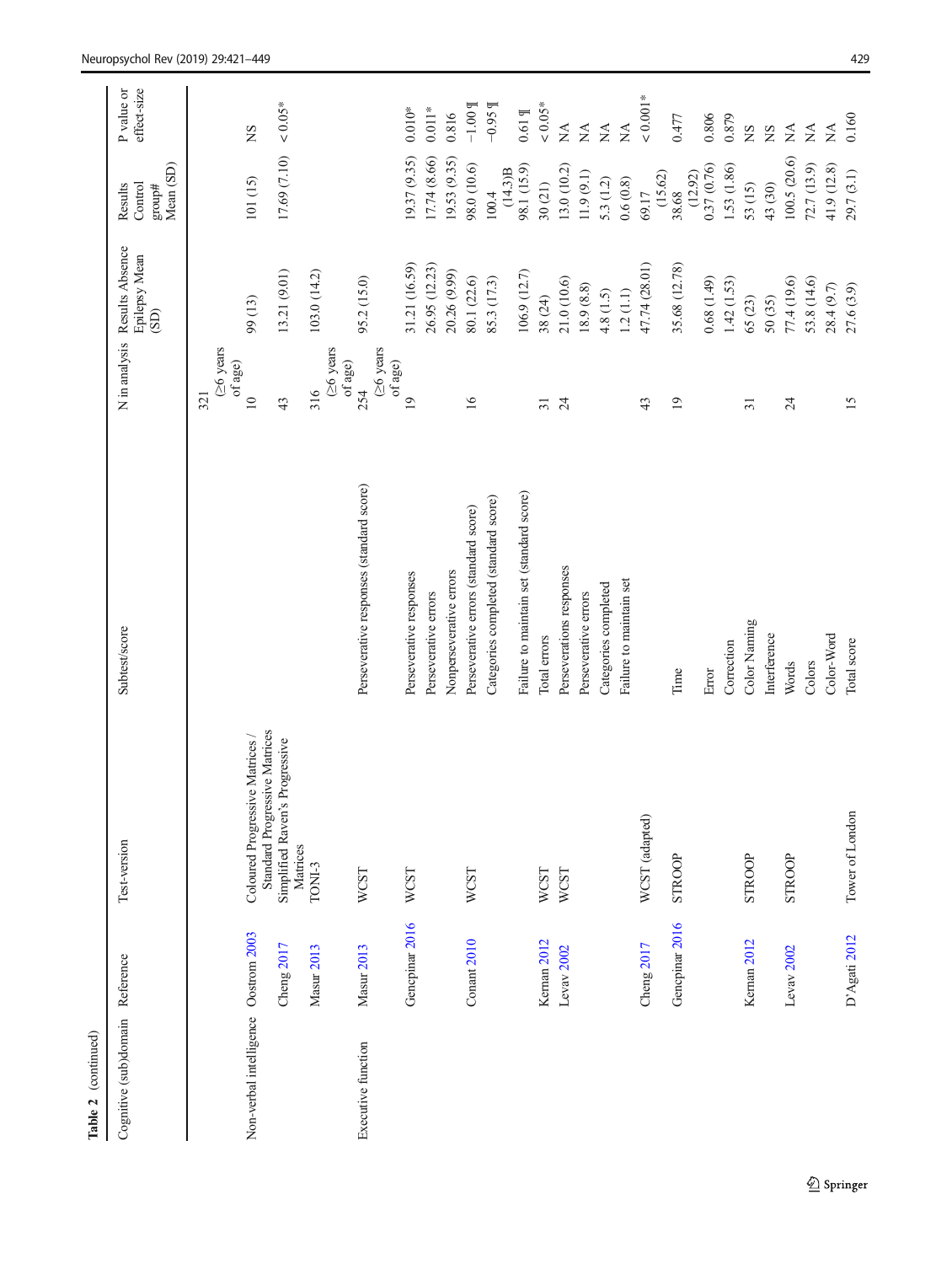| Table 2 (continued)             |                         |                 |                                               |                 |                                          |                                                                                               |                           |
|---------------------------------|-------------------------|-----------------|-----------------------------------------------|-----------------|------------------------------------------|-----------------------------------------------------------------------------------------------|---------------------------|
| Cognitive (sub)domain Reference |                         | Test-version    | Subtest/score                                 | N in analysis   | Results Absence<br>Epilepsy Mean<br>(SD) | $\operatorname*{group\!H}\nolimits_{\mathsf{Mean}}(\operatorname*{SD})$<br>Control<br>Results | effect-size<br>P value or |
|                                 |                         |                 | Total time                                    |                 | 299.4 (97.2)                             | 177.9 (64.3)                                                                                  | $0.001*$                  |
|                                 | Conant 2010             | Tower of London | Standard score                                | $\frac{6}{2}$   | 84.1 (17.2)                              | 94.7 (13.8)                                                                                   | $-0.68$ T                 |
|                                 | D'Agati 2012            | COWAT           | FAS - One min per letter-Total words          | 15              | 21.8(4.3)                                | 27.2(4.1)                                                                                     | $0.008\,ast$              |
|                                 | Henkin 2005             | COWAT           | FAS - Sum of all admissible words for F, A, S | $\overline{c}$  | 10.2(2.7)                                | 12.6(3.1)                                                                                     | $\overline{S}$            |
|                                 | <b>Conant 2010</b>      | COWAT           | One min per letter (standard score)           | $\overline{c}$  | 94.7 (19.3)                              | 111.2 (15.9)                                                                                  | $-0.94$ [                 |
|                                 | $D^{\prime}$ Agati 2012 | CAT             | Color, animals, fruits: Sum of total words    | 15              | 39.8 (8.8)                               | 53.2 (7.7)                                                                                    | $0.001*$                  |
|                                 | Henkin 2005             | CAT             | Animal-Food: Sum of two categories            | $\overline{c}$  | 16.7(5.2)                                | 20.6(4.6)                                                                                     | ${}< 0.05*$               |
|                                 | Gencpinar 2016          | CAT             | Animal, Color, Fruits                         | $\overline{19}$ | 18.68(8.1)                               | 26.00                                                                                         | .055                      |
|                                 | Conant 2010             | CAT             | Animal: Standard score                        | $\overline{16}$ | 98.5 (19.7)                              | 108.3(18.0)<br>(11.82)                                                                        | $-0.52$ ¶                 |
| Attention                       | Masur 2013              | CPT-II          | Confidence Index                              | 323             | 57.6 (25.5)                              |                                                                                               |                           |
|                                 |                         |                 |                                               |                 | $0.60 = 65\%$                            |                                                                                               |                           |
|                                 |                         |                 | Omission T-score                              |                 | $\geq 0.60 = 11\%$                       |                                                                                               |                           |
|                                 |                         |                 |                                               |                 | $>70 = 24\%$                             |                                                                                               |                           |
|                                 |                         |                 | Commission T-score                            |                 | $0.60 = 93\%$                            |                                                                                               |                           |
|                                 |                         |                 |                                               |                 | $\geq 0.60 = 7\%$<br>${>}{70} = 0\%$     |                                                                                               |                           |
|                                 |                         | K-CPT           | Confidence Index                              | 85 (< $6$ years | 45.9 (18.6)                              |                                                                                               |                           |
|                                 |                         |                 |                                               | of age)         |                                          |                                                                                               |                           |
|                                 |                         |                 | Omission T-score                              |                 | $0.60 = 68\%$                            |                                                                                               |                           |
|                                 |                         |                 |                                               |                 | $\geq 0.60 = 20\%$                       |                                                                                               |                           |
|                                 |                         |                 |                                               |                 | $>70 = 12\%$                             |                                                                                               |                           |
|                                 |                         |                 | Commission T-score                            |                 | $0.60 = 78\%$<br>$\geq 0.60 = 19\%$      |                                                                                               |                           |
|                                 |                         |                 |                                               |                 | $50 = 4\%$                               |                                                                                               |                           |
|                                 | Levav 2002              | CPT-X (Rosvold) | Correct                                       | 24              | 69.5 (10.0)                              | $\sum_{i=1}^{n}$                                                                              | $\mathfrak{Z}$            |
|                                 |                         |                 | Incorrect                                     |                 | 7.0(11.5)                                | $\lessgtr$                                                                                    | $\tilde{\ge}$             |
|                                 |                         |                 | Reaction time                                 |                 | 496.5 (96.9)                             | $\stackrel{\blacktriangle}{\geq}$                                                             | $\tilde{z}$               |
|                                 |                         |                 | Variability                                   |                 | 99.6 (23.6)                              | $\mathbb{A}$                                                                                  | $\tilde{z}$               |
|                                 |                         | CPT-AX          | Correct                                       |                 | 61.2(18.3)                               | 73.5(4.8)                                                                                     | $\lessapprox$             |
|                                 |                         |                 | Incorrect                                     |                 | 15.7 (22.2)                              | 1.4(1.8)                                                                                      | $\lessapprox$             |
|                                 |                         |                 | $A$ -non- $X$                                 |                 | 2.7(4.7)                                 | 0.4(1.0)                                                                                      | $\lessapprox$             |
|                                 |                         |                 | Reaction Time                                 |                 | 428.6 (100.8)                            | 409.0 (68.4)                                                                                  | $\tilde{z}$               |
|                                 |                         |                 | Variability                                   |                 | 122.8 (24.9)                             | 91.4 (31.1)                                                                                   | $\tilde{z}$               |
|                                 |                         | CPT-Deg. X      | Correct                                       |                 | 52.3 (18.5)                              | 60.2(11.9)                                                                                    | $\tilde{z}$               |
|                                 |                         |                 | Incorrect                                     |                 | 19.0 (11.9)                              | 12.0(14.2)                                                                                    | $\sum_{i=1}^{n}$          |
|                                 |                         |                 | Reaction time                                 |                 | 627.7(102.1)                             | 580.3 (69.3)                                                                                  | $\tilde{A}$               |

 $\underline{\textcircled{\tiny 2}}$  Springer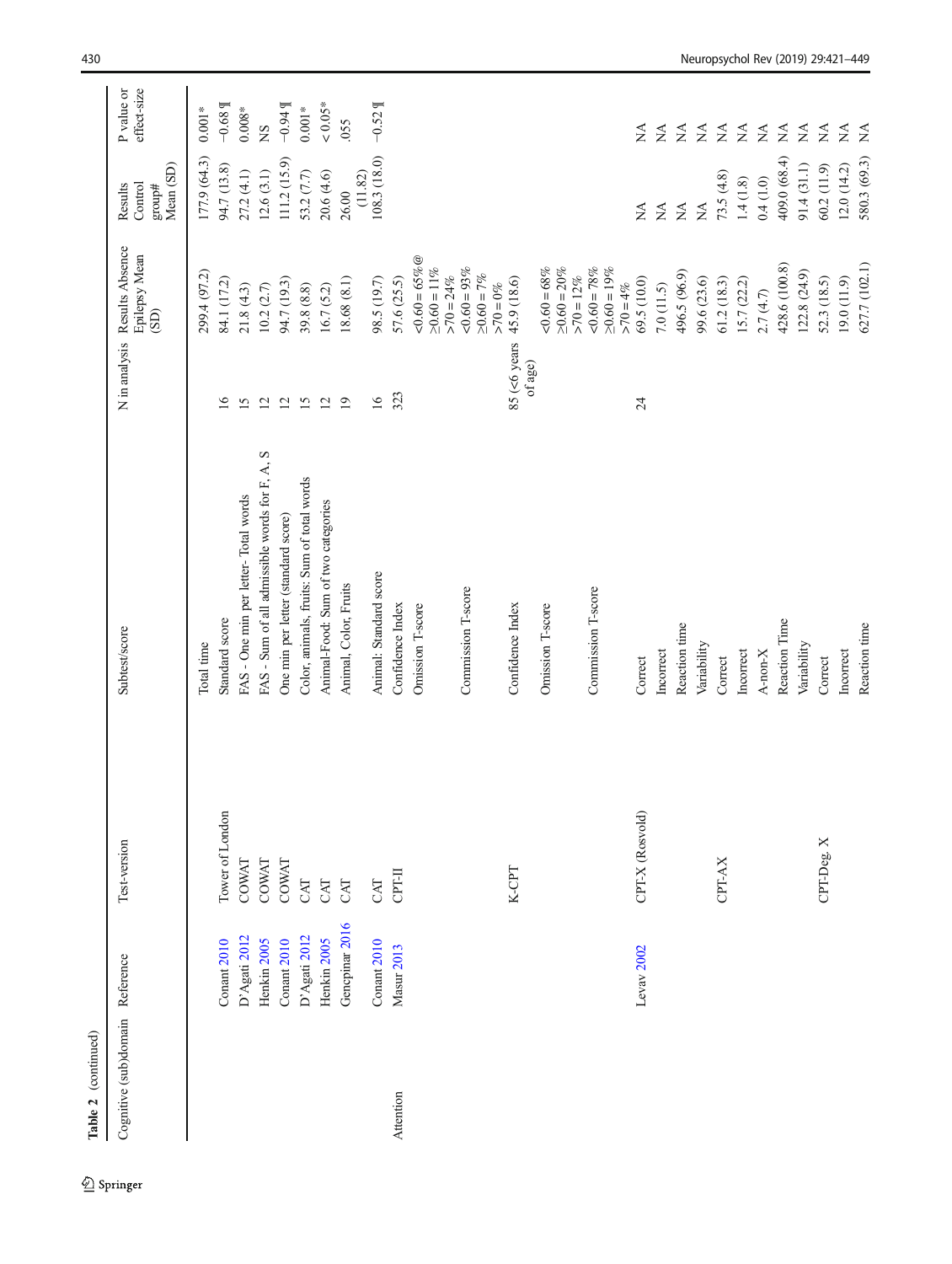| Table 2 (continued)   |                |                                         |                                   |                 |                                          |                                           |                                      |
|-----------------------|----------------|-----------------------------------------|-----------------------------------|-----------------|------------------------------------------|-------------------------------------------|--------------------------------------|
| Cognitive (sub)domain | Reference      | Test-version                            | Subtest/score                     | N in analysis   | Results Absence<br>Epilepsy Mean<br>(SD) | Mean (SD)<br>Results<br>Control<br>group# | P value or<br>effect-size            |
|                       |                |                                         | Variability                       |                 | 110.3 (23.8)                             | 109.3 (27.3)                              | ₹                                    |
|                       |                | CPT-Tones                               | Correct                           |                 | 61.6(15.9)                               | 70.2 (10.7)                               | $\mathbb{A}^{\mathsf{A}}$            |
|                       |                |                                         | Incorrect                         |                 | 10.0(9.8)                                | 4.1 (7.4)                                 | $\tilde{z}$                          |
|                       |                |                                         | Reaction time                     |                 | 513.3 (100.9)                            | 476.3 (72.1)                              | $\lessapprox$                        |
|                       |                |                                         | Variability                       |                 | 138.7 (19.8)                             | 119.5 (57.8)                              | $\lessapprox$                        |
|                       |                | CPT-O                                   | Correct                           |                 | 53.1 (18.1)                              | $\lesssim$                                | $\lessgtr$                           |
|                       |                |                                         | Incorrect                         |                 | 10.7 (9.0)                               | $\lessapprox$                             | $\lessapprox$                        |
|                       |                |                                         | Reaction time                     |                 | 584.7 (105.1)                            | $\lessapprox$                             | $\tilde{\ge}$                        |
|                       |                |                                         | Variability                       |                 | 138.3 (12.7)                             | $\tilde{\mathbf{z}}$                      | $\tilde{\mathbf{z}}$                 |
|                       |                | CPT-LO                                  | Correct                           |                 | 61.8(15.5)                               | 64.5 (14.6)                               | $\lessapprox$                        |
|                       |                |                                         | Incorrect                         |                 | 9.3 (7.9)                                | 4.6(5.1)                                  | $\tilde{\mathbf{z}}$                 |
|                       |                |                                         | Reaction time                     |                 | 486.0 (107.4)                            | 475.8 (79.5)                              | $\lessapprox$                        |
|                       |                |                                         | Variability                       |                 | 136.2(23.1)                              | 121.5(34.5)                               | $\lessgtr$                           |
|                       | Mostafa 2014   | TMT A (Arabic)##                        | Sustained attention               | $\overline{10}$ | 77.7 (16.2)                              | 62 (12.6)                                 | $\lessapprox$                        |
|                       |                | TMT B (Arabic)##                        | Divided attention                 |                 | 199.6 (23.5)                             | 114.1(21.2)                               | $\stackrel{\triangle}{\simeq}$       |
|                       | Gencpinar 2016 | TMT (Turkish)##                         | Sustained attention               | 19              | 60.63 (25.96)                            | 57.53                                     | 0.931                                |
|                       | D'Agati 2012   | TMT A (adult)##                         | Sustained attention               | 15              | 44.5 (13.5)                              | (19.25)<br>31.9 (8.7)                     | $0.007*$                             |
|                       |                | TMT B (adult)##                         | Divided attention                 |                 | 146.1 (50.5)                             | 106.4(10.3)                               | $0.041*$                             |
|                       | Levav 2002     | TMT A (age ≥ 13:adult)‡‡                | Sustained attention               | 24              | 44.5 (29.5)                              | 30.2 (11.6)                               | $\lessapprox$                        |
|                       |                | TMT $B(age \ge 13: adult)$ <sub>1</sub> | Divided attention                 |                 | 99.5 (49.5)                              | 72.6(41.9)                                | $\stackrel{\blacktriangle}{\approx}$ |
|                       | Cerminara 2013 | TAP, Tonic arousal                      | Reaction time (ms)                | 24              | 335.15 (101.63)                          | 300.77                                    | 0.648                                |
|                       |                |                                         | Variability of reaction time (ms) |                 | 69.98 (58.93)                            | $(45.83)$<br>40.03                        | $0.006*$                             |
|                       |                |                                         |                                   |                 |                                          | (17.63)                                   |                                      |
|                       |                |                                         | Number of omission errors         |                 | 0.13(0.45)                               | 0.04(0.20)                                | 0.317                                |
|                       |                | TAP, Phasic arousal                     | Reaction time (ms)                |                 | 309.17 (68.30)                           | 287.08                                    | 0.271                                |
|                       |                |                                         | Variability of reaction time (ms) |                 | 90.12 (72.80)                            | $(47.89)$<br>50.23                        | $0.009*$                             |
|                       |                |                                         |                                   |                 |                                          | (32.26)                                   |                                      |
|                       |                |                                         | Number of omission errors         |                 | 0.13(0.34)                               | 0.29(0.55)                                | 0.157                                |
|                       |                | TAP, Vigilance                          | Reaction time (ms)                | 23              | 751.98(137.44)                           | 809.15                                    | 0.338                                |
|                       |                |                                         | Variability of reaction time (ms) |                 | 174.64 (71.24)                           | (149.65)<br>178.24                        | 0.951                                |
|                       |                |                                         | Number of commission errors       |                 | 6.87 (7.09)                              | 4.46 (3.72)<br>(64.89)                    | 0.051                                |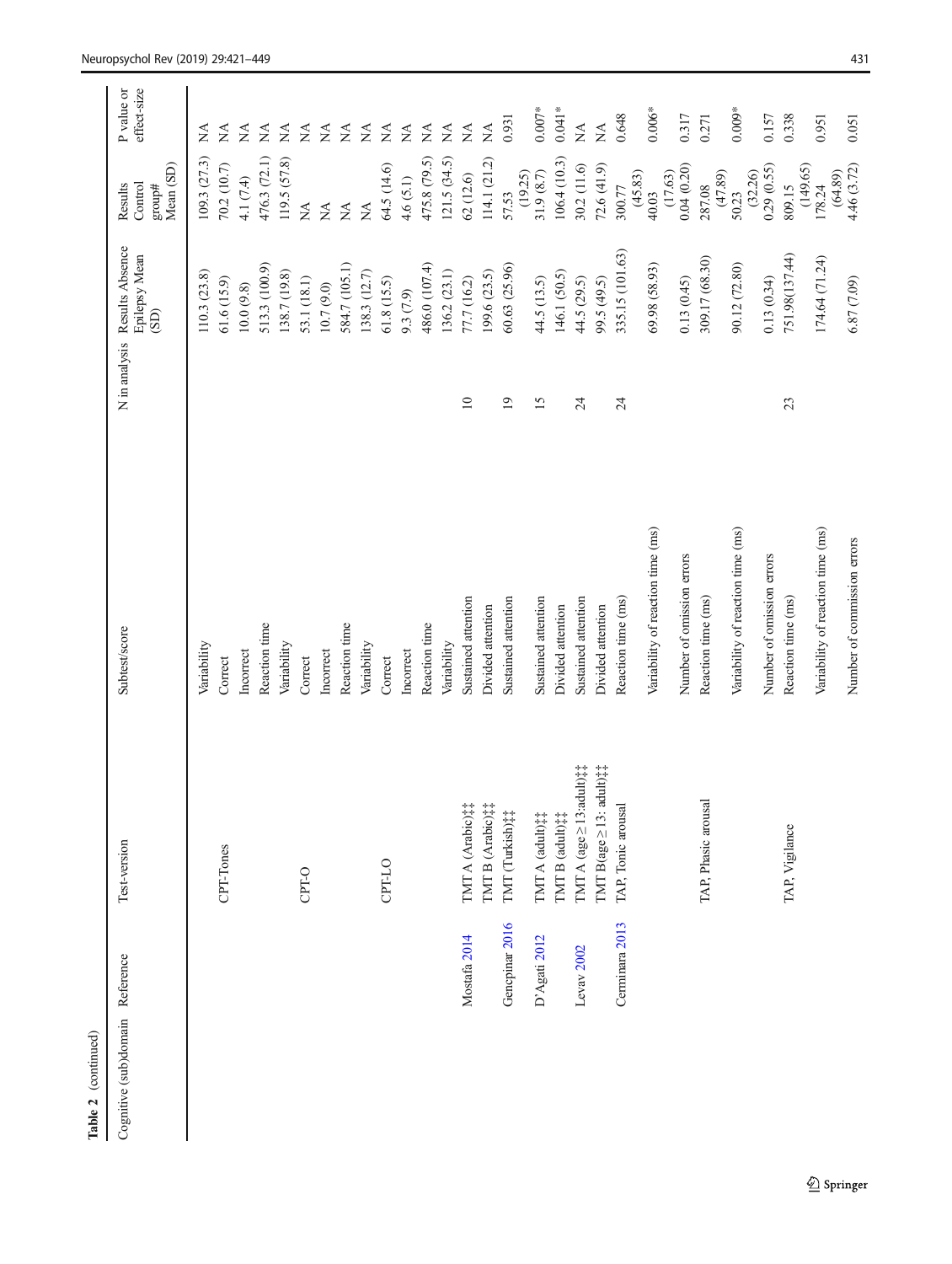| Table 2 (continued)   |                   |                                   |                                                   |               |                                          |                                           |                           |
|-----------------------|-------------------|-----------------------------------|---------------------------------------------------|---------------|------------------------------------------|-------------------------------------------|---------------------------|
| Cognitive (sub)domain | Reference         | Test-version                      | Subtest/score                                     | N in analysis | Results Absence<br>Epilepsy Mean<br>(SD) | Mean (SD)<br>Control<br>Results<br>group# | P value or<br>effect-size |
|                       |                   |                                   | Number of omission errors                         |               | 6.13(3.61)                               | 5.21 (4.11)                               | 0.603                     |
|                       |                   | TAP, Divided attention            | Reaction time (ms)                                | 24            | 786.81 (113.50)                          | 805.60                                    | 0.775                     |
|                       |                   |                                   | Variability of reaction time (ms)                 |               | 321.59 (95.49)                           | (87.73)<br>(86.73)<br>280.00              | 0.179                     |
|                       |                   |                                   | Number of commission errors                       |               | 4.21 (4.52)                              | 2.50 (2.38)                               | 0.264                     |
|                       |                   |                                   | Number of omission errors                         |               | 7.21 (3.73)                              | 4.04 (3.37)                               | $0.001*$                  |
|                       |                   | TAP, Impulsivity(Go/No-Go task)   | Reaction time (ms)                                |               | 666.67 (110.40)                          | 634.44                                    | 0.126                     |
|                       |                   |                                   | Variability of reaction time (ms)                 |               | 132.94(73.71)                            | (80.63)<br>(23.92)<br>91.45               | $0.006*$                  |
|                       |                   |                                   | Number of commission errors                       |               | 2.67 (4.05)                              | 0.63(1.01)                                | $0.001*$                  |
|                       |                   |                                   | Number of omission errors                         |               | 1.00(2.45)                               | 0.04(0.20)                                | $0.028*$                  |
|                       |                   | TAP, Focused attention            | Reaction time (ms)                                |               | 533.56 (153.51)                          | 556.17                                    | 0.290                     |
|                       |                   |                                   | Variability of reaction time (ms)                 |               | 193.89 (146.62)                          | (127.44)<br>156.62                        | 0.607                     |
|                       |                   |                                   | Number of commission errors                       |               | 10.08(9.19)                              | 7.88 (7.17)<br>(80.71)                    | 0.291                     |
|                       |                   | TAP, Selective attention          | Reaction time (ms)                                |               | 3179.81 (1468.43)                        | 4215.67                                   | $0.004*$                  |
|                       |                   |                                   | Variability of reaction time (ms)                 |               | 1938.79 (958.09)                         | (1578.28)<br>2317.58                      | 0.199                     |
|                       |                   |                                   | Number of commission errors                       |               | 1.08(2.38)                               | (1160.52)<br>0.58(1.10)                   | 0.437                     |
|                       |                   |                                   | Number of omission errors                         |               | 6.17 (4.04)                              | 3.96 (2.16)                               | $0.020*$                  |
|                       | Cheng 2017        | test<br>Choice reaction time      | Reaction time in ms                               | 43            | 532.74 (149.36)                          | 435.28                                    | $< 0.01\ast$              |
|                       | <b>Siren 2007</b> | FePsy                             | Auditory reaction time Dominant hand (z-score)    | $\circ$       | $-1.15(0.66)$                            | (156.04)                                  | SN                        |
|                       |                   |                                   | Auditory reaction time Nondominant hand (z-score) |               | $-2.35(1.47)$                            |                                           | $_{\rm NS}$               |
|                       |                   |                                   | Visual reaction time Dominant hand (z-score)      |               | $-2.19(1.25)$                            |                                           | $\mathbf{S}$              |
|                       |                   |                                   | Visual reaction time Nondominant hand (z-score)   |               | $-0.29(0.65)$                            |                                           | $^{2}$                    |
|                       | Mostafa 2014      | PASAT                             |                                                   | $\supseteq$   | 19.1(2)                                  | 19.5 (1.1)                                | $\lessapprox$             |
|                       |                   | Task<br>Expressive Attention      | Number of wrong answers                           |               | 4.4 (1.8)                                | 2.2(1.3)                                  | $\mathbb{A}$              |
|                       |                   | Task $(1)$<br>Receptive Attention |                                                   |               | 31 (2.2)                                 | 31(2.1)                                   | $\tilde{\mathbf{z}}$      |
|                       |                   | Task $(2)$<br>Receptive Attention | Number of wrong answers                           |               | 3.4(2)                                   | 1.9(0.8)                                  | $\tilde{\mathbb{X}}$      |
|                       | <b>Siren 2007</b> | STIM tasks                        | Attention                                         | ${}^{\circ}$  | 81.5 (14.0-96.0)                         | $(37.0 - 98. -$<br>80.5                   | SN                        |
| Language              | Caplan 2008       |                                   | Spoken language quotiënt                          | $69$          | 94 (17.16)                               | 104(13.31)<br>$\widehat{\circ}$           | $0.0001*$                 |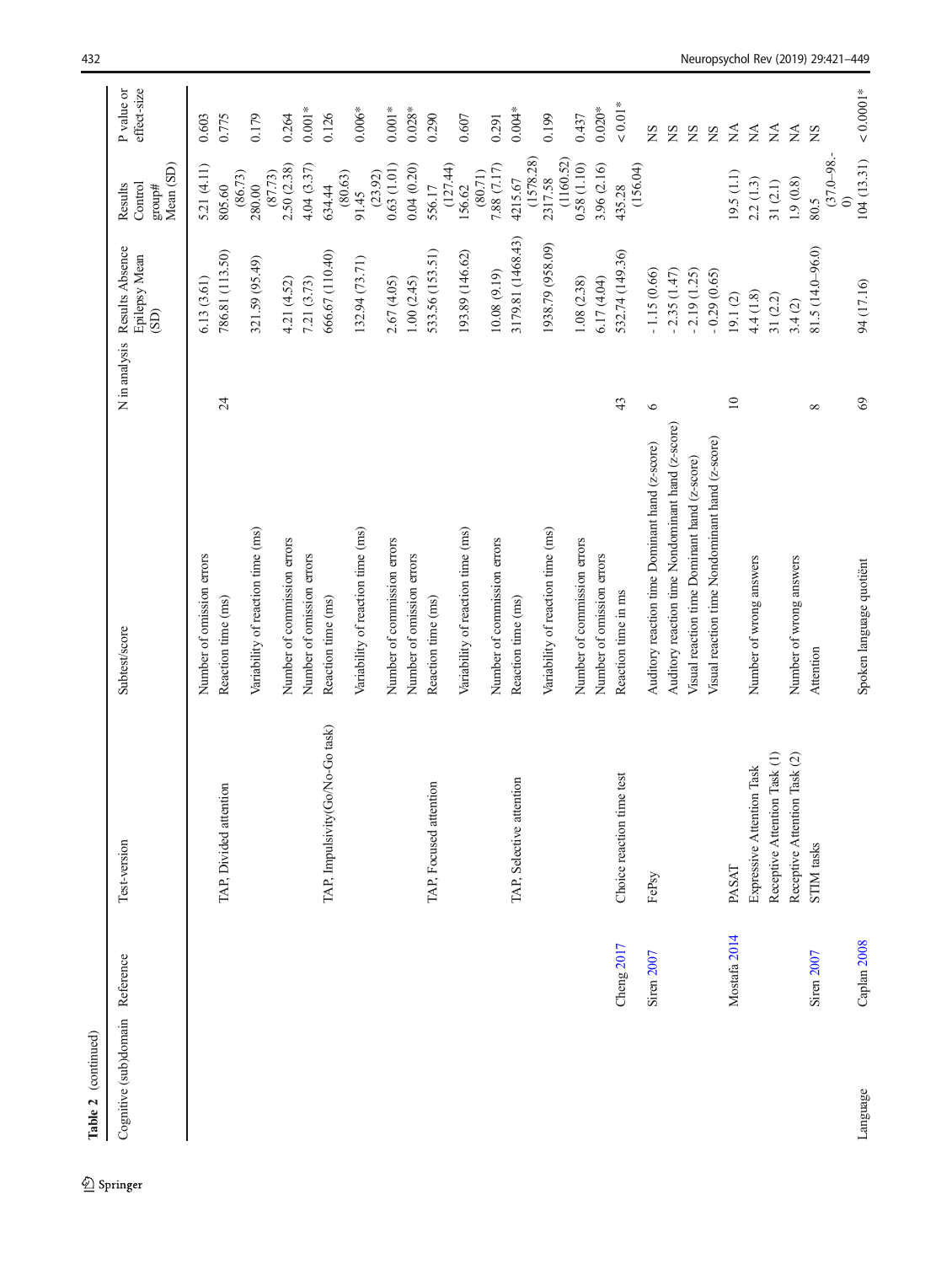| Table 2 (continued)   |                              |                                                           |                                                |                                 |                                          |                                           |                           |
|-----------------------|------------------------------|-----------------------------------------------------------|------------------------------------------------|---------------------------------|------------------------------------------|-------------------------------------------|---------------------------|
| Cognitive (sub)domain | Reference                    | Test-version                                              | Subtest/score                                  | N in analysis                   | Results Absence<br>Epilepsy Mean<br>(SD) | Mean (SD)<br>Results<br>Control<br>group# | P value or<br>effect-size |
|                       | <b>Masur 2013</b>            | primary/-<br>TOAL or TOLD-2<br>intermediate<br>PPVT-III‡‡ | Receptive vocabulary                           | 310                             | 99.3 (14.4)                              |                                           |                           |
|                       |                              | PPVT-III‡‡                                                |                                                | $\geq$ years<br>of age)<br>104  | 99.5 (14.4)                              |                                           |                           |
|                       |                              |                                                           |                                                | ( <sub>6</sub> years<br>of age) |                                          |                                           |                           |
|                       | Vanasse 2005<br>Vanasse 2005 | Experimental Metaphonological<br>PPVT-R (French)##        | Non-word repetition (% of correct responses)   | $\approx$<br>$10$               | $111.8$<br>83.8                          | 83.75<br>107.7                            | SN<br>$_{\rm NS}$         |
|                       |                              | awareness task (french)                                   | Rhyme production (% of correct responses)      |                                 | 90.3                                     | 84.01                                     | SN                        |
|                       |                              |                                                           | Phonemic blending (% of correct responses)     |                                 | 92.9                                     | 96.57                                     | SN                        |
|                       |                              |                                                           | Phonemic segmentation (% of correct responses) |                                 | 81.1                                     | 91.89                                     | $< 0.05*$                 |
|                       |                              |                                                           | Phonemic inversion (% of correct responses)    |                                 | 83.1                                     | 92.87                                     | SN                        |
|                       | Vanasse 2005                 | Denomination task (DEN 48)                                | Expressive language skills                     | $\supseteq$                     | $78.1\%$                                 | 75.9%                                     | SN                        |
|                       | Cheng 2017                   | Semantic comprehension                                    | Sentence completion test                       | 43                              | 19.23 (11.33)                            | 22.63                                     | S                         |
|                       |                              | Word rhyming                                              | Phonological processing ability                |                                 | 26.58 (8.80)                             | 27.78 (9.98)<br>(14.62)                   | SN                        |
|                       | Henkin 2003                  | <b>AERP</b>                                               | Tonal latency (N1, N2, P3)                     | $\overline{c}$                  | $+ +$                                    | $+ +$                                     | SN                        |
|                       |                              |                                                           | Tonal amplitude (N1, N2, P3)                   |                                 | $+ +$                                    | $+ +$                                     | SN                        |
|                       |                              |                                                           | Phonetic latency "easy" (N1, N2, P3)           |                                 | $+ +$                                    | $+ +$                                     | SN                        |
|                       |                              |                                                           | Phonetic amplitude "easy" (N1, N2, P3)         |                                 | $+ +$                                    | $+ +$                                     | SN                        |
|                       |                              |                                                           | Phonetic latency "difficult" (N1, N2, P3)      |                                 |                                          | $+ +$                                     | SN                        |
|                       |                              |                                                           | Phonetic amplitude "difficult" (N1, N2, P3)    |                                 |                                          | $+ +$                                     | Only N2*                  |
|                       |                              |                                                           | Semantic latency (N1, N2, P3)                  |                                 |                                          | $+ +$                                     | Only P <sub>3*</sub>      |
|                       |                              |                                                           | Semantic amplitude (N1, N2, P3)                |                                 |                                          | $+ +$                                     | Only N2*                  |
|                       | Conde-Guzon<br>2012          | LURIA-DNI                                                 | Phonemic hearing                               | 34                              |                                          | $+ +$                                     | $0.001*$                  |
|                       |                              |                                                           | Simple comprehension                           |                                 |                                          | ÷÷                                        | SN                        |
|                       |                              |                                                           | Grammatical comprehension                      |                                 |                                          | $+ +$                                     | SN                        |
|                       |                              |                                                           | Articulation & repitition                      |                                 | $+ +$                                    | $+ +$                                     | $0,001*$                  |
|                       |                              |                                                           | Denomination & narration                       |                                 | $+ +$                                    | $+ +$                                     | $0.001*$                  |
|                       |                              |                                                           | Phonetic                                       |                                 | $+ +$                                    | $+ +$                                     | $0,001*$                  |
| Motor and             | <b>Conant 2010</b>           | Finger-tapping test                                       | Dominant hand                                  | 16                              | 103.5 (19.2)                             | 108.7 (16.9)                              | $-0.29$ T                 |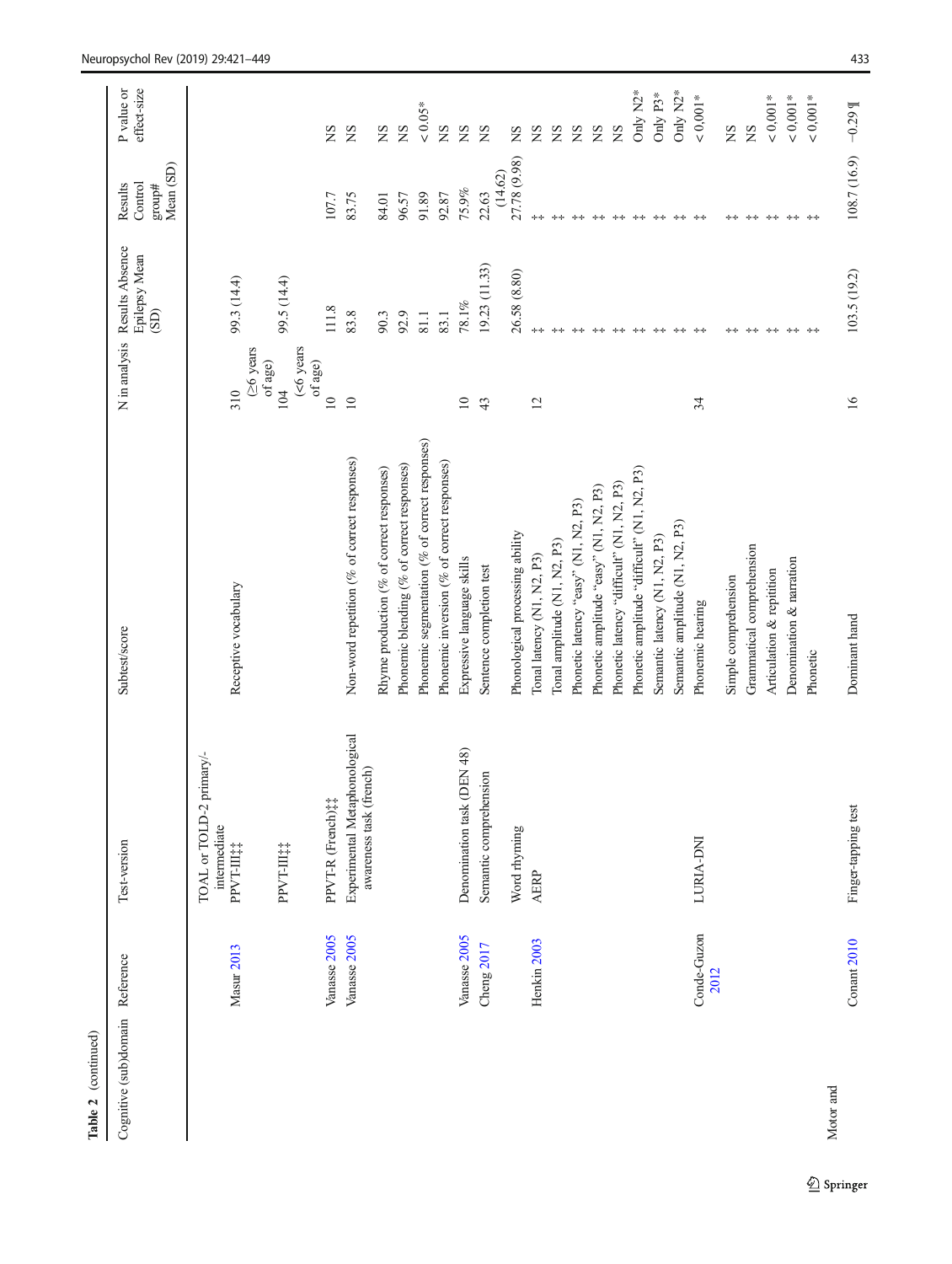| Table 2 (continued)                      |                     |                                 |                                        |                                 |                                                  |                                                   |                            |
|------------------------------------------|---------------------|---------------------------------|----------------------------------------|---------------------------------|--------------------------------------------------|---------------------------------------------------|----------------------------|
| Cognitive (sub)domain                    | Reference           | Test-version                    | Subtest/score                          | N in analysis                   | Results Absence<br>Epilepsy Mean<br>(SD)         | Mean (SD)<br>Control<br>$g_{\rm{top}}$<br>Results | P value or<br>effect-size  |
| Sensory-perceptual                       |                     |                                 | Nondominant hand                       |                                 | 102.2(22.9)                                      | 112.1 (17.8)                                      | $-0.48$ T                  |
| examinations                             | Henkin 2005         | Finger-tapping test             | Right-hand finger tapping              | 12                              | 36.2(6.4)                                        | 42.9 (6.4)                                        | $0.05*$                    |
|                                          |                     |                                 | Left-hand finger tapping               |                                 | 36.0(6.9)                                        | 38.3(6.4)                                         | $_{\rm NS}$                |
|                                          |                     |                                 | Right-left difference                  |                                 | 0.16(2.9)                                        | 4.6 (4.7)                                         | $< 0.05*$                  |
|                                          | <b>Siren 2007</b>   | (STIM)<br>Finger-tapping test ( | Dominant hand                          | $\approx$                       | 39.8 (13.2-46.4)                                 | $(81.0 - 10$<br>42.3                              | SN                         |
|                                          |                     |                                 | Nondominant hand                       |                                 | 34.3 (13.2-40.4)                                 | $(23.6 - 49.$<br>$6.0)$<br>35.5                   | $\mathop{\rm SS}\nolimits$ |
|                                          |                     |                                 | Dominant/nondominant hand difference   |                                 | 3.6 $(1.2 - 14.4)$                               | $\odot$<br>5.9                                    | SN                         |
|                                          | <b>Conant 2010</b>  | Complex Motor timing            | Short interval 450 ms Variability-Syn. | 13                              | 44.1 (10.7)                                      | $(0.8 - 11.0)$<br>41.9 (10.6)                     | $-0.24$ [                  |
|                                          |                     |                                 | Short interval 450 ms Variability-Con. |                                 | 53.7 (16.3)                                      | 52.4 (16.2)                                       | $-0.09$ $\mathbb{I}$       |
|                                          |                     |                                 | Long interval 750 ms Variability-Syn.  |                                 | 122.1 (34.3)                                     | 95.3 (32.8)                                       | $-0.70$ $\rm{J}$           |
|                                          |                     |                                 | Long interval 750 ms Variability-Con.  |                                 | 121.0(32.1)                                      | 88.0 (31.8)                                       | $-0.98$ $\mathbb{I}$       |
|                                          |                     |                                 | Long interval 750 ms Mean ITI-Con.     |                                 | 666.1 (62.8)                                     | 719.2 (62.1)                                      | $-1.22$ T                  |
|                                          | Guerrini 2015       | DGMP test                       | Prevalence of dysgraphia               | 82                              | 21% (17/82)                                      | 8% (7/89)                                         | $0.016*$                   |
|                                          |                     | Handwriting fluency test        | Uno Test (Writing "Uno" for 1 min)     |                                 | (reduction of the<br>$CI-1.14,-0.45$<br>0.79995% |                                                   | $0.001*$                   |
|                                          |                     |                                 |                                        |                                 | z-score)                                         |                                                   |                            |
|                                          |                     |                                 | Le Test (Writing "Le" for 1 min)       |                                 | $-1.72, -0.94$<br>1.32 (95% CI                   |                                                   | $0.001*$                   |
|                                          |                     |                                 |                                        |                                 | (reduction of the                                |                                                   |                            |
|                                          | Conde-Guzon<br>2012 | LURIA-DNI                       | Manual                                 | 34                              | z-scores)<br>$+ +$                               | ÷÷                                                | $0.001*$                   |
|                                          |                     |                                 | Verbal regulation                      |                                 | $+ +$                                            | $+ +$                                             | SN                         |
|                                          |                     |                                 | Rhythm (Hearing sensory)               |                                 | $+ +$                                            | $+ +$                                             | $0,004*$                   |
|                                          |                     |                                 | Tactile (Sensory)                      |                                 | $+ +$                                            | $+ +$                                             | $0,001*$                   |
|                                          |                     |                                 | Kinesthesia & stereognosis (Sensory)   |                                 |                                                  | $+ +$                                             | <b>NS</b>                  |
| Visuoperceptual,                         | <b>Masur 2013</b>   | Beery-VMI‡‡                     | Visuomotor-integration                 | 106                             | 98.4 (16.5)                                      |                                                   |                            |
| visuoconstructional<br>visuospatial, and |                     |                                 |                                        | ( <sub>6</sub> years<br>of age) |                                                  |                                                   |                            |
| function                                 | Conant 2010         | Beery-VMI <sub>#</sub> #        |                                        | $\frac{6}{2}$                   | 89.3 (6.3)                                       | 100.2(11.3)                                       | $-1.20$ ¶                  |
|                                          | Conant 2010         | KABC-HM                         | Visuomotor planning/integration        | $\overline{16}$                 | 9.1 (3.4)                                        | 11.4(2.8)                                         | $-0.74$ $\rm{J}$           |
|                                          | Henkin 2005         | RCFT (Loring et al. 1988)       | Copy                                   | $\overline{12}$                 | 32.8(3.2)                                        | 32.9 (3.8)                                        | <b>NS</b>                  |

 $\underline{\textcircled{\tiny 2}}$  Springer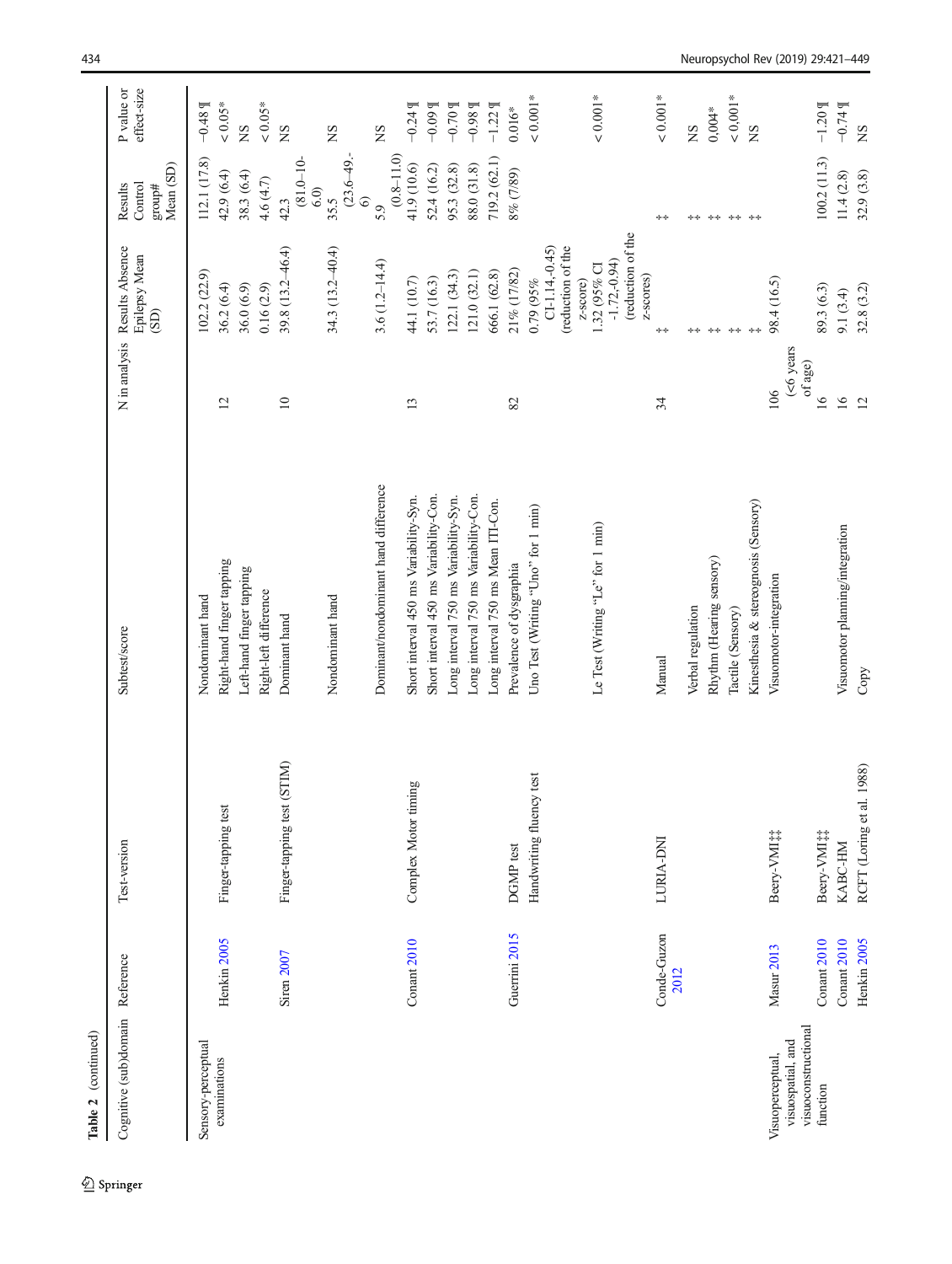| Table 2 (continued)   |                     |                                      |                                                                       |                 |                                             |                                                |                           |
|-----------------------|---------------------|--------------------------------------|-----------------------------------------------------------------------|-----------------|---------------------------------------------|------------------------------------------------|---------------------------|
| Cognitive (sub)domain | Reference           | Test-version                         | Subtest/score                                                         | N in analysis   | Results Absence<br>Epilepsy Mean<br>(SD)    | Mean (SD)<br>Control<br>Results<br>group#      | P value or<br>effect-size |
|                       | Nolan 2004          | <b>RCFT</b>                          |                                                                       | 13              | Significantly worse<br>to normative<br>data |                                                |                           |
|                       | Pavone 2001         | RCFT Fig. A and B                    |                                                                       | 13              | 31.9 (percentile)                           | $\Omega$                                       | $< 0.01*$                 |
|                       |                     |                                      |                                                                       |                 |                                             | (percen-<br>tile)                              |                           |
|                       | Cheng 2017          | 3D mental rotation test              |                                                                       | 43              | 14.44 (10.11)                               | (11.78)<br>19.39                               | SN                        |
|                       | Conde-Guzon<br>2012 | LURIA-DNI                            | Spatial orientation                                                   | 34              | $+ +$                                       | $+ +$                                          | $0,001*$                  |
|                       |                     |                                      | Visual perception                                                     |                 |                                             | $+ +$                                          | SN                        |
|                       | Levav 2002          | Letter cancellation (raw test score) |                                                                       | 24              | 51.6 (15.2)                                 | 70.8 (13.9)                                    | SN                        |
|                       | Mostafa 2014        | Visual search test (wrong)           |                                                                       | $\supseteq$     | 4.3(1)                                      | 1.9(0.7)                                       | $\lesssim$                |
|                       | Cheng $2017$        | Visual tracing (Grofman's) (correct) |                                                                       | 43              | 9.72(6.40)                                  | 14.45 (7.19)                                   | $< 0.01\ast$              |
| Memory & Learning     | D'Agati 2012        | CBTT                                 | Visuospatial short-term memory                                        | 15              | 4.6 (0.6)                                   | 5.0(0.8)                                       | 0.338                     |
|                       | Lopes 2014          | CBTT                                 |                                                                       | $30\,$          | 8.97 (3.44)                                 | 9.85 (2.74)                                    | <b>NS</b>                 |
|                       | Schraegle 2016      | CVLT-C                               | Attention Span: A1                                                    | 30              | 96.08 (14.32)                               |                                                |                           |
|                       |                     |                                      | Attention Span: B1                                                    |                 | 94.85 (15.53)                               |                                                |                           |
|                       |                     |                                      | Learning Efficiency: A5                                               |                 | 98.85 (17.14)                               |                                                |                           |
|                       |                     |                                      | Short Delay Free Recall: SDFR                                         |                 | 99.05 (16.88)                               |                                                |                           |
|                       |                     |                                      | Long Delay Free Recall: LDFR                                          |                 | 98.63 (16.26)                               |                                                |                           |
|                       |                     |                                      | Short Delay Cued Recall: SDCR                                         |                 | 94.07 (15.92)                               |                                                |                           |
|                       |                     |                                      | Long Delay Cued Recall: LDCR                                          |                 | 94.85 (19.01)                               |                                                |                           |
|                       |                     |                                      | Delayed Recognition                                                   |                 | 99.85 (13.01)                               |                                                |                           |
|                       |                     |                                      | Inaccurate Recall: Total Intrusions on the delayed                    |                 | 97.15 (14.52)                               |                                                |                           |
|                       |                     |                                      | Inaccurate Recall: False positives on the delayed<br>recognition task |                 | 100.20 (15.61)                              |                                                |                           |
|                       |                     |                                      | recognition task                                                      |                 |                                             |                                                |                           |
|                       | Kernan 2012         | <b>CVLT</b>                          | Total (T-score)                                                       | $\overline{31}$ | 51 (11)                                     | 56(9)                                          | $< 0.05*$                 |
|                       |                     |                                      | Long-Delay Free (Z-score)                                             |                 | 0.03(1)                                     | 1(1)                                           | SN                        |
|                       |                     |                                      | Discriminability (Z-score)                                            |                 | 0.2(1)                                      | $\left( \begin{matrix} 1 \end{matrix} \right)$ | <b>SN</b>                 |
|                       | Henkin 2005         | <b>CVLT</b>                          | Trial 1 (number of retrieved words)                                   | $\overline{c}$  | 6.6(1.2)                                    | 8.2(1.8)                                       | ${}_{< 0.05*}$            |
|                       |                     |                                      | Trial 3 (number of retrieved words)                                   |                 | 10.7(2.6)                                   | 13.1 (1.8)                                     | $\leq 0.01*$              |
|                       |                     |                                      | Trial 5 (number of retrieved words)                                   |                 | 12.6(2.2)                                   | 14 (1.4)                                       | $\frac{8}{2}$             |
|                       |                     |                                      | Immediate recall (number of retrieved words)                          |                 | 10.7(2.2)                                   | 13.1(1.7)                                      | $\leq 0.01*$              |
|                       |                     |                                      | Immediate cued recall (number of retrieved words)                     |                 | 10.7 (2.2)                                  | 14(1.5)                                        | $\leq 0.001*$             |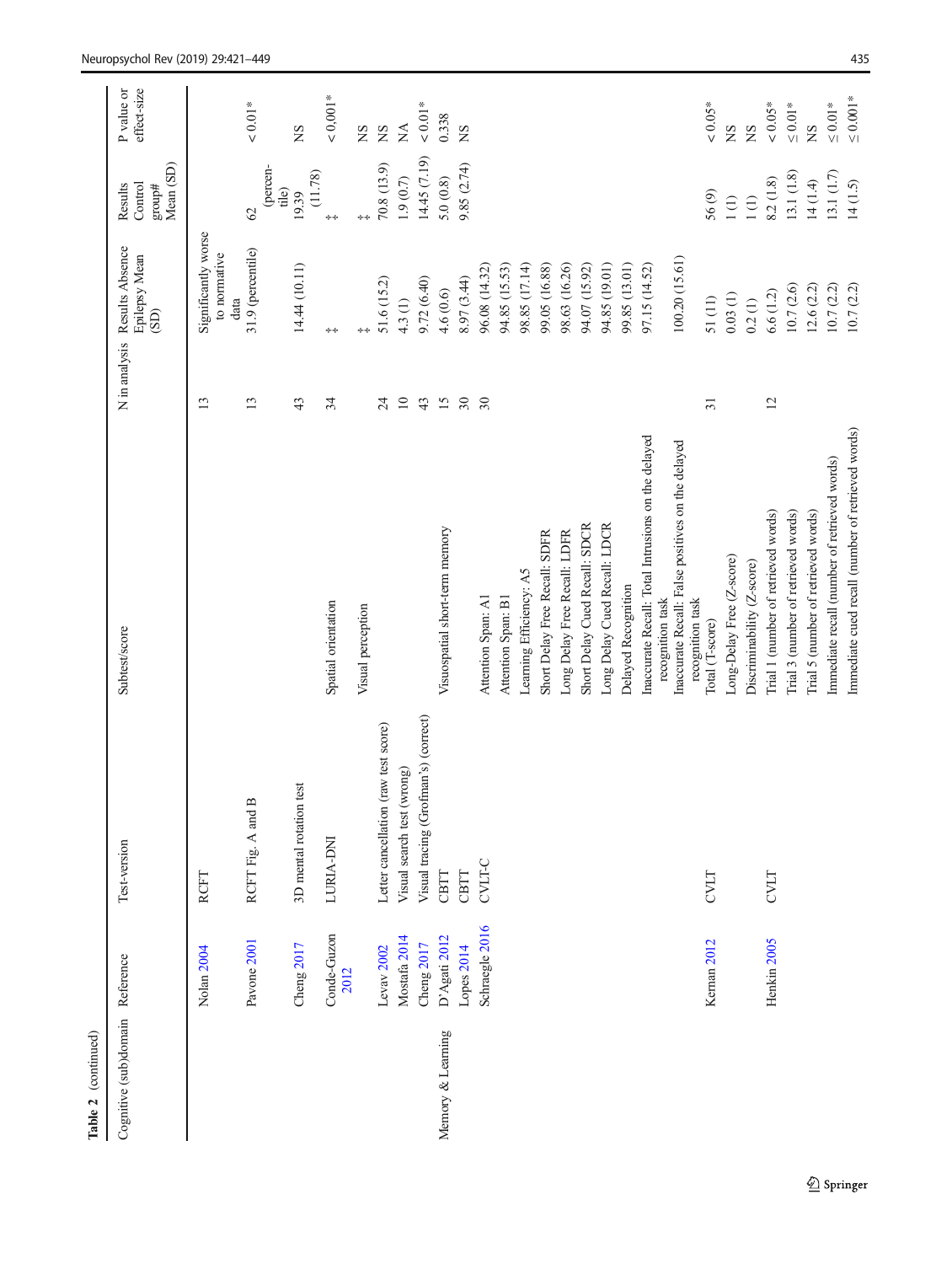| Table 2 (continued)   |                   |                              |                                                                                          |                         |                                          |                                           |                                              |
|-----------------------|-------------------|------------------------------|------------------------------------------------------------------------------------------|-------------------------|------------------------------------------|-------------------------------------------|----------------------------------------------|
| Cognitive (sub)domain | Reference         | Test-version                 | Subtest/score                                                                            | N in analysis           | Results Absence<br>Epilepsy Mean<br>(SD) | Mean (SD)<br>Control<br>Results<br>group# | P value or<br>effect-size                    |
|                       |                   |                              | Delayed recall (number of retrieved words)                                               |                         | 11.2(2.6)                                | 13.9(1.4)                                 | $\leq 0.01*$                                 |
|                       |                   |                              | Delayed cued recall (number of retrieved words)                                          |                         | 11.2(2.0)                                | 14.2(1.3)                                 | $\leq 0.001*$                                |
|                       |                   |                              | Recognition (% correctly identified words)                                               |                         | 96.5(4.0)                                | 99.1 (2.2)                                | <b>SN</b>                                    |
|                       |                   |                              | Retrieval = subtraction of 'delayed recall' from                                         |                         | 4.2 (3.0)                                | 1.9(1.4)                                  | $< 0.05*$                                    |
|                       |                   |                              | Retention = substraction of 'immediate recall' from<br>'delayed recall'<br>'recognition' |                         | 0.5(1.9)                                 | 0.8(1.4)                                  | SN                                           |
|                       | Gencpinar 2016    | VADST-Form B                 | Aural-Oral                                                                               | $\overline{19}$         | 5.15 (0.95)                              | 5.42 (1.34)                               | 0.649                                        |
|                       |                   |                              | Visual-Oral                                                                              |                         | 5.21 (1.18)                              | 5.31 (1.20)                               | 0.880                                        |
|                       |                   |                              | Aural-Written                                                                            |                         | 4.94 (0.91)                              | 5.57 (1.51)                               | 0.105                                        |
|                       |                   |                              | Visual-Written                                                                           |                         | 5.15 (1.21)                              | 5.42 (1.30)                               | 0.641                                        |
|                       | Lopes 2014        | <b>RCFT</b>                  | Immediate recall                                                                         | $30\,$                  | 9.00(3.27)                               | 9.57 (2.67)                               | SN                                           |
|                       |                   |                              | Delayed recall                                                                           |                         | 8.63 (3.73)                              | 9.59 (2.84)                               | SN                                           |
|                       | Henkin 2005       | 1988)<br>RCFT (Loring et al. | Immediate recall                                                                         | 12                      | 21.6(5.1)                                | 24.5(7)                                   | SN                                           |
|                       |                   |                              | Delayed recall                                                                           |                         | 21.1(7.9)                                | 23.2 (7.7)                                | SN                                           |
|                       | Nolan 2004        | <b>RCFT</b>                  | Recall                                                                                   | 13                      | Significantly worse                      |                                           |                                              |
|                       |                   |                              |                                                                                          |                         | to normative<br>data                     |                                           |                                              |
|                       | Levav 2002        | RAVLT                        | Total Learning over 5 trials                                                             | 15                      | 53.5 (8.2)                               | 53.7 (8.6)                                | $\lesssim$                                   |
|                       |                   |                              | Learning rate T5-T1                                                                      |                         | 5.0(1.6)                                 | 5.8(2.3)                                  | $\lessapprox$                                |
|                       |                   |                              | Delayed memory (after 20 min)                                                            |                         | 12.2(1.8)                                | 11.1 $(2.7)$                              | $\lessapprox$                                |
|                       |                   |                              | Trial after interference list                                                            |                         | 11.5(2.1)                                | 11.4(2.4)                                 | $\lessapprox$                                |
|                       | Masur 2013        | WRAML-2                      | Verbal Memory Index                                                                      | 319                     | 99.1 (14.0)                              |                                           |                                              |
|                       |                   |                              |                                                                                          | $\geq$ years<br>of age) |                                          |                                           |                                              |
|                       |                   |                              | Visual Memory Index                                                                      |                         | 90.9 (15.6)                              |                                           |                                              |
|                       | Conant 2010       | WRAML                        | (verbal + visual memory index)<br>Screening Index                                        | $\geq$                  | 106.0 (15.2)                             | 105.0(13.3)                               | $0.07$ $\rm{J}$                              |
|                       |                   |                              | Picture Memory                                                                           |                         | 12.1(3.5)                                | 9.7 (3.2)                                 | $0.71$ T                                     |
|                       |                   |                              | Design Memory                                                                            |                         | 9.2(2.9)                                 | 9.3(3.1)                                  | $-0.03$                                      |
|                       |                   |                              | Verbal Learning                                                                          |                         | 12.1(3.2)                                | 12.2(2.4)                                 | $-0.04$ $\rm{J}$                             |
|                       |                   |                              | <b>Story Memory</b>                                                                      |                         | 10.0 (2.7)                               | 11.5(2.9)                                 | $-0.54$ ¶                                    |
|                       |                   |                              | Verbal learning Delayed Recall                                                           |                         | 102.3 (15.6)                             | 105.7(13.1)                               | $-0.24$ ¶                                    |
|                       |                   |                              | Story memory Delayed Recall                                                              |                         | 98.3 (13.6)                              | 104.1 (15.3)                              | $-0.40$ $\displaystyle{\mathop{\mathbb{T}}}$ |
|                       |                   |                              | Story memory Recognition                                                                 |                         | 104.8 (14.7)                             | 106.9 (14.9)                              | $-0.14$                                      |
|                       | <b>Nolan 2004</b> | WRAML                        | Verbal learning                                                                          | 13                      |                                          |                                           |                                              |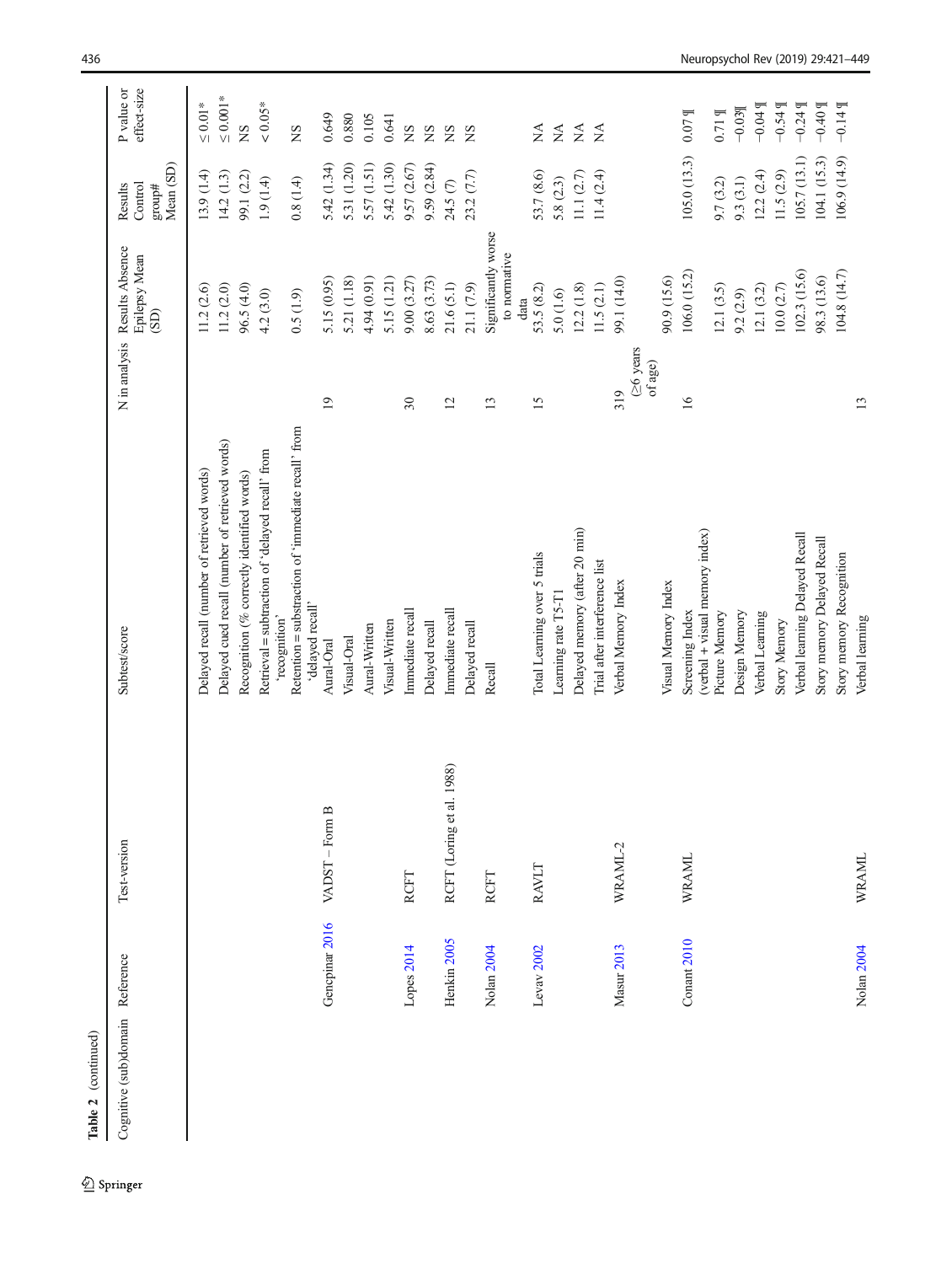| Table 2 (continued)             |                         |                                          |                 |                                          |                                                       |                           |
|---------------------------------|-------------------------|------------------------------------------|-----------------|------------------------------------------|-------------------------------------------------------|---------------------------|
| Cognitive (sub)domain Reference | Test-version            | Subtest/score                            | N in analysis   | Results Absence<br>Epilepsy Mean<br>(SD) | Mean (SD)<br>Results<br>Control<br>$g_{\text{rough}}$ | P value or<br>effect-size |
|                                 |                         |                                          |                 | Normal to                                |                                                       |                           |
|                                 |                         |                                          |                 | normative data                           |                                                       |                           |
|                                 |                         | Delayed verbal recall (verbal retention) |                 | Normal to                                |                                                       |                           |
|                                 |                         |                                          |                 | normative data                           |                                                       |                           |
|                                 |                         | Story memory immediate                   |                 | Normal to                                |                                                       |                           |
|                                 |                         |                                          |                 | normative data                           |                                                       |                           |
|                                 |                         | Delayed recall                           |                 | Normal to                                |                                                       |                           |
|                                 |                         |                                          |                 | normative data                           |                                                       |                           |
|                                 |                         | Sentence memory                          |                 | normative data<br>Normal to              |                                                       |                           |
|                                 |                         | Visual Learning                          |                 | Normal to                                |                                                       |                           |
|                                 |                         |                                          |                 | normative data                           |                                                       |                           |
|                                 |                         | Visual Retention                         |                 | Normal to                                |                                                       |                           |
|                                 |                         |                                          |                 | normative data                           |                                                       |                           |
|                                 |                         | Picture memory                           |                 | Normal to                                |                                                       |                           |
|                                 |                         |                                          |                 | normative data<br>Normal to              |                                                       |                           |
|                                 |                         | Design memory                            |                 | normative data                           |                                                       |                           |
|                                 |                         | Finger windows (visual memory)           |                 | Significantly worse                      |                                                       |                           |
|                                 |                         |                                          |                 | to normative                             |                                                       |                           |
|                                 |                         |                                          |                 | data                                     |                                                       |                           |
| Gencpinar 2016                  | <b>SDLT</b>             |                                          | $\overline{19}$ | 13.31 (6.66)                             | 17.31 (4.97)                                          | $0.037*$                  |
| Lopes 2014                      | LIST learning (words)   | Learning                                 | $30\,$          | 8.13 (3.28)                              | 9.39 (2.82)                                           | SN                        |
|                                 |                         | Immediate recall                         |                 | 8.70 (3.38)                              | 9.38 (2.20)                                           | SN                        |
|                                 |                         | Delayed recall                           |                 | 8.90 (3.07)                              | 9.39 (2.27)                                           | SN                        |
|                                 |                         | Recognition                              |                 | 8.20(3.63)                               | 10.25(2.72)                                           | SN                        |
| Pavone 2001                     | TOMAL (Italian version) | Verbal Memory Index score (VMI)          | 13              | 76                                       | $\rm 80$                                              | SN                        |
|                                 |                         | Nonverbal Memory Index score (NMI)       |                 | 49.9                                     | $\overline{7}$                                        | $< 0.05*$                 |
|                                 |                         | Composite Memory Index (CMI)             |                 | 65                                       | $69$                                                  | <b>SN</b>                 |
|                                 |                         | Delayed Recall Index (DRI)               |                 | 23.7                                     | 65                                                    | $< 0.01*$                 |
| Kernan 2012                     | <b>TOMAL</b>            | Memory for stories (standard score)      | $\overline{31}$ | $10(3)$                                  | $12(3)$                                               | $< 0.01*$                 |
|                                 |                         | Memory for stories Delayed               |                 | 9(3)                                     | $11(3)$                                               | $< 0.01$                  |
| <b>Siren 2007</b>               | STIM tasks              | Visual memory                            | $\circ$         | 80.0 (46.7-94.7)                         | 84.5                                                  | S                         |
|                                 |                         |                                          |                 |                                          | $(47.4 - 10 -$<br>$0.0)$                              |                           |
|                                 |                         | Spatial memory                           | $\overline{10}$ | 96.7 (59.2-100.0)                        | 93.8                                                  | SN                        |
|                                 |                         |                                          |                 |                                          | $(75.0 - 10 -$<br>$0.0)$                              |                           |
| Mostafa 2014                    | Memory tests            | Spatial memory                           | $\overline{10}$ | 7.2(2.1)                                 | 8.2(1.7)                                              | $\lesssim$                |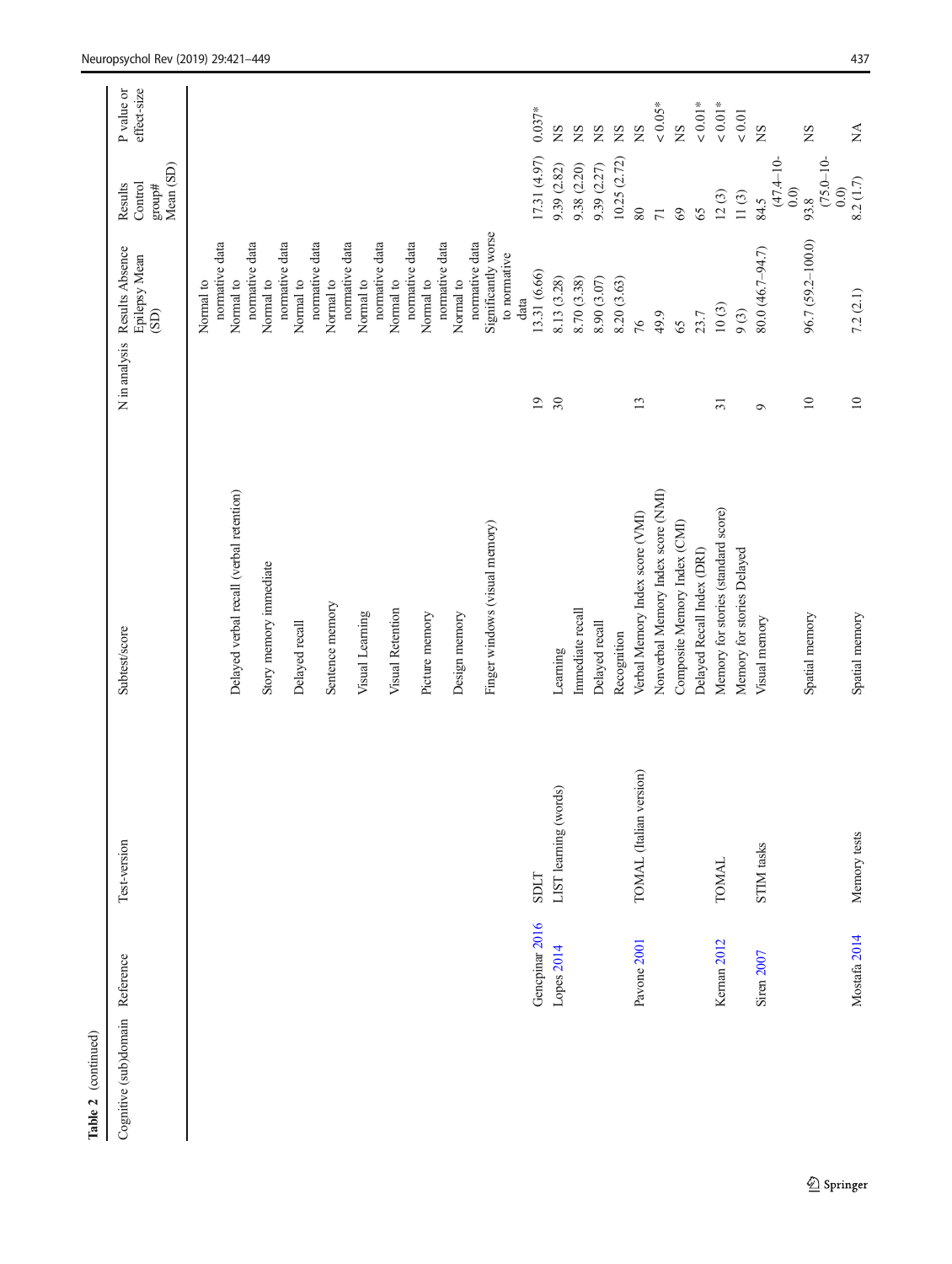| Table 2 (continued)             |                     |                              |                                                   |                                 |                                          |                                           |                           |
|---------------------------------|---------------------|------------------------------|---------------------------------------------------|---------------------------------|------------------------------------------|-------------------------------------------|---------------------------|
| Cognitive (sub)domain Reference |                     | Test-version                 | Subtest/score                                     | N in analysis                   | Results Absence<br>Epilepsy Mean<br>(SD) | Mean (SD)<br>Control<br>Results<br>group# | P value or<br>effect-size |
|                                 |                     |                              | Incidental (Verbal) memory test                   |                                 | 8.1 (0.7)                                | 8.4 (1.1)                                 | ₹                         |
|                                 |                     |                              | Number Recall                                     |                                 | 7.7(1.1)                                 | 9.8(1.7)                                  | $\tilde{\mathbf{z}}$      |
|                                 | Kernan 2012         | Doors & People Verbal memory | Auditory Name Recall                              | $\overline{31}$                 | $20(7)$                                  | 23(7)                                     | SN                        |
|                                 |                     |                              | Long-Delay Auditory Name Recall                   |                                 | 8(3)                                     | 9(3)                                      | SN                        |
|                                 |                     |                              | Visual Name Recall                                |                                 | 17(5)                                    | $16(6)$                                   | ΧS                        |
|                                 |                     |                              | E-F Difference (Auditory Retention)               |                                 | 1(2)                                     | $1(2)$                                    | $_{\rm NS}$               |
|                                 |                     | Doors & People Visual memory | Door Recall                                       |                                 | $18(3)$                                  | 17(4)                                     | SN                        |
|                                 |                     |                              | Shapes Recall                                     |                                 | 31(4)                                    | 32(5)                                     | SN                        |
|                                 |                     |                              | Long Delayed Shapes                               |                                 | $11(1)$                                  | $11(2)$                                   | SN                        |
|                                 |                     |                              | G-H Difference (Visual Retention)                 |                                 | 0.4(1)                                   | $0.2\ (2)$                                | SN                        |
|                                 | Masur 2013          | <b>II-XS4HN</b>              | Sentence Repetition-Standard Score                | 104                             | 9.2(3.0)                                 |                                           |                           |
|                                 |                     |                              |                                                   | ( <sub>6</sub> years<br>of age) |                                          |                                           |                           |
|                                 | Conde-Guzon<br>2012 | LURIA-DNI                    | Immediate (short-term) memory                     | 34                              | $+ +$                                    | $+ +$                                     | ${}< 0,001*$              |
|                                 |                     |                              | Logical memory                                    |                                 | $+ +$                                    | $+ +$                                     | ${}< 0,001*$              |
| Achievement                     | Masur 2013          | WRAT-3‡‡                     | Reading                                           | 318                             | 101.8 (14.8)                             |                                           |                           |
|                                 |                     |                              |                                                   | $(26 \text{ years})$            |                                          |                                           |                           |
|                                 |                     |                              |                                                   | of age)                         |                                          |                                           |                           |
|                                 |                     |                              | Spelling                                          |                                 | 100.9 (14.6)                             |                                           |                           |
|                                 |                     |                              | Arithmetic                                        |                                 | 96.9 (15.7)                              |                                           |                           |
|                                 | <b>Conant 2010</b>  | WRAT-3‡‡                     | Reading                                           | $\overline{16}$                 | 103.5 (12.6)                             | 107.7 (8.6)                               | $-0.39$ T                 |
|                                 |                     |                              | Spelling                                          |                                 | 99.0 (13.1)                              | 104.9(6.1)                                | $-0.57$ T                 |
|                                 |                     |                              | Arithmetic                                        |                                 | 97.1 (12.3)                              | 102.3(8.2)                                | $-0.49$ J                 |
|                                 | Vanasse 2005        | <b>BELEC</b>                 | Regular words                                     | 10                              | 92.50% correct                           | 99.17%                                    | 0.05                      |
|                                 |                     |                              | Irregular words                                   |                                 | 71.67% correct                           | correct<br>84.17%                         | <b>SN</b>                 |
|                                 |                     |                              | Regular words >1 y delay in school grade levels   |                                 | 40%                                      | correct<br>$<\!\!10\%$                    |                           |
|                                 |                     |                              | Irregular words >1 y delay in school grade levels |                                 | $50\%$                                   | $<\!\!10\%$                               |                           |
|                                 | Vanasse 2005        | Non-word reading task        | Non words                                         | $\overline{10}$                 | 80.33% correct                           | 87.75                                     | SN                        |
|                                 | Vanasse 2005        | Alouette reading test        | Mean reading age deficit in months                | $\overline{10}$                 | 25.7 (14.28)                             |                                           |                           |
|                                 | Cheng 2017          | Simple substraction test     |                                                   | 43                              | 34.30 (12.02)                            | 33.47 (9.94)                              | SN                        |
|                                 | Conde-Guzon<br>2012 | LURIA-DNI                    | Writing                                           | 34                              | $+ +$                                    | $+ +$                                     | $0,009*$                  |
|                                 |                     |                              | Reading                                           |                                 | $+$                                      | $+ +$                                     | $0,001*$                  |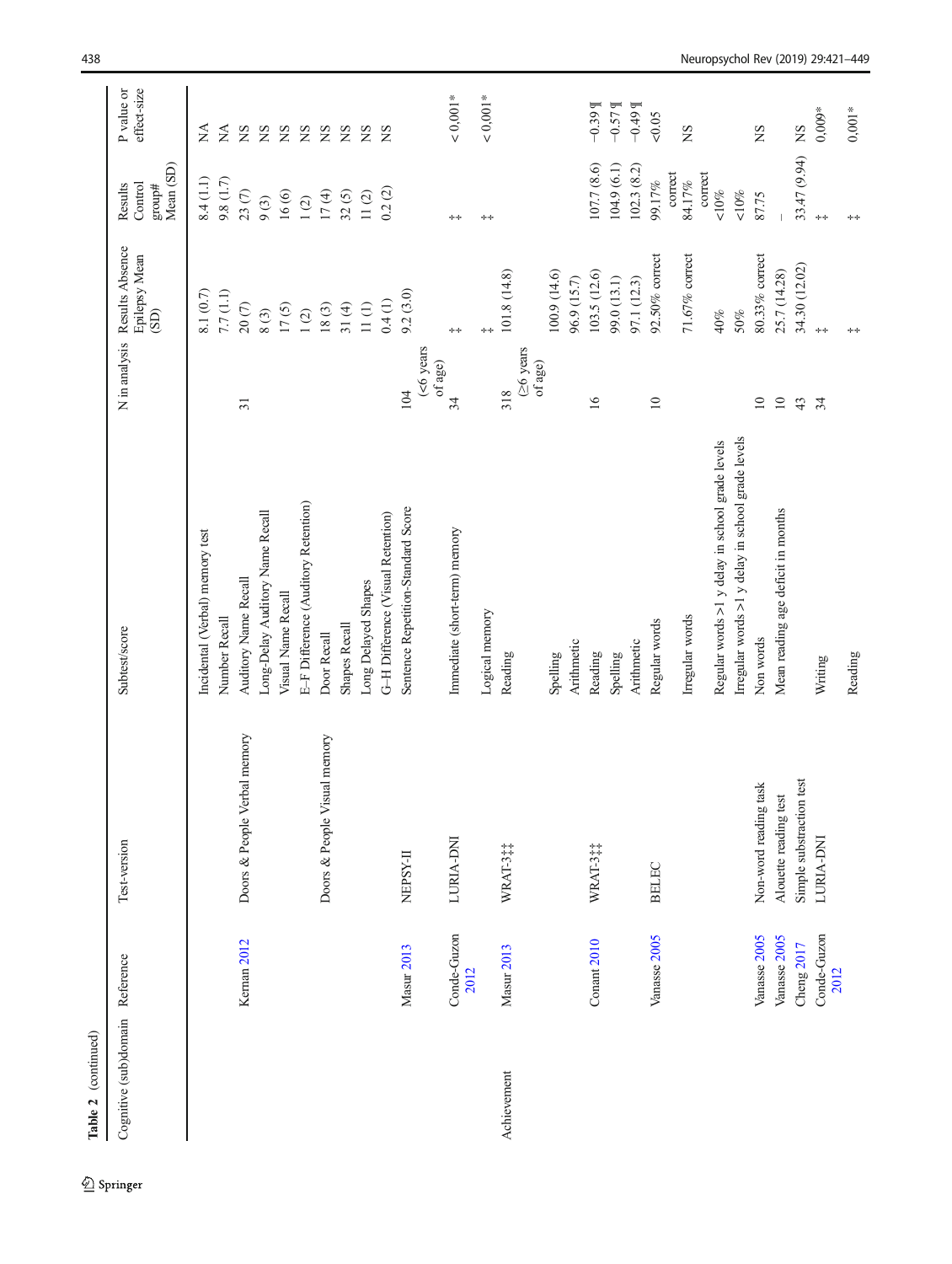| Cognitive (sub)domain                                   | Reference            | Test-version         | Subtest/score                                                                                                                                        | N in analysis   | Results Absence<br>Epilepsy Mean<br>(SD)                                   | Results<br>Control<br>group# | effect-size<br>P value or |
|---------------------------------------------------------|----------------------|----------------------|------------------------------------------------------------------------------------------------------------------------------------------------------|-----------------|----------------------------------------------------------------------------|------------------------------|---------------------------|
|                                                         |                      |                      |                                                                                                                                                      |                 |                                                                            | Mean (SD)                    |                           |
|                                                         |                      |                      | Numerical structure                                                                                                                                  |                 |                                                                            | $+ +$                        | $0,002*$                  |
|                                                         |                      |                      | Arithmetic                                                                                                                                           |                 |                                                                            |                              | $0,029*$                  |
| By proxy                                                | Vega 2010            | <b>BASC</b> subscale | Attention Problems (for subscores;                                                                                                                   | 38              | 58.2 (12.7)                                                                | 48.8 (9.3)                   | $0.005*$                  |
| (parent/teacher<br>reports)                             | Shinnar 2017         | CBCL                 | Attention                                                                                                                                            | 382             | 15% clinically<br>60.1 (9.78)                                              |                              |                           |
|                                                         |                      |                      |                                                                                                                                                      |                 | significant>70                                                             |                              |                           |
|                                                         | Caplan 2008          | CBCL                 |                                                                                                                                                      | 69              | significant>60<br>37.5% clinically                                         | $15.50\%$                    | $0.001*$                  |
|                                                         | <b>Conant 2010</b>   | CBCL                 |                                                                                                                                                      | $\geq$          | 60.3(8.1)                                                                  | 52.6 (5.0)                   | $-1.14$ J                 |
|                                                         | Shinnar 2017         | Prevalence           | <b>ADHD</b>                                                                                                                                          | 382             | 26%                                                                        |                              |                           |
|                                                         | Caplan 2008          |                      | <b>ADHD</b>                                                                                                                                          | 69              | 37%                                                                        | $8\%$                        | $0.0002*$                 |
| School difficulties                                     | Urena-Hornos<br>2004 | Prevalence           | School problems                                                                                                                                      | $\overline{49}$ | 12(24%)                                                                    |                              |                           |
|                                                         | Covanis 1992         |                      | Low average school performance                                                                                                                       | 124             | 65/124 (52%)                                                               |                              |                           |
|                                                         | Berg 2014            |                      | Special education services prior to diagnosis                                                                                                        | 57              | 13/57 (23%)                                                                |                              |                           |
|                                                         | Oostrom 2003         |                      | Special educational assistence                                                                                                                       | $\overline{10}$ | 7/10 (70%)                                                                 |                              |                           |
| Neuropsychological or<br>neurodevelopmental<br>problems | Berg 2011            | Prevalence           | disorder, auditory processing disorder, dyslexia<br>Ever presence of: developmental delay, learning<br>disorder, mental retardation, autism spectrum | 51              | $13/51(25,5\%)$                                                            |                              |                           |
|                                                         | Fastenau 2009        |                      | Neuropsychological deficit in at least one domain $\ddagger$                                                                                         | 38              | $31,6\%$                                                                   |                              |                           |
|                                                         | Sinclair 2007        |                      | Intellectual disability                                                                                                                              | 119             | Atypical AE 13/39<br>Typical AE 13/80<br>26/119 (22%)<br>(33%)<br>$(16\%)$ |                              |                           |
|                                                         | Wirrell 1996         |                      | Cognitive difficulties at presentation (reported by<br>parent/teacher/physician)                                                                     | 58              | 14/58 (24%)                                                                |                              |                           |

Test; TAP, Computerized Test Of Attentional Performance; TMT, Trail Making Test; TOAL, Test of Adolescent Language; TOMAL, Test of Memory and Learning; TOLD, Test of Language Development;<br>TONI-3, Test of Nonverbal Intellig TONI-3, Test of Nonverbal Intelligence-3; VADST, Visual Aural Digit Span Test; WCST, Wisconsin Card Sorting Test; WISC, Wechsler Intelligence Scale for Children; WRAML, Wide Range Assessment of Memory and Learning; WPPSI, Wechsler Preschool and Primary Scale of Intelligence; WRAT, Wide Range Achievement Test \* Significant, † Not included in meta-analysis, ‡ Refer to original paper, § Median, ¶ Cohen's d, ## Meta-analysis available \* Significant, † Not included in meta-analysis, ‡ Refer to original paper, § Median, ¶ Cohen's d, ‡‡ Meta-analysis available

Test; DGMP, Graph-motor and posture disorders of handwriting test; KABC, Kaufmann Battery for Children; N, number of patients; NA, Not Available; NS, Not Significant; PASAT, Paced Auditory Serial Addition Test; PPVT, Peabody Picture Vocabulary Test; RAVLT, Rey Auditory Verbal Learning Test; RCFT, Rey-Osterrieth Complex Figure Test; SD, Standard Deviation; SDLT, Serial Digit Learning Test; TAP, Computerized Test Of Attentional Performance; TMT, Trail Making Test; TOAL, Test of Adolescent Language; TOMAL, Test of Memory and Learning; TOLD, Test of Language Development;

Test; DGMP, Graph-motor and posture disorders of handwriting test; KABC, Kaufmann Battery for Children; N, number of patients; NA, Not Available; NS, Not Significant; PASAT, Paced Auditory Serial Addition Test; PPVT, Peabody Picture Vocabulary Test; RAVLT, Rey Auditory Verbal Learning Test; RCFT, Rey-Osterrieth Complex Figure Test; SD, Standard Deviation; SDLT, Serial Digit Learning

Springer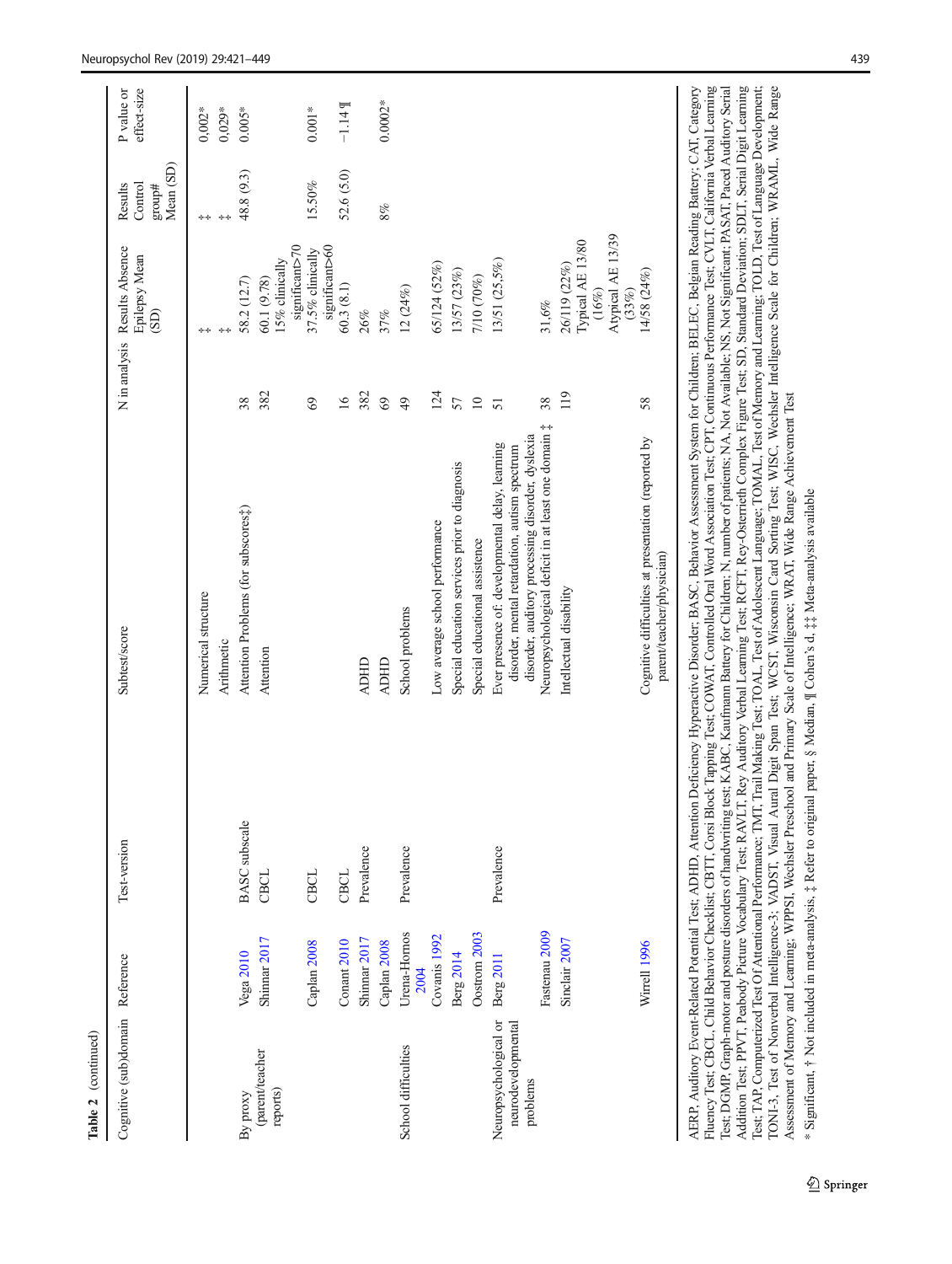#### Executive Function

A total of eight studies assessed executive function (Cheng et al., [2017;](#page-27-0) Conant et al., [2010;](#page-27-0) D'Agati et al., [2012](#page-27-0); Gencpinar et al., [2016;](#page-27-0) Henkin et al., [2005](#page-28-0); Kernan et al., [2012;](#page-28-0) Levav et al., [2002;](#page-28-0) Masur et al., [2013\)](#page-28-0) using different instruments. The performance of children with AE on the STROOP test did not significantly differ from controls (Gencpinar et al., [2016;](#page-27-0) Kernan et al., [2012](#page-28-0); Levav et al., [2002\)](#page-28-0). Significant worse performance was noted in multiple studies using the Wisconsin Card Sorting Test (Cheng et al., [2017;](#page-27-0) Conant et al., [2010](#page-27-0); Gencpinar et al., [2016;](#page-27-0) Kernan et al., [2012;](#page-28-0) Levav et al., [2002;](#page-28-0) Masur et al., [2013](#page-28-0)), the Category Fluency Test (Conant et al., [2010](#page-27-0); D'Agati et al., [2012;](#page-27-0) Henkin et al., [2005\)](#page-28-0) and the Tower of London Test (Conant et al., [2010;](#page-27-0) D'Agati et al., [2012](#page-27-0)). In two out of three studies lower function was noted on verbal fluency with the Controlled Oral Word Association Test (Conant et al., [2010](#page-27-0); D'Agati et al., [2012](#page-27-0); Henkin et al., [2005](#page-28-0)). The control group in the study of Conant et al. scored higher than the normative mean; while the children with AE scored approximately average. Pooling of results was not possible for these tests due to differences in administration of the neuropsychological test and/or outcome reporting.

#### Attention

A total of eight studies assessed attention (Cerminara et al., [2013;](#page-27-0) Cheng et al., [2017](#page-27-0); D'Agati et al., [2012;](#page-27-0) Gencpinar et al., [2016;](#page-27-0) Levav et al., [2002](#page-28-0); Masur et al., [2013;](#page-28-0) Mostafa et al., [2014;](#page-28-0) Siren et al., [2007](#page-29-0)). A large randomized clinical trial in CAE showed impairments in attention in up to 1/3 of patients with the Conner's Kiddie Continuous Performance Test in patients just started with anti-epileptic drug monotherapy (<1 week) or before starting treatment (Masur et al., [2013](#page-28-0)). Errors of omission (missing relevant targets) were more common than errors of commission (responding to non-targets). During follow-up, attentional deficits persisted independent of anti-epileptic drug treatment or seizure control. The study of Levav et al. used the Rosvold Continuous Performance test and also reported diminished scores in visual sustained attention (2002). However, in this study, the mean age of the control group used was 12 years older than the group with AE.

On the Trail Making Test A, the pooled estimated mean difference compared to controls was 12.37 s (95% CI: 7.02– 17.73;  $T^2 = 0$ ;  $I^2 = 0\%$ ) longer for children with AE and on the Trail Making Test B an estimated mean difference was found of 51.48 s (95% CI: 12.49–90.46;  $T^2 = 1061.59$ ;  $I^2 = 89.9\%$ ) (Fig. [2](#page-21-0)) (Conant et al., [2010;](#page-27-0) D'Agati et al., [2012;](#page-27-0) Levav et al., [2002;](#page-28-0) Mostafa et al., [2014\)](#page-28-0).

Furthermore, Cerminara et al. found significantly lower scores in some measures of alertness, divided attention,

impulsivity, and selective attention in CAE compared to controls (2013). The divided and selective attention tasks were characterized by more errors of omission, whereas the impulsivity task was characterized by more commission errors. Reaction times had significantly more variability during the tonic arousal, phasic arousal and impulsivity task, but not in the divided or selective attention task. Focused attention did not differ from controls; however, Cheng et al. [\(2017](#page-27-0)) did find a significantly longer choice reaction time, which is similar to the focused attention task in the study performed by Cerminara et al. ([2013](#page-27-0)).

Mostafa et al. reported significantly lower mean scores compared to controls in an expressive attention and receptive attention task; however, it was not clear whether this was still statistically significant when corrected for the 6 years age difference with controls (2014). Siren et al. used FEPSY auditory/visual reaction times and STIM tasks to assess attention and did not find a significant difference in this small sample  $(n = 10)$  (2007).

#### Language

A total of six studies assessed language (Caplan et al., [2008;](#page-27-0) Cheng et al., [2017](#page-27-0); Conde-Guzon & Cancho-Candela, [2012;](#page-27-0) Henkin et al., [2003;](#page-28-0) Masur et al., [2013](#page-28-0); Vanasse et al., [2005\)](#page-29-0). Caplan et al. reported significantly lower scores on the Spoken Language Quotiënt (SLQ) using the Test of Language Development (TOLD) compared to a control group (2008). Vanasse et al. used a metaphonological awareness task and reported significant worse phonemic segmentation compared to controls (2005). None of the other variables in this test differed from controls.

Masur et al. and Vanasse et al. did not find a significant difference in receptive vocabulary using the Peabody Picture Vocabulary Test (PPVT) compared to normative values (Masur et al., [2013;](#page-28-0) Vanasse et al., [2005\)](#page-29-0). Vanasse et al. additionally used a denomination test to assess expressive language in a small sample of 10 subjects, but this did not yield a significant difference (2005).

The study of Conde-Guzon and Cancho-Candela in typical AE patients reported significantly lower performance in phonemic hearing, articulation/repetition, denominating/narration and phonetic analysis (2012). Comprehension and understanding of simple grammar did not differ significantly.

In a recent study by Cheng et al. semantic comprehension and word rhyming was not significantly worse compared to controls (2017). Furthermore, Henkin et al. reported on auditory event-related potentials and found significant increased N2 amplitudes for phonetic and semantic processing, as well as, a significantly increased latency for semantic stimuli for P3 compared to controls (2003).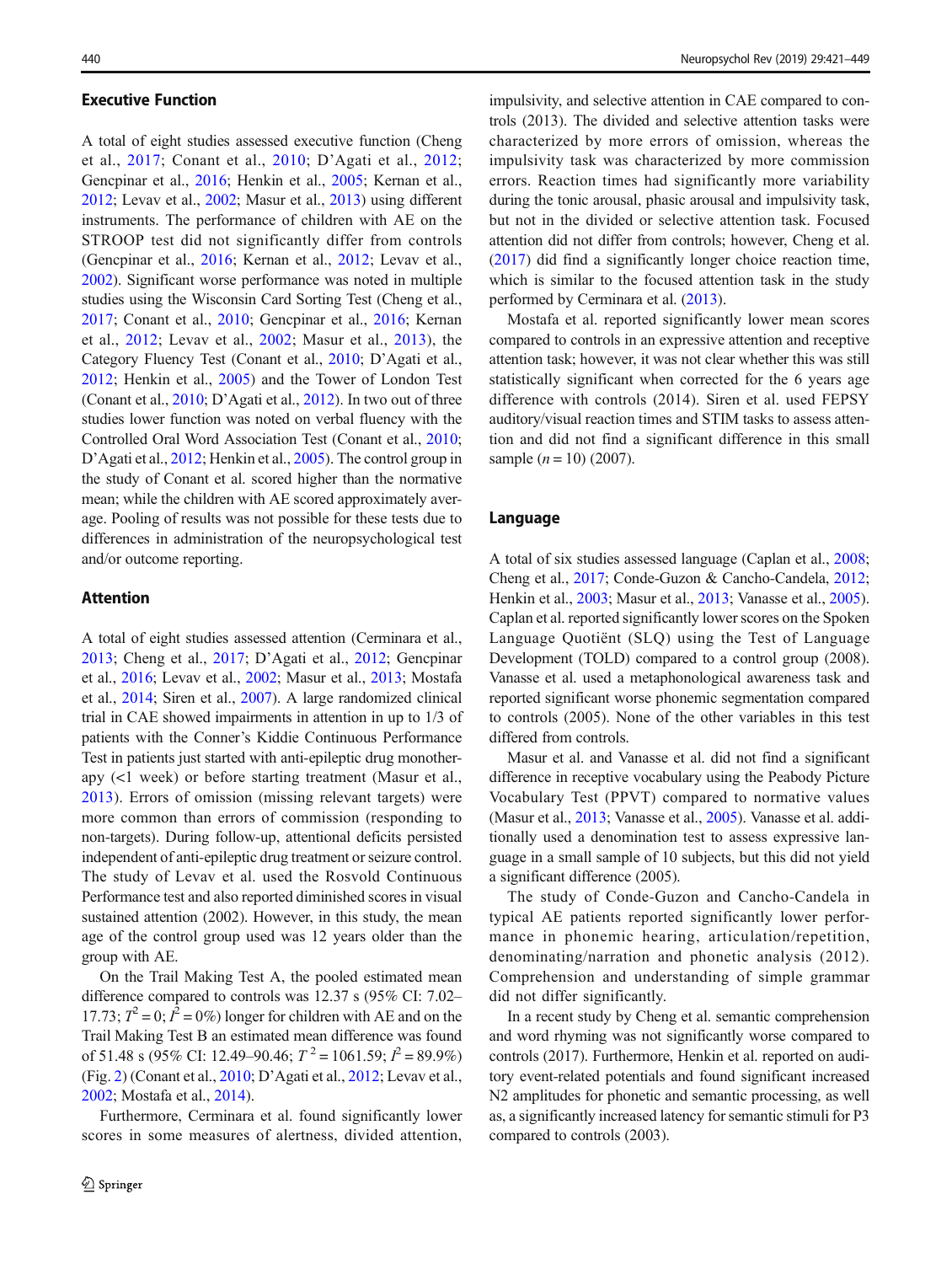<span id="page-21-0"></span>

Fig. 2 Forest plots of the single-arm meta-analyses (weighted average) and meta-analyses of the mean difference (difference in performance in case-control studies). For each study the mean is represented by a square



Five studies have investigated motor function (Conant et al., [2010;](#page-27-0) Conde-Guzon & Cancho-Candela, [2012;](#page-27-0) Guerrini et al., [2015;](#page-28-0) Henkin et al., [2005](#page-28-0); Siren et al., [2007\)](#page-29-0). Siren et al. performed a finger-tapping test in the dominant and nondominant hand but did not find significant differences compared to controls (2007). Conant et al. also reported normal fine motor speed using a finger tapping test in the dominant



(size is proportional to the study's weight) and the 95% confidence interval (CI) is represented by a horizontal line. The overall weighted mean is represented by a diamond shape

and non-dominant hand (2010). The control group in the study of Conant et al. scored higher than the normative mean; while children with AE scored approximately average. Conant et al. also assessed complex motor control and reported worse performance in AE compared to controls. Pooling of results with the finger tapping test was not possible due to differences in test protocols and reporting of results. Contrarily, Henkin et al. did find a significantly lower amount of taps per trial with finger-tapping in the right hand but not in the left-hand (2005).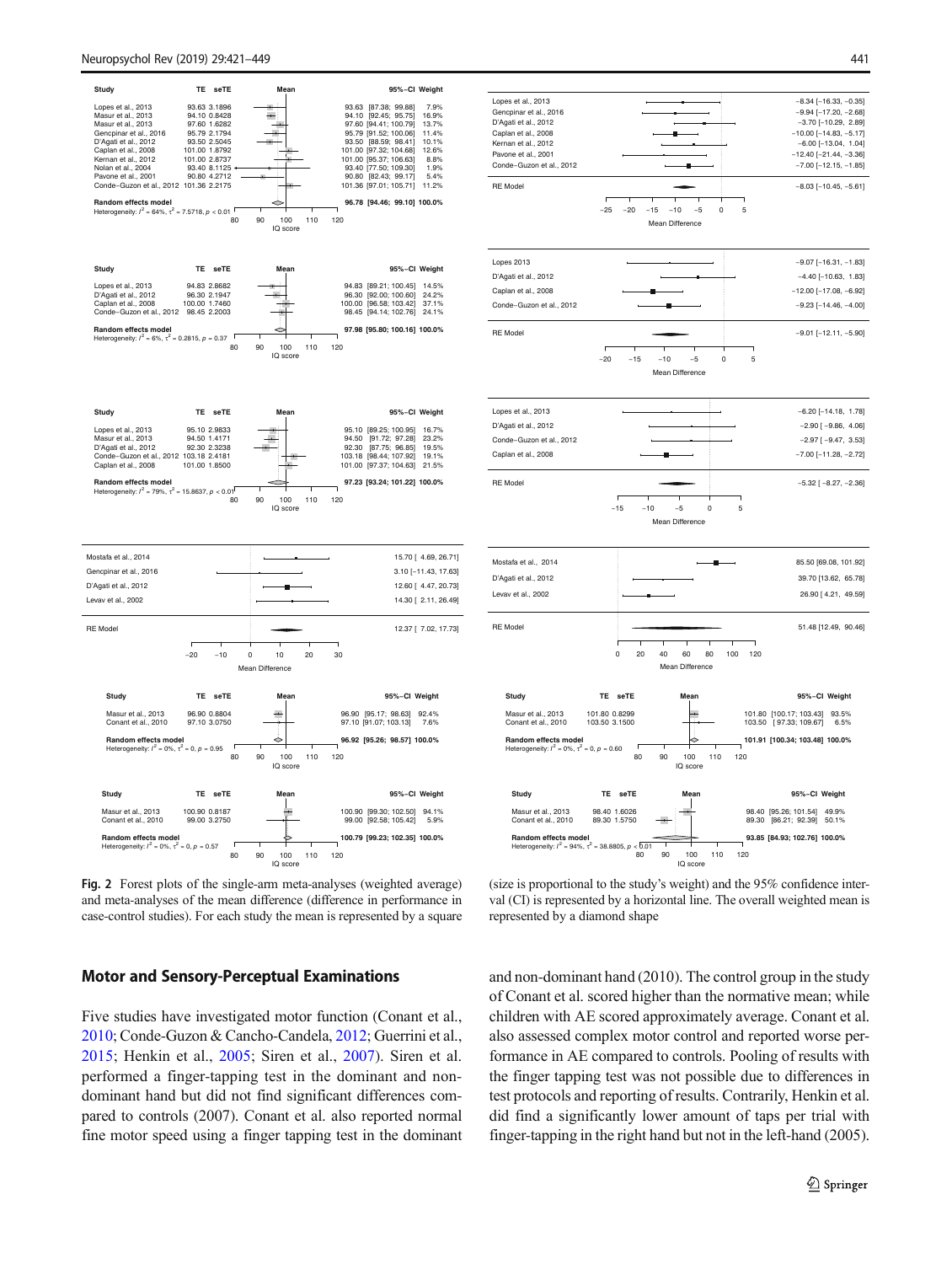Furthermore, Guerrini et al. reported a higher prevalence of dysgraphia in AE (21% vs. 8% for controls) and reported diminished overall performance in a handwriting fluency test compared to controls (2015). Conde-Guzon and Cancho-Candela used the LURIA-battery to assess motor and sensory functions compared to control subjects (2012). They reported significantly lower performance in the manual subtest, but verbal regulation did not differ from normative values. Sensory functions such as rhythmic hearing and tactile subtests were significantly worse compared to controls, while kinesthesia and stereognosis did not differ from normative values.

# Visuoperceptual, Visuospatial, and Visuoconstructional Function

Two studies assessed visuomotor planning and integration. Of the studies using the Beery-VMI, the largest study from Masur et al.  $(n = 106)$  reported a mean of 98.4 (SD 16.5), which is well within normal limits in children with CAE younger than 6 years of age (2013). Conant et al. included a smaller subset of patients ( $n = 16$ ) and reported a significantly lower score of 89.3 (SD 6.3) compared to controls (2010). The single-arm random effect meta-analyses for the Beery-VMI was estimated at a mean of 93.85 (95% CI: 84.93–102.76;  $T^2 = 38.88$ ;  $I^2 = 93.9\%$ ), which is not significantly different from a normative mean of 100 (Fig. [2\)](#page-21-0).

On the contrary, Conant et al. found significant lower performance using the KABC-HM (imitation of hand movements) a test for visuomotor planning and integration (Conant et al., [2010](#page-27-0)).

Five studies have investigated visuospatial skills. In total three studies used the Rey-Complex Test (RCFT). Nolan et al. found significant worse performance in the RCFT compared to normative data but did not include the average scores (2004). Pavone et al. found lower performance in the RCFT compared to the control group, although still within normal clinical range (2001). Henkin, et al. did not find a significant difference in the RCFT with the control group (2005). Cheng et al. [\(2017\)](#page-27-0) reported that children with CAE did not perform worse in a 3D mental rotation test, however, Conde-Guzon and Cancho-Candela did find significant worse performance in the visuospatial subtest of the LURIA-DNI neuropsychological battery (2012).

Two studies assessed visual search ability. Levav et al. used a Letter Cancellation test and reported a large difference in completing the test compared to controls, however, the age difference between patients with CAE and controls was  $\sim$ 12 years (2002). In a study by Mostafa et al. total duration of a Visual Search Test was significantly worse compared to controls, however, controls were 6 years older on average (2014).

#### Learning and Memory

Fourteen studies assessed memory function (Conant et al., [2010;](#page-27-0) Conde-Guzon & Cancho-Candela, [2012;](#page-27-0) D'Agati et al., [2012;](#page-27-0) Gencpinar et al., [2016;](#page-27-0) Henkin et al., [2005;](#page-28-0) Kernan et al., [2012;](#page-28-0) Levav et al., [2002;](#page-28-0) Lopes et al., [2014;](#page-28-0) Masur et al., [2013;](#page-28-0) Mostafa et al., [2014](#page-28-0); Nolan et al., [2004;](#page-28-0) Pavone et al., [2001;](#page-28-0) Schraegle et al., [2016](#page-28-0); Siren et al., [2007\)](#page-29-0). Pavone et al. used the Test Of Memory And Learning (TOMAL) and found significant impairments in the Nonverbal Memory Index Score, Delayed Recall Index and Kernan et al. found significant differences in the Memory for Stories Subtest Scores compared to control subjects (Kernan et al., [2012;](#page-28-0) Pavone et al., [2001\)](#page-28-0).

Schraegle et al. reported intact verbal memory and list learning compared to normative data using the California Verbal Learning Test (auditory memory) (2016). However, Kernan et al. [\(2012\)](#page-28-0) and Henkin et al. [\(2005\)](#page-28-0) did find significant memory impairment using this test compared to control subjects. Kernan et al. reported a significant difference in the total mean score, whereas Henkin et al. reported significant differences in immediate recall, delayed recall, and retrieval.

Findings on the recall of the Rey-Osterrieth Complex Figure Test (visual memory) did not differ compared to controls, although Nolan et al. reported significant worse performance compared to normative data (Henkin et al., [2005;](#page-28-0) Lopes et al., [2014](#page-28-0); Nolan et al., [2004](#page-28-0)).

In the Randomized Clinical Trial of Masur et al. the Wide Range Assessment of Memory and Learning (WRAML) test showed a normal Verbal Memory Index, whereas the Visual Memory Index was abnormal (2013). In addition, Conant et al. observed the largest differences between children with AE and controls in picture memory and story memory subtests of the WRAML test (2010). Nolan et al. reported normal scores compared to normative data for all subtest of the WRAML test in a small study  $(n = 13)$  (2004). The Serial Digit Learning Test used by Gencpinar et al. revealed a significant difference compared to controls (Gencpinar et al., [2016\)](#page-27-0). Number recall also seems diminished in the study of Mostafa et al., however controls were on average 6 years older (Mostafa et al., [2014](#page-28-0)).

Lopes et al. reported normal performance on LIST learning for words [\(2014\)](#page-28-0). Masur et al. reported a Sentence Repetition mean standard score of 9.2 which is significantly lower compared to a normative mean of 10 in children with CAE younger than 6 years of age (2013). Conde-Guzon and Cancho-Candela reported impairments in immediate (short-term) memory and logical memory in typical absence epilepsy compared to controls (2012). The performance on several other memory tests (Corsi Block Tapping Test (D'Agati et al., [2012;](#page-27-0) Lopes et al., [2014](#page-28-0)), Visual Aural Digit Span Test (Gencpinar et al., [2016\)](#page-27-0), Rey Auditory Verbal Learning Test (Levav et al., [2002\)](#page-28-0), Spatial Memory Test (Mostafa et al., [2014\)](#page-28-0), Incidental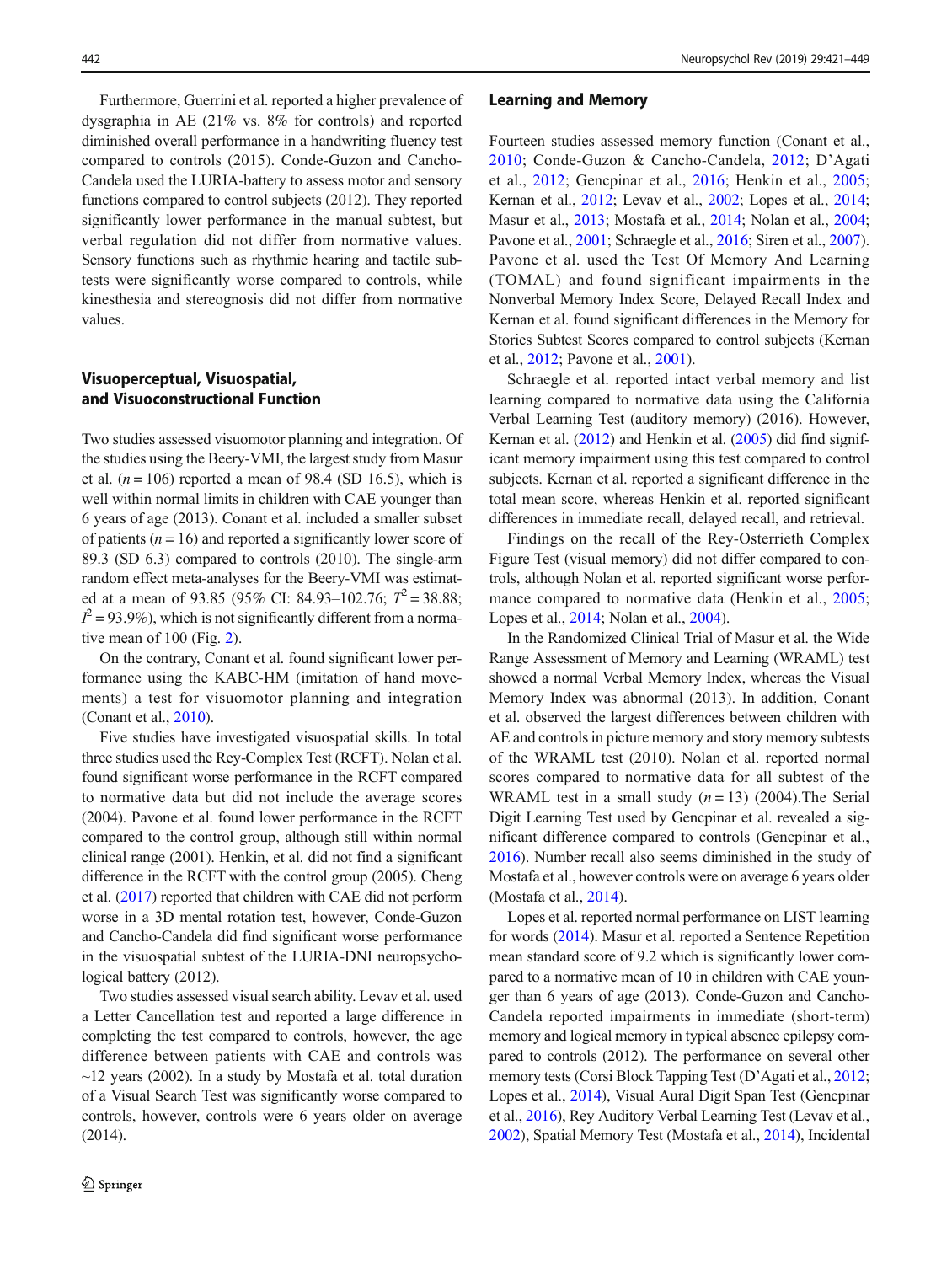Verbal Memory Test (Mostafa et al., [2014\)](#page-28-0), STIM-tasks (Siren et al., [2007](#page-29-0)) and Doors and People (Kernan et al., [2012](#page-28-0)) did not differ in performance from control subjects.

#### Achievement

Five studies used an achievement test (Cheng et al., [2017](#page-27-0); Conant et al., [2010](#page-27-0); Conde-Guzon & Cancho-Candela, [2012;](#page-27-0) Masur et al., [2013;](#page-28-0) Vanasse et al., [2005](#page-29-0)). Masur et al. [\(2013\)](#page-28-0) and Conant et al. [\(2010\)](#page-27-0) reported on arithmetic, reading and spelling ability using the Wide Range Achievement Test-3. On arithmetic, the estimated mean was 96.92 (95% CI: 95.[2](#page-21-0)6–98.57;  $T^2 = 0$ ;  $T^2 = 0$ %) (Fig. 2). On spelling, the estimated mean did not differ from normative data 100.79 (95% CI: 99.23–102.35;  $T^2 = 0$ ;  $T^2 = 0$ %). However, the estimated mean on reading was 101.91 (95% CI: 100.34–103.48;  $T^2$  = 0;  $I^2 = 0\%$ ). Vanasse et al. investigated reading ability in a small group  $(n = 10)$  and found lower scores across a regular, irregular and non-word reading task, albeit only the regular word reading task was significantly different from the control group (2005). The post-hoc administered Alouette reading task showed a mean reading deficit of 25.7 months (SD 14.28) in children with CAE.

In children with CAE, 40–50% had more than 1-year delay in school grade levels compared to 10% of the control group. Conde-Guzon and Cancho-Candela found significant worse performance in writing, reading, numerical structure and arithmetic abilities compared to controls using the LURIA-DNI battery (2012).

# Reports on Attention or Attentional Deficiencies (by Proxy)

Vega et al. reported attentional problems, especially forgetfulness and distractibility to be more prevalent in children with CAE compared to controls using the Behavior Assessment System for Children (2010).

The prevalence of attentional problems in 38% of children with AE differed significantly compared to 16% in control subjects assessed with the Child Behavior Checklist (CBCL) in the study by Caplan et al. ([2008](#page-27-0)). However, Shinnar et al. ([2017](#page-29-0)) reported a lower percentage of 15% clinically significant attentional problems in CAE compared to the study of Caplan et al. [\(2008\)](#page-27-0) but used a higher cut-off value. Conant et al. ([2010](#page-27-0)) and Shinnar et al. reported similar mean scores on attention, which in the study of Conant et al. was significantly higher than controls. Caplan et al. also reported a higher prevalence of 37% with a diagnosis of attentional deficit hyperactivity disorder (ADHD) versus 6% in control subjects in their population (2008). Shinnar et al. estimated a 26% prevalence of ADHD in drug-naïve children with CAE (2017).

#### Prevalence of School Difficulties

Four studies reported on school performance (Berg et al., [2014](#page-27-0); Covanis et al., [1992](#page-27-0); Oostrom et al., [2003;](#page-28-0) Urena-Hornos et al., [2004](#page-29-0)). Urena-Hornos et al. reported school problems in 12 out of 49 (24%) children with AE using a telephonic follow-up assessment (2004). Covanis et al. reported a low average school achievement in 65 out of 124 (52%) children with CAE (1992). Berg et al. reported that 13 out of 57 (23%) CAE patients had already received special education prior to diagnosis of epilepsy (2014). Oostrom et al. reported special educational assistance in 7 out of 10 children with either CAE or JAE (2003).

# Miscellaneous Data on Neurodevelopmental Problems

Four studies assessed the prevalence of neuropsychological and/or neurodevelopmental problems (Berg et al., [2011;](#page-27-0) Fastenau et al., [2009](#page-27-0); Sinclair & Unwala, [2007](#page-29-0); Wirrell et al., [1996](#page-29-0)). In the study of Berg et al., neurodevelopmental disorders (Table [2\)](#page-7-0) were present in 13 out of 51 (26%) patients (2014). Fastenau et al. reported that 32% of 38 patients had at least one neuropsychological deficit in at least one domain (see Table [2\)](#page-7-0) (2009). Sinclair & Unwala reported intellectual disability in 22% out of 119 children with CAE. Subgroup analysis showed intellectual disability in 16% of children with typical absences and 33% of children with AE and additional atypical features (2007). Wirrell et al. reported cognitive difficulties at presentation in 24% out of 58 children with AE (1996).

# **Discussion**

The aim of this review was to systematically assess the literature on cognitive performance in AE. Children with AE are regarded to have cognitive functioning within normal range (Adie, [1924;](#page-27-0) Currier et al., [1963\)](#page-27-0). Nevertheless, we found multiple studies reporting lower cognitive performance across a wide spread of cognitive domains. However, the exact degree of impaired cognitive functioning is difficult to estimate as the methodologies across studies vary and multiple neuropsychological tests have been used, which hampers comparisons between studies. Moreover, it is currently difficult to distinguish momentary effects on cognitive performance during the active stage of AE from long-lasting effects on cognitive functioning, as most studies reported on cognitive performance at different time-points after seizure onset. Some studies tested prior to introduction of anti-epileptic drug treatment, while others reported on a mixed population of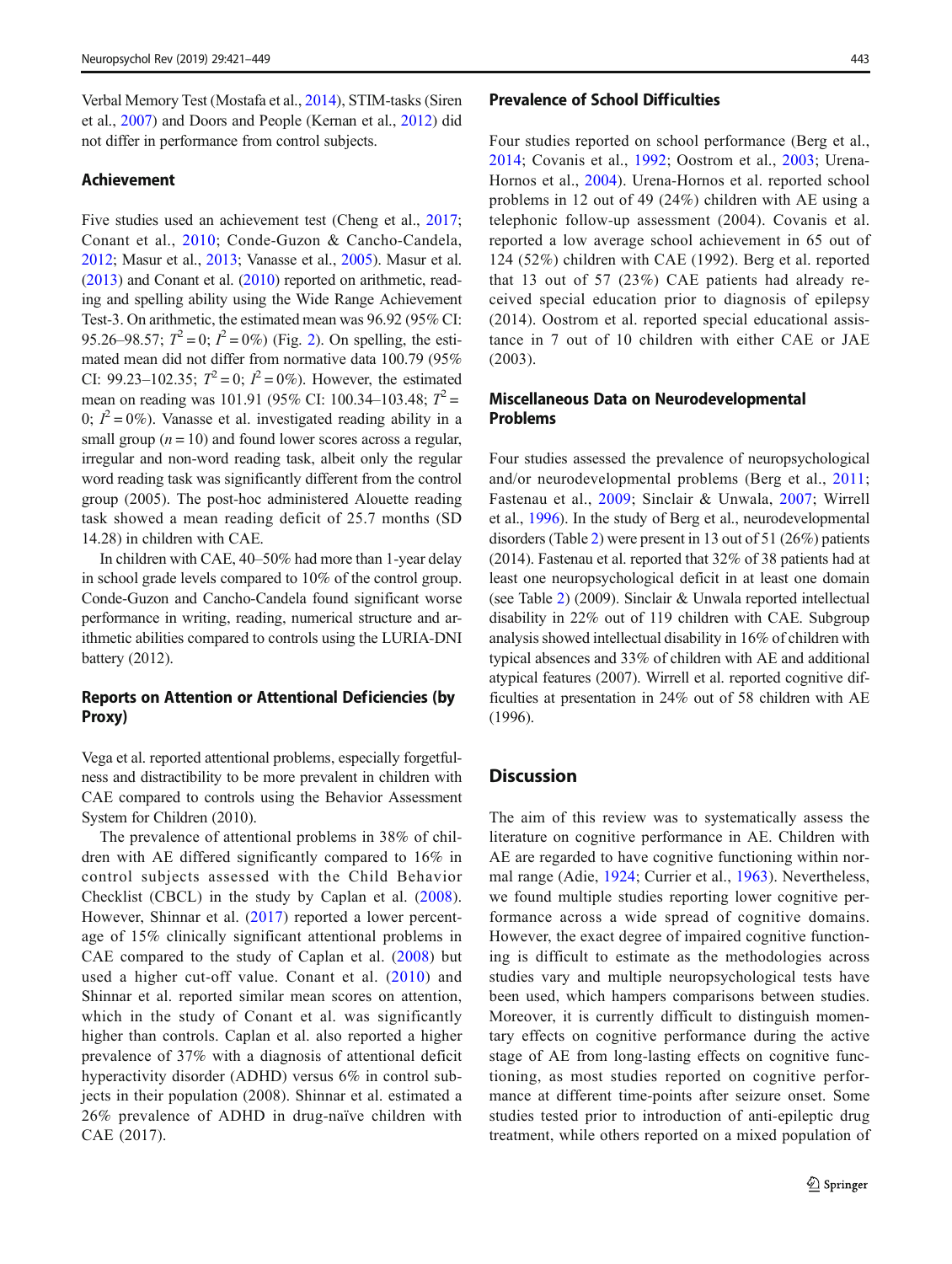children on or off anti-epileptic drug treatment and with or without ongoing seizures.

#### **Intelligence**

Full-scale IQ was estimated to be approximately three points lower on average compared to normative values. It is important to note that, although average performance in intelligence measures are statistically lower, the pooled averages still fall well within normal values. However, in case-control studies, the mean difference is larger with a difference of  $\sim$ 8 points in full-scale IQ,  $\sim$ 9 points in verbal IQ and  $\sim$ 5 points in performance IQ. There may be several explanations for these results. The mean IQ of the control subjects was significantly higher than normative values, which may simply resemble a higher average IQ in the studied population or geographical area. However, it may be due to exclusion of patients with a low IQ in several case-control studies (Caplan et al., [2008](#page-27-0); D'Agati et al., [2012](#page-27-0); Gencpinar et al., [2016](#page-27-0); Henkin et al., [2005;](#page-28-0) Kernan et al., [2012](#page-28-0); Lopes et al., [2013](#page-28-0)). Another explanation for a higher IQ in controls may be bias due to convenience sampling (e.g. children from academics), although this was not evident based on the methods used for the recruitment of control subjects in these studies. However, the estimated mean IQ in the single-arm meta-analysis in patients with AE is less subject to bias due to sampling error as a far larger proportion of the total population is being tested. Moreover, the estimated true variance  $(T^2)$  for the single-arm meta-analyses was totally dependent on the three studies (Caplan et al., [2008](#page-27-0); Conde-Guzon & Cancho-Candela, [2012](#page-27-0); Kernan et al., [2012\)](#page-28-0) with the highest mean IQ scores in AE and controls. The estimated true variance  $(T^2)$  was small for the pooled difference in case-control studies.

# Executive Function

Lower than average performance in executive functioning was noted in cognitive flexibility, planning and verbal fluency (Cheng et al., [2017](#page-27-0); Conant et al., [2010](#page-27-0); D'Agati et al., [2012;](#page-27-0) Gencpinar et al., [2016](#page-27-0); Henkin et al., [2005;](#page-28-0) Kernan et al., [2012;](#page-28-0) Levav et al., [2002;](#page-28-0) Masur et al., [2013](#page-28-0)). However, not all tests were indicative of lower executive functioning as results on the STROOP test did not differ.

# Attention

There are clear indications for a lower performance in attention, such as sustained attention, selective attention and divided attention. From our meta-analysis, we can conclude that trail making A and B scores take significantly more time to perform by children with AE compared to controls, especially when attentional shifts (divided attention) are necessary. The estimated true variance  $(T^2)$  for the trail making test B was high, however, this

may be explained by differences in study design, as the study by Levav et al. reported in children  $\geq$ 13 years of age, which would probably require less seconds to finish the test than younger counterparts in the other two studies. Furthermore, in the study by Masur et al. sustained attention was mostly affected due to attentional lapses (errors of omission) rather than reflecting disinhibition (errors of commission) (2013).

#### Language

Results on specific language tests are of particular interest, as verbal IQ was estimated to be lower in case-control studies, and a relatively low mean verbal comprehension index (in children >6 years of age) was reported in the study by Masur et al. ([2013](#page-28-0)). However, receptive vocabulary was not affected with the Peabody Picture Vocabulary Test in the study by Masur et al. (Masur et al., [2013](#page-28-0)). Two studies with a decent sample size raise concerns regarding expressive language as found by Caplan et al. (although average functioning is still within normal clinical range) and Conde-Guzon & Cancho-Candela (Caplan et al., [2008](#page-27-0); Conde-Guzon & Cancho-Candela, [2012](#page-27-0)). However, these two studies were characterized by relatively high verbal IQ's in controls. Therefore, data on language tests in AE remains inconclusive, but warrants further research.

# Motor Function

Studies on simple motor tasks were inconclusive (Conant et al., [2010;](#page-27-0) Henkin et al., [2005](#page-28-0); Siren et al., [2007](#page-29-0)). Complex motor tasks may be impaired but were only assessed in one study (Conant et al., [2010\)](#page-27-0) and the control group was characterized by higher scores than the normative mean. Furthermore, one study found a higher prevalence of dysgraphia and diminished performance in handwriting fluency. These findings were associated with abnormal neurophysiological findings, which led the authors to conclude that these patients had a form of dystonic dysgraphia. Interestingly, 12 out of 17 patients with initial dysgraphia were re-tested 5-years later and showed resolution of dysgraphia and improved handwriting skills. In addition, Conde-Guzon and Cancho-Candela also reported worse performance in a writing test (2012).

## Visuoperceptual, Visuospatial, and Visuoconstructional Function

Visual-motor integration from the Beery-VMI test did not differ from the normative mean in our meta-analysis, although only two studies were available. The lower mean score in the Beery-VMI in the study by Conant et al. may be due to a small study effect. Studies on visual search tests and visuospatial skills remain inconclusive (Cheng et al., [2017;](#page-27-0) Conde-Guzon & Cancho-Candela, [2012](#page-27-0); Henkin et al., [2005;](#page-28-0) Levav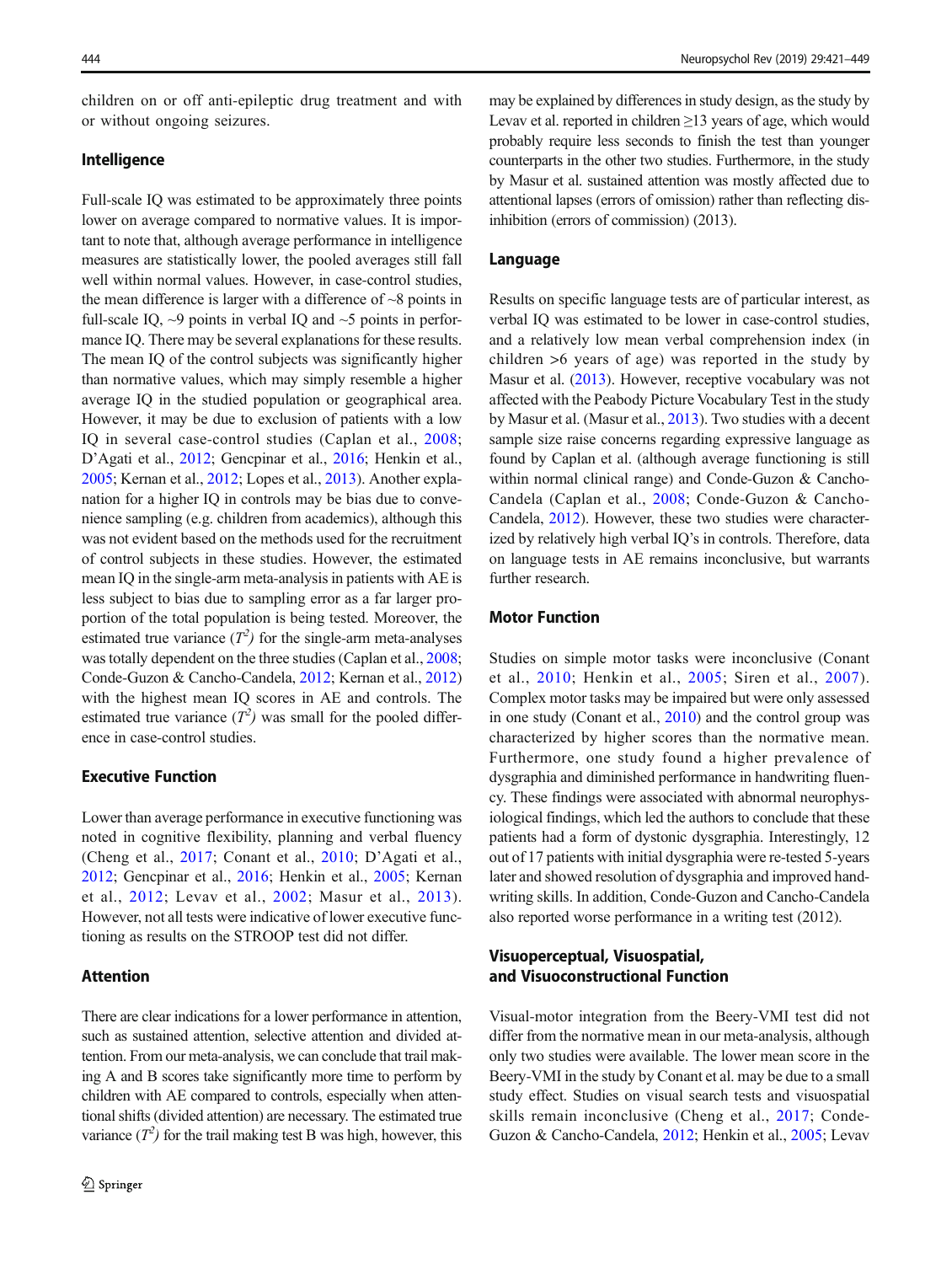et al., [2002;](#page-28-0) Mostafa et al., [2014;](#page-28-0) Nolan et al., [2004;](#page-28-0) Pavone et al., [2001](#page-28-0)). Indeed, visual-spatial thinking ability in the meta-analysis of Loughman et al. in idiopathic generalized epilepsies did also not differ significantly in case-control studies (2014).

#### Learning and Memory

Results on memory have yielded inconclusive results. The largest study on memory by Masur et al. suggests lower visual memory function, although still within normal clinical range (2013). However, other studies on non-verbal memory tests have overall found average performance (Conant et al., [2010](#page-27-0); D'Agati et al., [2012](#page-27-0); Gencpinar et al., [2016](#page-27-0); Henkin et al., [2005;](#page-28-0) Kernan et al., [2012](#page-28-0); Lopes et al., [2014](#page-28-0); Nolan et al., [2004;](#page-28-0) Pavone et al., [2001](#page-28-0); Siren et al., [2007](#page-29-0)). Furthermore, studies on verbal memory mostly showed normal performance (Levav et al., [2002;](#page-28-0) Lopes et al., [2014](#page-28-0); Schraegle et al., [2016](#page-28-0)). Nevertheless, some studies using subtests for memory for stories and with the California Verbal Learning Test did find lower performance compared to controls (Conant et al., [2010;](#page-27-0) Henkin et al., [2005;](#page-28-0) Kernan et al., [2012](#page-28-0)). However, the observed differences with controls in these studies might suggest a sample bias related to a higher functional level of the controls. Only, one study found an overall lower than average performance in memory functioning, especially in short-term auditory, visual memory and logical memory, although this study was also potentially characterized by a better than average control group as reflected by the performance of the control group on the WISC-R (Conde-Guzon & Cancho-Candela, [2012](#page-27-0)). Sentence repetition was lower compared to the normative mean in the study by Masur et al. [\(2013\)](#page-28-0), although scores still fall within normal clinical range and may be related to attentional deficits.

# Achievement

Arithmetic ability may be vulnerable based on our metaanalysis of the WRAT-3 test, although test scores fall within the normal clinical range. Nevertheless, arithmetic ability was also worse compared to controls in children with AE in the study by Conde-Guzon and Cancho-Candela ([2012\)](#page-27-0). Evidence regarding reading ability, is contradictory, as the meta-analysis on the WRAT-3 test was not significantly lower, but other reading tests by Vanasse et al. ([2005](#page-29-0)) and Conde-Guzon & Cancho-Candela ([2012\)](#page-27-0) did report worse performance compared to controls.

#### By Proxy (Parent-Reported Functioning)

Studies using parental questionnaires also point towards attentional problems and a higher prevalence of attentional deficit hyperactivity disorder.

#### Prevalence of School Difficulties

School difficulties seem more prevalent in patients with AE than in the normal population, as the three largest studies reported school difficulties in 23% to 52% (Berg et al., [2014;](#page-27-0) Covanis et al., [1992](#page-27-0); Urena-Hornos et al., [2004\)](#page-29-0).

# Prevalence of Neuropsychological and/or Neurodevelopmental Problems

A prevalence of neuropsychological and/or neurodevelopmental problems were found in approximately 22% to 32% of the patients with CAE (Berg et al., [2014;](#page-27-0) Fastenau et al., [2009](#page-27-0); Sinclair & Unwala, [2007](#page-29-0); Wirrell et al., [1996\)](#page-29-0).

# General Discussion

Cognitive deficits in one area may be related to the performance in another cognitive domain. Masur et al. reported a direct sequential effect among attention, memory, executive function, and academic achievement (2013). Therefore, the emergent pattern of clear attentional deficits in a proportion of children with absence epilepsy may influence performance in other cognitive domains. Nevertheless, the overall pattern suggests vulnerabilities in intelligence, attention and executive function. Less conclusive results were found for (expressive) language, motor function, visuo-perceptual functioning and learning & memory. Ultimately, vulnerabilities in cognitive domains may impact neurocognitive development and lead to more academic difficulties.

How children with AE mature into adulthood is far less researched. The few studies that have investigated cognitive function during adulthood in patients with AE suggest that lower performance on neuropsychological tests may persist, but current studies are small in sample size. A study in  $(n = 10)$ adults with CAE in remission reported a full-scale IQ of 92  $(69-99)$ , a performance IQ of 85  $(66-117)$ , with particularly low scores in the picture arrangement, block design and object assembly subtests of the WAIS-R (Hommet et al., [2001](#page-28-0)). Language and executive function were also tested using specific tests, but did not differ with a control group. Recently Loughman et al. reported on cognitive function using the Woodcock-Johnson-III test of cognitive abilities in an adult population of genetic generalized epilepsy syndromes, including CAE ( $n = 10$ ) and JAE ( $n = 21$ ) patients (2017). This study reported lower scores on brief intellectual ability, crystallized intelligence, new learning/memory and speed of processing (Loughman, Bowden, & D'Souza, [2017\)](#page-28-0). In conclusion, neurodevelopment may ultimately differ in AE, as a study also found abnormal cortical thickness connectivity in various regions after in young adults with a history of CAE (Curwood et al., [2015\)](#page-27-0).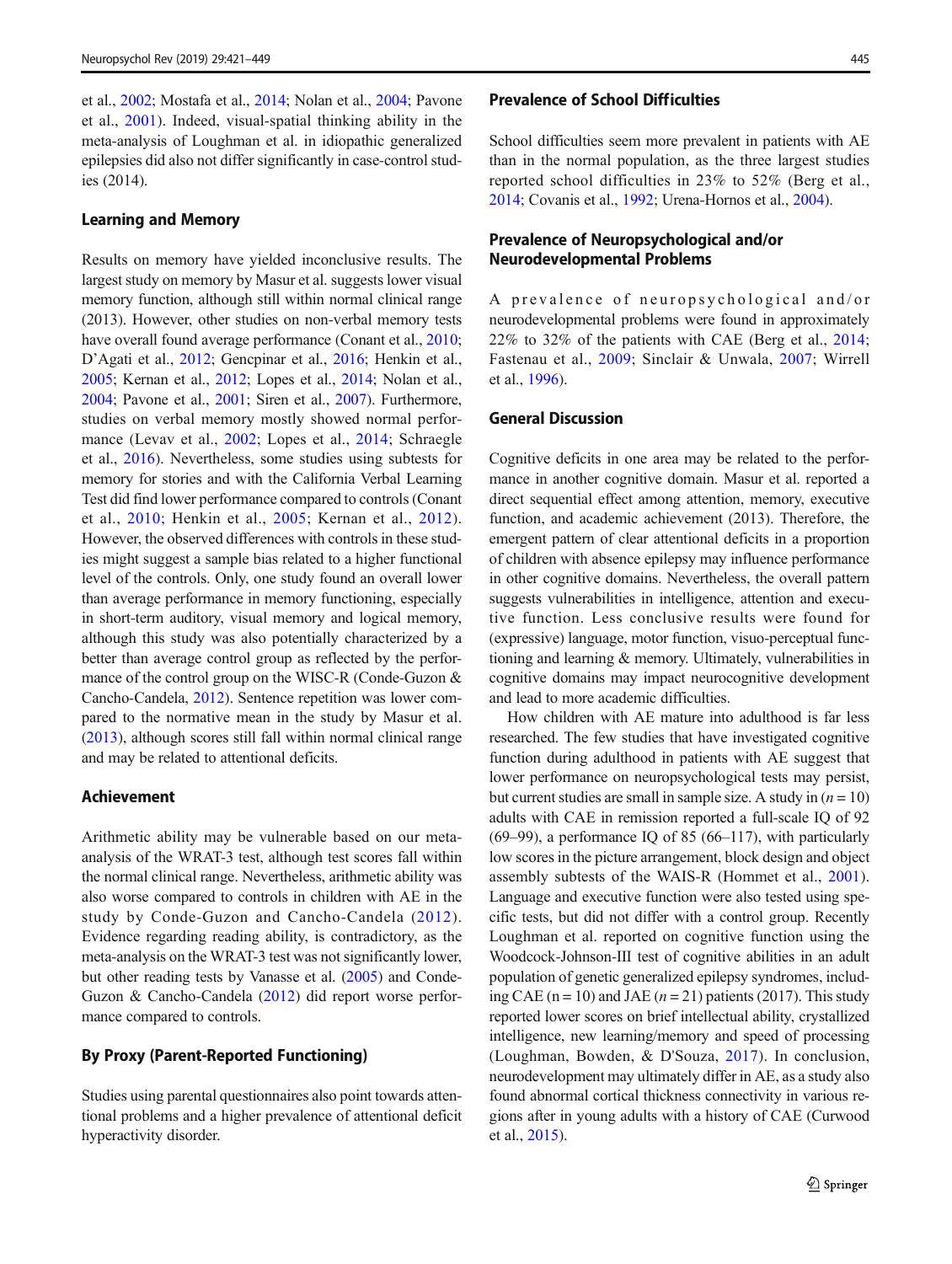What the impact may be on their working careers and psychosocial well-being is another important question. In a telephone follow-up study, 25% of 52 retrospectively identified patients of 11 to 36 years old with CAE had a history of psycho-pedagogical help (Martinez-Ferrandez et al., [2017](#page-28-0)). Another study in patients focusing on long-term psychosocial outcome in juvenile myoclonic epilepsy (JME) with a mean age over 60 years used AE patients as an epilepsy matched-control group (Holtkamp, Senf, Kirschbaum, & Janz, [2014](#page-28-0)). To the surprise of the authors, a significantly lower amount of patients with a history of AE accomplished a university degree compared to controls. Nevertheless, the overall psychosocial outcome of this study was favorable. However, another study compared a group of patients with rheumatoid arthritis to patients with CAE and similar impact of "chronic disease" (Camfield & Camfield, [2007\)](#page-27-0). Young adults with a history of CAE were more prone to working in jobs requiring minimum education, having more behavioral problems and psychiatric consultations. Therefore, the potential impact later on in life cannot be underestimated and deserves further scientific attention.

Cognitive findings may also be related to (inter)ictal activity, pharmacological effects or another underlying (genetic) vulnerability, but disentangling all factors may not be feasible. The use of valproate was associated with attentional dysfunction in the study by Masur et al. (Cnaan et al., [2017](#page-27-0); Dlugos et al., [2013](#page-27-0); Glauser et al., [2010](#page-27-0); Masur et al., [2013\)](#page-28-0). In addition, seizure duration of more than 20 s correlated well with attentional dysfunction and errors of omission (Dlugos et al., [2013\)](#page-27-0). In the prospective cohort study of Caplan et al. verbal IQ was associated with duration of illness and AED treatment. Moreover, ADHD was associated with the duration of illness and seizure frequency (2008). However, these associations have not been consistent across the literature.

Insights into possible underlying mechanisms are starting to be unraveled in recent years. Multiple studies using advanced magnetic resonance imaging (MRI) techniques in AE have for example found differences in brain regions or networks which are associated with executive function (Bai et al., [2011](#page-27-0); Berman et al., [2010;](#page-27-0) Caplan et al., [2009](#page-27-0); Carney, Masterton, Flanagan, Berkovic, & Jackson, [2012;](#page-27-0) Curwood et al., [2015](#page-27-0); Li et al., [2015](#page-28-0); Luo et al., [2014](#page-28-0); Tosun, Siddarth, Toga, Hermann, & Caplan, [2011;](#page-29-0) Zhang et al., [2014](#page-29-0)), attention (Berman et al., [2010](#page-27-0); Killory et al., [2011;](#page-28-0) Li et al., [2015](#page-28-0); Luo et al., [2011](#page-28-0); Luo et al., [2014;](#page-28-0) Zhang et al., [2014](#page-29-0)) and expressive language (Bai et al., [2011;](#page-27-0) Caplan et al., [2009;](#page-27-0) Curwood et al., [2015;](#page-27-0) Holmes, Brown, & Tucker, [2004;](#page-28-0) Luo et al., [2011](#page-28-0); Tosun et al., [2011](#page-29-0); Tucker, Brown, Luu, & Holmes, [2007](#page-29-0)).

# Limitations

We opted to use single-arm meta-analyses and/or a metaanalysis of the difference between cases and controls.

This was chosen as sampling error may be of greater influence in a relatively small sample of the normal population, than it would be to estimate the true mean in AE, as a larger proportion of the group is likely to be included in a given geographical area. In addition, some studies did not match a control group specifically to children with AE as other types of epilepsy were also included. Therefore, residual confounding may still be present in those studies where there is a large age difference between patients with AE and controls. Some studies may have included patients with AE, which may have concomitant features, such as myoclonic jerks or atypical features. Also, some of the included studies focused on multiple epilepsy groups and therefore the findings of sub-analyses in patients with AE were often underpowered. Furthermore, some studies were relatively small in sample size and may be subject to a small-study effect. Importantly, multiple comparisons may have yielded false-positive findings (type 1 errors) in the included studies. Furthermore, the Flynn effect, which is a tendency of IQ to rise by  $\sim$ 3 points per decade on average, may have a small but significant bearing on our results (Trahan, Stuebing, Fletcher, & Hiscock, [2014\)](#page-29-0). Unfortunately, inconsistent reporting of neuropsychological test results across studies hindered comparison between studies and pooling of results. Granting that cognitive domains may overlap, assigning neuropsychological tests to a specific cognitive domain may lead to an oversimplified view.

# Future Work

Future work should focus on large (multi-center) long-term observational studies to assess cognitive development and to identify children with AE most at risk for neuropsychological co-morbidity. Importantly, this may clarify whether repeated neuropsychological tests could be helpful and how cognitive development differs from healthy peers. Emphasis should be made to characterize children with AE according to semiology, EEG characteristics, and epilepsy syndrome. Especially separate reporting in JAE is lacking. Early identification of children with concomitant cognitive dysfunctions may help health care workers to initiate additional supportive programs, as well as communicate vulnerabilities and discuss teaching strategies with their school. A broad neuropsychological test battery, focusing on executive functioning, attention and verbal abilities should be used. Ideally, this should ideally be done before the start of anti-epileptic drugs and repeated at least once to track cognitive development. Given that cognitive dysfunctions may be case-specific, personalized supportive programs may be most useful, which may be discussed in a multidisciplinary team, consisting of at least a neurologist, neuropsychologists and a school expert.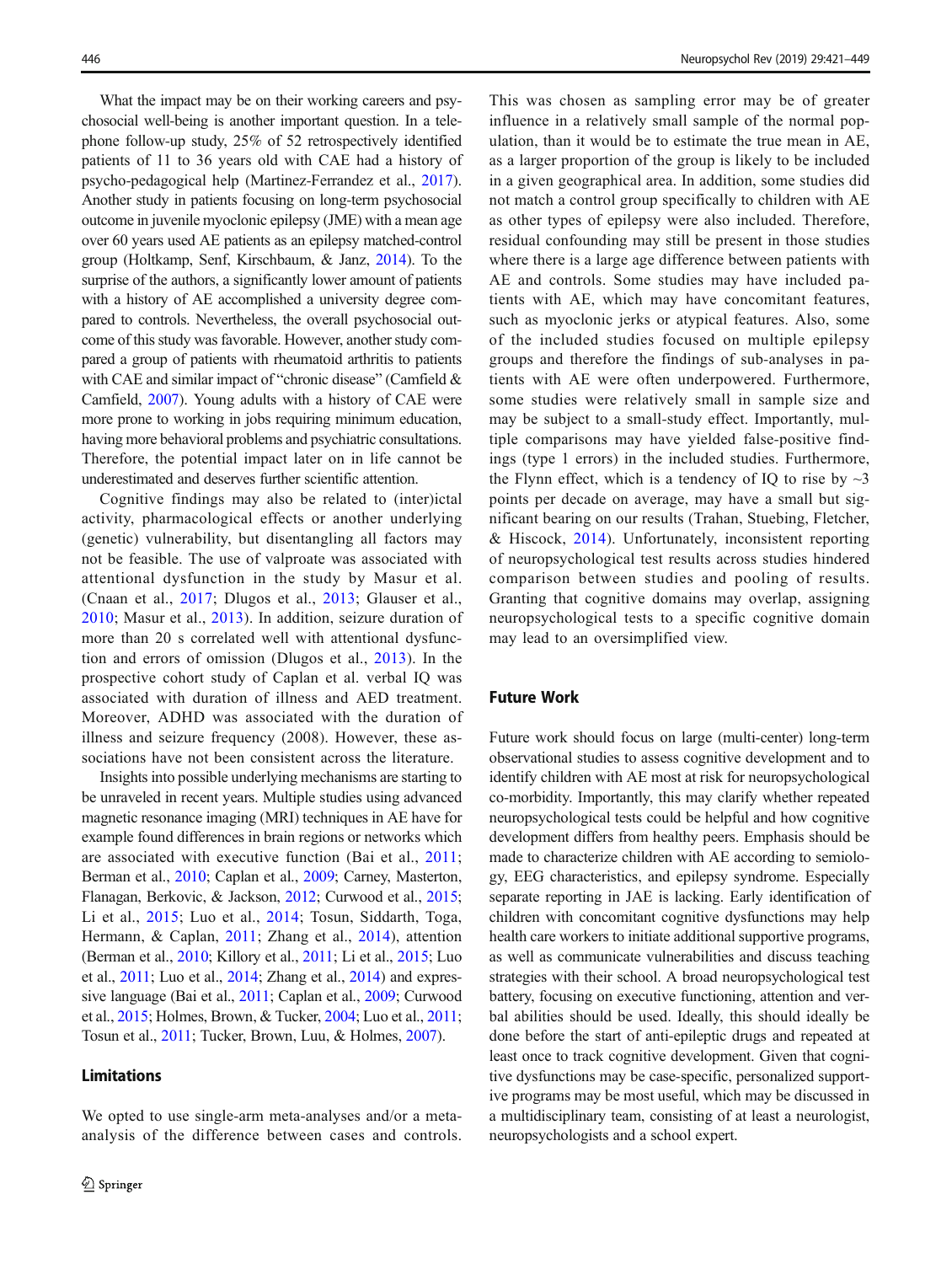<span id="page-27-0"></span>Acknowledgements We would like to thank I. Gijselhart (librarian at Epilepsy Centre Kempenhaeghe) for her assistance in building the search strategy and retrieving full-text articles.

Funding Information This research was made possible by collaborative funding by the MUMC+ and Epilepsy Center Kempenhaeghe.

#### Compliance with Ethical Standards

Conflict of Interest The authors report that they do not have any conflict of interest.

Open Access This article is distributed under the terms of the Creative Commons Attribution 4.0 International License (http:// creativecommons.org/licenses/by/4.0/), which permits unrestricted use, distribution, and reproduction in any medium, provided you give appropriate credit to the original author(s) and the source, provide a link to the Creative Commons license, and indicate if changes were made.

# References

- Adie, W. J. (1924). Pyknolepsy; a form of epilepsy in children, with a good prognosis. Proceedings of the Royal Society of Medicine, 17(Neurol Sect), 19–25.
- Aldenkamp, A., & Arends, J. (2004). The relative influence of epileptic EEG discharges, short nonconvulsive seizures, and type of epilepsy on cognitive function. Epilepsia, 45(1), 54–63.
- Bai, X., Guo, J., Killory, B., Vestal, M., Berman, R., Negishi, M., et al. (2011). Resting functional connectivity between the hemispheres in childhood absence epilepsy. Neurology, 76(23), 1960–1967. [https://](https://doi.org/10.1212/WNL.0b013e31821e54de) [doi.org/10.1212/WNL.0b013e31821e54de](https://doi.org/10.1212/WNL.0b013e31821e54de)
- Baron, I. S. (2004). Neuropsychological evaluation of the child: Oxford University press.
- Berg, A. T., Caplan, R., & Hesdorffer, D. C. (2011). Psychiatric and neurodevelopmental disorders in childhood-onset epilepsy. Epilepsy & Behavior, 20(3), 550–555. [https://doi.org/10.1016/j.](https://doi.org/10.1016/j.yebeh.2010.12.038) [yebeh.2010.12.038](https://doi.org/10.1016/j.yebeh.2010.12.038)
- Berg, A. T., Levy, S. R., Testa, F. M., & Blumenfeld, H. (2014). Longterm seizure remission in childhood absence epilepsy: Might initial treatment matter? Epilepsia, 55(4), 551–557. [https://doi.org/10.](https://doi.org/10.1111/epi.12551) [1111/epi.12551](https://doi.org/10.1111/epi.12551)
- Berman, R., Negishi, M., Vestal, M., Spann, M., Chung, M. H., Bai, X., et al. (2010). Simultaneous EEG, fMRI, and behavior in typical childhood absence seizures. *Epilepsia*, 51(10), 2011–2022. [https://](https://doi.org/10.1111/j.1528-1167.2010.02652.x) [doi.org/10.1111/j.1528-1167.2010.02652.x](https://doi.org/10.1111/j.1528-1167.2010.02652.x)
- Borenstein, M., Higgins, J. P., Hedges, L. V., & Rothstein, H. R. (2017). Basics of meta-analysis: I(2) is not an absolute measure of heterogeneity. Research Synthesis Methods, 8(1), 5–18. [https://doi.org/10.](https://doi.org/10.1002/jrsm.1230) [1002/jrsm.1230](https://doi.org/10.1002/jrsm.1230)
- Bouma, P. A., Westendorp, R. G., van Dijk, J. G., Peters, A. C., & Brouwer, O. F. (1996). The outcome of absence epilepsy: A metaanalysis. Neurology, 47(3), 802–808.
- Camfield, C. S., & Camfield, P. R. (2007). Long-term social outcomes for children with epilepsy. Epilepsia, 48, 3–5. [https://doi.org/10.1111/j.](https://doi.org/10.1111/j.1528-1167.2007.01390.x) [1528-1167.2007.01390.x](https://doi.org/10.1111/j.1528-1167.2007.01390.x)
- Caplan, R., Levitt, J., Siddarth, P., Wu, K. N., Gurbani, S., Sankar, R., et al. (2009). Frontal and temporal volumes in childhood absence epilepsy. Epilepsia, 50(11), 2466–2472. [https://doi.org/10.1111/j.](https://doi.org/10.1111/j.1528-1167.2009.02198.x) [1528-1167.2009.02198.x](https://doi.org/10.1111/j.1528-1167.2009.02198.x)
- Caplan, R., Siddarth, P., Stahl, L., Lanphier, E., Vona, P., Gurbani, S., et al. (2008). Childhood absence epilepsy: Behavioral, cognitive, and linguistic comorbidities. Epilepsia, 49(11), 1838–1846. [https://](https://doi.org/10.1111/j.1528-1167.2008.01680.x) [doi.org/10.1111/j.1528-1167.2008.01680.x](https://doi.org/10.1111/j.1528-1167.2008.01680.x)
- Carney, P. W., Masterton, R. A., Flanagan, D., Berkovic, S. F., & Jackson, G. D. (2012). The frontal lobe in absence epilepsy: EEG-fMRI findings. Neurology, 78(15), 1157–1165. [https://doi.org/10.1212/WNL.](https://doi.org/10.1212/WNL.0b013e31824f801d) [0b013e31824f801d](https://doi.org/10.1212/WNL.0b013e31824f801d)
- Cerminara, C., D'Agati, E., Casarelli, L., Kaunzinger, I., Lange, K. W., Pitzianti, M., et al. (2013). Attention impairment in childhood absence epilepsy: An impulsivity problem? Epilepsy & Behavior, 27(2), 337–341. <https://doi.org/10.1016/j.yebeh.2013.02.022>
- Cheng, D., Yan, X., Gao, Z., Xu, K., Zhou, X., & Chen, Q. (2017). Common and distinctive patterns of cognitive dysfunction in children with benign epilepsy syndromes. Pediatr Neurol, 72, 36– 41.e31. <https://doi.org/10.1016/j.pediatrneurol.2016.12.005>
- Cnaan, A., Shinnar, S., Arya, R., Adamson, P. C., Clark, P. O., Dlugos, D., et al. (2017). Second monotherapy in childhood absence epilepsy. Neurology, 88(2), 182–190. [https://doi.org/10.1212/wnl.](https://doi.org/10.1212/wnl.0000000000003480) [0000000000003480](https://doi.org/10.1212/wnl.0000000000003480)
- Conant, L. L., Wilfong, A., Inglese, C., & Schwarte, A. (2010). Dysfunction of executive and related processes in childhood absence epilepsy. Epilepsy & Behavior, 18(4), 414-423. [https://doi.](https://doi.org/10.1016/j.yebeh.2010.05.010) [org/10.1016/j.yebeh.2010.05.010](https://doi.org/10.1016/j.yebeh.2010.05.010)
- Conde-Guzon, P. A., & Cancho-Candela, R. (2012). Idiopathic generalized epilepsies with absence seizures with valproic acid treatment: Neuropsychological disorders. Revista de Neurologia, 55(2), 65–73.
- Covanis, A., Skiadas, K., Loli, N., Lada, C., & Theodorou, V. (1992). Absence epilepsy: Early prognostic signs. Seizure, 1(4), 281–289.
- Currier, R. D., Kooi, K. A., & Saidman, L. J. (1963). Prognosis of "pure" petit mal; a follow-up study. Neurology, 13, 959–967.
- Curwood, E. K., Pedersen, M., Carney, P. W., Berg, A. T., Abbott, D. F., & Jackson, G. D. (2015). Abnormal cortical thickness connectivity persists in childhood absence epilepsy. Annals of Clinical Translational Neurology, 2(5), 456–464. [https://doi.org/10.1002/](https://doi.org/10.1002/acn3.178) [acn3.178](https://doi.org/10.1002/acn3.178)
- D'Agati, E., Cerminara, C., Casarelli, L., Pitzianti, M., & Curatolo, P. (2012). Attention and executive functions profile in childhood absence epilepsy. Brain Dev, 34(10), 812-817. [https://doi.org/10.](https://doi.org/10.1016/j.braindev.2012.03.001) [1016/j.braindev.2012.03.001](https://doi.org/10.1016/j.braindev.2012.03.001)
- Dlugos, D., Shinnar, S., Cnaan, A., Hu, F., Moshe, S., Mizrahi, E., et al. (2013). Pretreatment EEG in childhood absence epilepsy: Associations with attention and treatment outcome. Neurology, 81(2), 150–156. <https://doi.org/10.1212/WNL.0b013e31829a3373>
- Fastenau, P. S., Johnson, C. S., Perkins, S. M., Byars, A. W., deGrauw, T. J., Austin, J. K., et al. (2009). Neuropsychological status at seizure onset in children: Risk factors for early cognitive deficits. Neurology, 73(7), 526–534. [https://doi.org/10.1212/WNL.](https://doi.org/10.1212/WNL.0b013e3181b23551) [0b013e3181b23551](https://doi.org/10.1212/WNL.0b013e3181b23551)
- Franzoni, E., Matricardi, S., Di Pisa, V., Capovilla, G., Romeo, A., Tozzi, E., et al. (2015). Refractory absence seizures: An Italian multicenter retrospective study. European Journal of Paediatric Neurology, 19(6), 660–664. <https://doi.org/10.1016/j.ejpn.2015.07.008>
- Gencpinar, P., Kalay, Z., Turgut, S., Bozkurt, O., Duman, O., Ozel, D., et al. (2016). Evaluation of executive functions in patients with childhood absence epilepsy. Journal of Child Neurology, 31(7), 824–830. <https://doi.org/10.1177/0883073815623632>
- Glauser, T. A., Cnaan, A., Shinnar, S., Hirtz, D. G., Dlugos, D., Masur, D., et al. (2010). Ethosuximide, valproic acid, and lamotrigine in childhood absence epilepsy. The New England Journal of Medicine, 362(9), 790–799. [https://doi.org/10.1056/](https://doi.org/10.1056/NEJMoa0902014) [NEJMoa0902014](https://doi.org/10.1056/NEJMoa0902014)
- Glauser, T. A., Cnaan, A., Shinnar, S., Hirtz, D. G., Dlugos, D., Masur, D., et al. (2013). Ethosuximide, valproic acid, and lamotrigine in childhood absence epilepsy: Initial monotherapy outcomes at 12 months. Epilepsia, 54(1), 141–155. [https://doi.org/10.1111/epi.](https://doi.org/10.1111/epi.12028) [12028](https://doi.org/10.1111/epi.12028)
- Guerrini, R. (2006). Epilepsy in children. Lancet, 367(9509), 499–524. [https://doi.org/10.1016/S0140-6736\(06\)68182-8](https://doi.org/10.1016/S0140-6736(06)68182-8)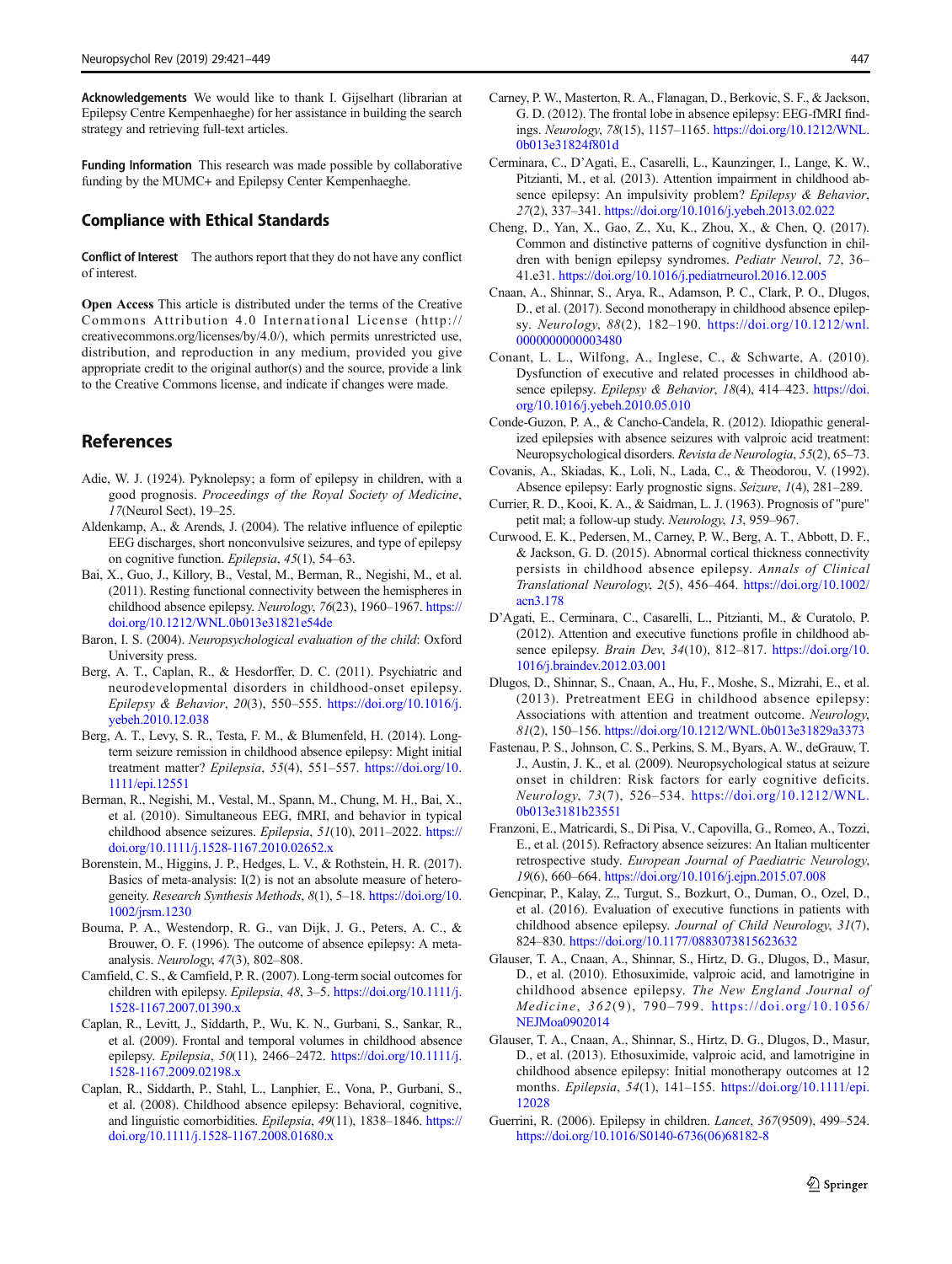- <span id="page-28-0"></span>Guerrini, R., Melani, F., Brancati, C., Ferrari, A. R., Brovedani, P., Biggeri, A., et al. (2015). Dysgraphia as a mild expression of dystonia in children with absence epilepsy. PLoS One, 10(7), e0130883. <https://doi.org/10.1371/journal.pone.0130883>
- Henkin, Y., Kishon-Rabin, L., Pratt, H., Kivity, S., Sadeh, M., & Gadoth, N. (2003). Linguistic processing in idiopathic generalized epilepsy: An auditory event-related potential study. Epilepsia, 44(9), 1207–1217.
- Henkin, Y., Sadeh, M., Kivity, S., Shabtai, E., Kishon-Rabin, L., & Gadoth, N. (2005). Cognitive function in idiopathic generalized epilepsy of childhood. Developmental Medicine and Child Neurology, 47(2), 126–132.
- Holmes, M. D., Brown, M., & Tucker, D. M. (2004). Are "generalized" seizures truly generalized? Evidence of localized mesial frontal and frontopolar discharges in absence. Epilepsia, 45(12), 1568–1579. <https://doi.org/10.1111/j.0013-9580.2004.23204.x>
- Holtkamp, M., Senf, P., Kirschbaum, A., & Janz, D. (2014). Psychosocial long-term outcome in juvenile myoclonic epilepsy. Epilepsia, 55(11), 1732–1738. <https://doi.org/10.1111/epi.12751>
- Hommet, C., Billard, C., Motte, J., Passage, G. D., Perrier, D., Gillet, P., et al. (2001). Cognitive function in adolescents and young adults in complete remission from benign childhood epilepsy with centrotemporal spikes. Epileptic Disorders, 3(4), 207–216.
- Hughes, J. R. (2009). Absence seizures: A review of recent reports with new concepts. Epilepsy & Behavior, 15(4), 404–412. [https://doi.org/](https://doi.org/10.1016/j.yebeh.2009.06.007) [10.1016/j.yebeh.2009.06.007](https://doi.org/10.1016/j.yebeh.2009.06.007)
- IJff, D. M., van Veenendaal, T. M., Debeij-van Hall, M. H., Jansen, J. F., de Louw, A. J., Majoie, M. H., et al. (2016). The cognitive profile of Ethosuximide in children. Paediatric Drugs, 18(5), 379–385. <https://doi.org/10.1007/s40272-016-0187-z>
- Jafarian, M., Karimzadeh, F., Alipour, F., Attari, F., Lotfinia, A. A., Speckmann, E. J., … Gorji, A. (2015). Cognitive impairments and neuronal injury in different brain regions of a genetic rat model of absence epilepsy. Neuroscience, 298, 161–170. [https://doi.org/10.](https://doi.org/10.1016/j.neuroscience.2015.04.033) [1016/j.neuroscience.2015.04.033](https://doi.org/10.1016/j.neuroscience.2015.04.033)
- Kernan, C. L., Asarnow, R., Siddarth, P., Gurbani, S., Lanphier, E. K., Sankar, R., et al. (2012). Neurocognitive profiles in children with epilepsy. Epilepsia, 53(12), 2156–2163. [https://doi.org/10.1111/j.](https://doi.org/10.1111/j.1528-1167.2012.03706.x) [1528-1167.2012.03706.x](https://doi.org/10.1111/j.1528-1167.2012.03706.x)
- Killory, B. D., Bai, X., Negishi, M., Vega, C., Spann, M. N., Vestal, M., et al. (2011). Impaired attention and network connectivity in childhood absence epilepsy. Neuroimage, 56(4), 2209-2217. [https://doi.](https://doi.org/10.1016/j.neuroimage.2011.03.036) [org/10.1016/j.neuroimage.2011.03.036](https://doi.org/10.1016/j.neuroimage.2011.03.036)
- Lenck-Santini, P. P., & Scott, R. C. (2015). Mechanisms responsible for cognitive impairment in epilepsy. Cold Spring Harbor Perspectives in Medicine, 5(10). <https://doi.org/10.1101/cshperspect.a022772>
- Levav, M., Mirsky, A. F., Herault, J., Xiong, L., Amir, N., & Andermann, E. (2002). Familial association of neuropsychological traits in patients with generalized and partial seizure disorders. Journal of Clinical and Experimental Neuropsychology, 24(3), 311–326. <https://doi.org/10.1076/jcen.24.3.311.985>
- Li, Q., Cao, W., Liao, X., Chen, Z., Yang, T., Gong, Q., et al. (2015). Altered resting state functional network connectivity in children absence epilepsy. Journal of the Neurological Sciences, 354(1–2), 79–85. <https://doi.org/10.1016/j.jns.2015.04.054>
- Lopes, A. F., Monteiro, J. P., Fonseca, M. J., Robalo, C., & Simoes, M. R. (2014). Memory functioning in children with epilepsy: Frontal lobe epilepsy, childhood absence epilepsy, and benign epilepsy with centrotemporal spikes. Behavioural Neurology, 2014, 218637. <https://doi.org/10.1155/2014/218637>
- Lopes, A. F., Simoes, M. R., Monteiro, J. P., Fonseca, M. J., Martins, C., Ventosa, L., et al. (2013). Intellectual functioning in children with epilepsy: Frontal lobe epilepsy, childhood absence epilepsy and benign epilepsy with centro-temporal spikes. Seizure, 22(10), 886– 892. <https://doi.org/10.1016/j.seizure.2013.08.002>
- Loughman, A., Bendrups, N. A., & D'Souza, W. J. (2016). A systematic review of psychiatric and psychosocial comorbidities of genetic generalised epilepsies (GGE). Neuropsychology Review, 26(4), 364–375. <https://doi.org/10.1007/s11065-016-9333-1>
- Loughman, A., Bowden, S. C., & D'Souza, W. (2014). Cognitive functioning in idiopathic generalised epilepsies: A systematic review and meta-analysis. Neuroscience and Biobehavioral Reviews, 43, 20– 34. <https://doi.org/10.1016/j.neubiorev.2014.02.012>
- Loughman, A., Bowden, S. C., & D'Souza, W. J. (2017). A comprehensive assessment of cognitive function in the common genetic generalized epilepsy syndromes. European Journal of Neurology, 24(3), 453–460. <https://doi.org/10.1111/ene.13232>
- Luo, C., Li, Q., Lai, Y., Xia, Y., Qin, Y., Liao, W., et al. (2011). Altered functional connectivity in default mode network in absence epilepsy: A resting-state fMRI study. Human Brain Mapping, 32(3), 438– 449. <https://doi.org/10.1002/hbm.21034>
- Luo, C., Yang, T., Tu, S., Deng, J., Liu, D., Li, Q., et al. (2014). Altered intrinsic functional connectivity of the salience network in childhood absence epilepsy. Journal of the Neurological Sciences, 339(1–2), 189–195. <https://doi.org/10.1016/j.jns.2014.02.016>
- Marengoni, A., Vetrano, D. L., Manes-Gravina, E., Bernabei, R., Onder, G., & Palmer, K. (2018). The relationship between COPD and frailty: A systematic review and Meta-analysis of observational studies. Chest, 154(1), 21–40. <https://doi.org/10.1016/j.chest.2018.02.014>
- Martinez-Ferrandez, C., Martinez-Salcedo, E., Casas-Fernandez, C., Alarcon-Martinez, H., Ibanez-Mico, S., & Domingo-Jimenez, R. (2017). Long-term prognosis of childhood absence epilepsy. Neurologia. <https://doi.org/10.1016/j.nrl.2016.12.005>
- Masur, D., Shinnar, S., Cnaan, A., Shinnar, R. C., Clark, P., Wang, J., et al. (2013). Pretreatment cognitive deficits and treatment effects on attention in childhood absence epilepsy. Neurology, 81(18), 1572– 1580. <https://doi.org/10.1212/WNL.0b013e3182a9f3ca>
- Moher, D., Liberati, A., Tetzlaff, J., & Altman, D. G. (2009). Preferred reporting items for systematic reviews and meta-analyses: The PRISMA statement. Journal of Clinical Epidemiology, 62(10), 1006–1012. <https://doi.org/10.1016/j.jclinepi.2009.06.005>
- Mostafa, M., Talaat, F., Shalaby, N., El-Fayoumy, N., & Labib, D. (2014). Cognitive impairment in idiopathic generalized epilepsies. Egyptian Journal of Neurology, Psychiatry and Neurosurgery, 51(2), 215–221.
- Myers, T., & Fecske, E. (2016). The "staring" child. The Nurse Practitioner, 41(1), 9–11. [https://doi.org/10.1097/01.NPR.](https://doi.org/10.1097/01.NPR.0000460860.75481.8a) [0000460860.75481.8a](https://doi.org/10.1097/01.NPR.0000460860.75481.8a)
- Nicolai, J., Ebus, S., Biemans, D. P., Arends, J., Hendriksen, J., Vles, J. S., & Aldenkamp, A. P. (2012). The cognitive effects of interictal epileptiform EEG discharges and short nonconvulsive epileptic seizures. Epilepsia, 53(6), 1051–1059. [https://doi.org/10.1111/j.1528-](https://doi.org/10.1111/j.1528-1167.2012.03491.x) [1167.2012.03491.x](https://doi.org/10.1111/j.1528-1167.2012.03491.x)
- Nolan, M. A., Redoblado, M. A., Lah, S., Sabaz, M., Lawson, J. A., Cunningham, A. M., et al. (2004). Memory function in childhood epilepsy syndromes. Journal of Paediatrics and Child Health, 40(1– 2), 20–27.
- Oostrom, K. J., Smeets-Schouten, A., Kruitwagen, C., Peters, A. C. B., Jennekens-Schinkel, A., & DuSech. (2003). Not only a matter of epilepsy: Early problems of cognition and behavior in children with "epilepsy only" - a prospective, longitudinal, controlled study starting at diagnosis. Pediatrics, 112(6), 1338-1344. [https://doi.](https://doi.org/10.1542/peds.112.6.1338) [org/10.1542/peds.112.6.1338](https://doi.org/10.1542/peds.112.6.1338)
- Panayiotopoulos, C. P. (2001). Treatment of typical absence seizures and related epileptic syndromes. Paediatric Drugs, 3(5), 379–403.
- Pavone, P., Bianchini, R., Trifiletti, R. R., Incorpora, G., Pavone, A., & Parano, E. (2001). Neuropsychological assessment in children with absence epilepsy. Neurology, 56(8), 1047–1051.
- Schraegle, W. A., Nussbaum, N. L., & Stefanatos, A. K. (2016). Listlearning and verbal memory profiles in childhood epilepsy